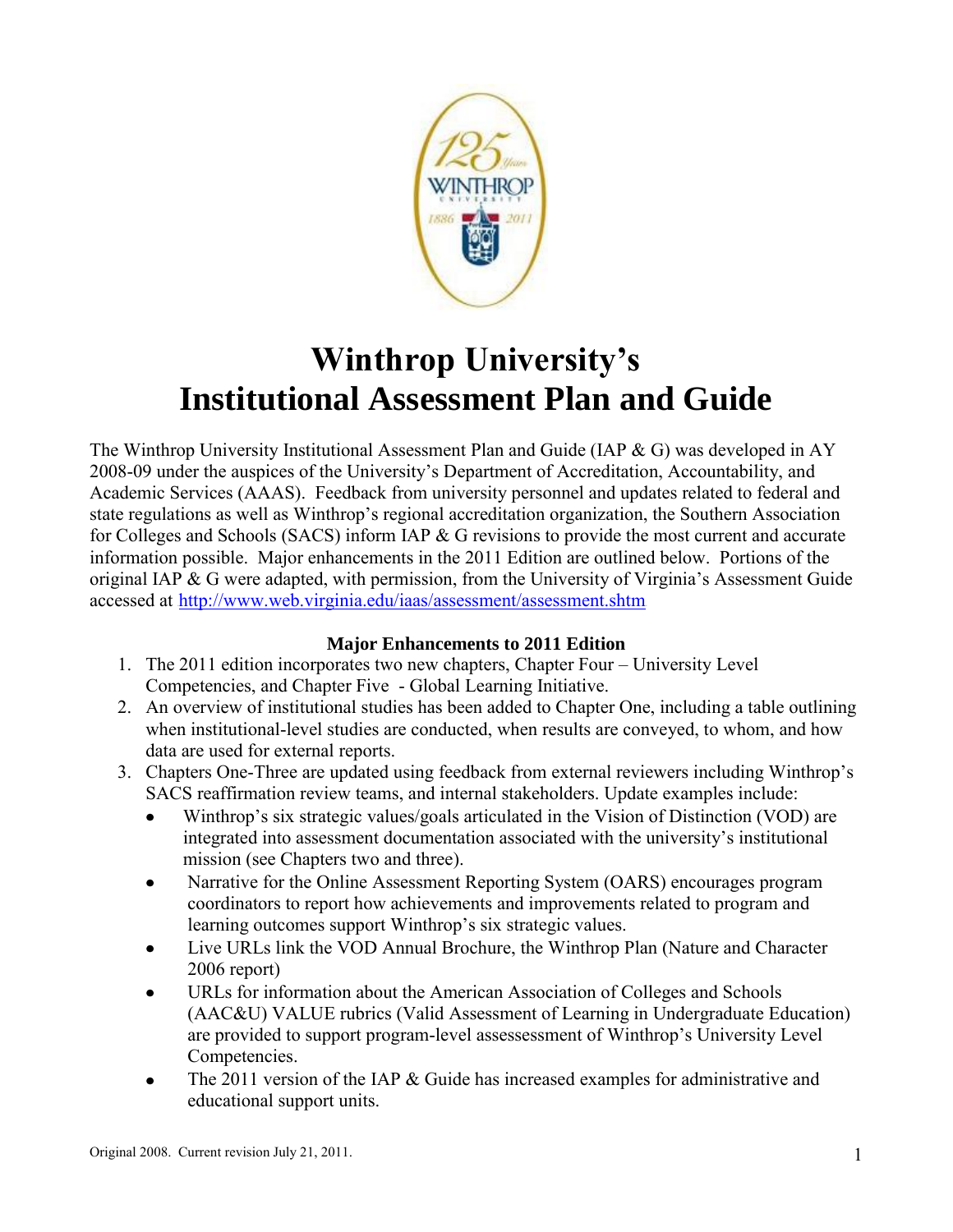## **Table of Contents**

<span id="page-1-0"></span>

| <b>Chapter One:</b><br>Introduction                                                                                                         |
|---------------------------------------------------------------------------------------------------------------------------------------------|
| <b>Purpose of Assessment</b>                                                                                                                |
| <b>External Mandates</b>                                                                                                                    |
| <b>Online Assessment Reporting System (OARS)</b>                                                                                            |
| <b>History of Assessment at Winthrop University</b>                                                                                         |
| <b>Direct and Indirect Assessment</b>                                                                                                       |
| <b>Institutional-Level Assessment Studies</b>                                                                                               |
| <b>Personnel Collaboration on Institutional Assessment</b>                                                                                  |
| <b>National Recognition for Commitment to Assessment</b>                                                                                    |
| Purpose and Elements of Winthrop University's Institutional Assessment Plan<br><b>Chapter Two:</b><br>and Guide                             |
| <b>Mandated Elements of Assessment</b>                                                                                                      |
| <b>Roles and Responsibilities</b>                                                                                                           |
| <b>Reporting Assessment Results and Use of Results</b>                                                                                      |
|                                                                                                                                             |
| <b>Chapter Three:</b> Developing a Program Assessment Plan, Reporting Results and Assessment-<br><b>Based Improvements and Achievements</b> |
| Step 1: Linking Programs to Institutional Mission and Vision of Distinction                                                                 |
| Step 2: Identifying Outcomes (Goals) for Program                                                                                            |
| Step 3: Identifying Critical Student Learning Outcomes (SLOs)                                                                               |
| <b>Step 4:</b> Assessment Methods                                                                                                           |
| <b>Step 5:</b> Targeting Levels of Performance                                                                                              |
| Step 6: Communicating Assessment Plans and Reports using WU's Online Assessment<br><b>Reporting System</b>                                  |
| Step 7: Implementing Assessment Initiative                                                                                                  |
| Step 8: Tabulating, Analyzing, and Reporting Results                                                                                        |
| Step 9: Documenting Evidence of Assessment-Based Accomplishments and                                                                        |
| Improvements                                                                                                                                |
|                                                                                                                                             |
| <b>Chapter Four:</b> University-Level Competencies (ULCs)                                                                                   |
| <b>Background</b>                                                                                                                           |
| <b>Institutional-Level Assessment of ULCs</b>                                                                                               |
|                                                                                                                                             |
| <b>Chapter Five:</b> Global Learning Initiative (GLI) – Winthrop University's quality enhancement                                           |
| plan                                                                                                                                        |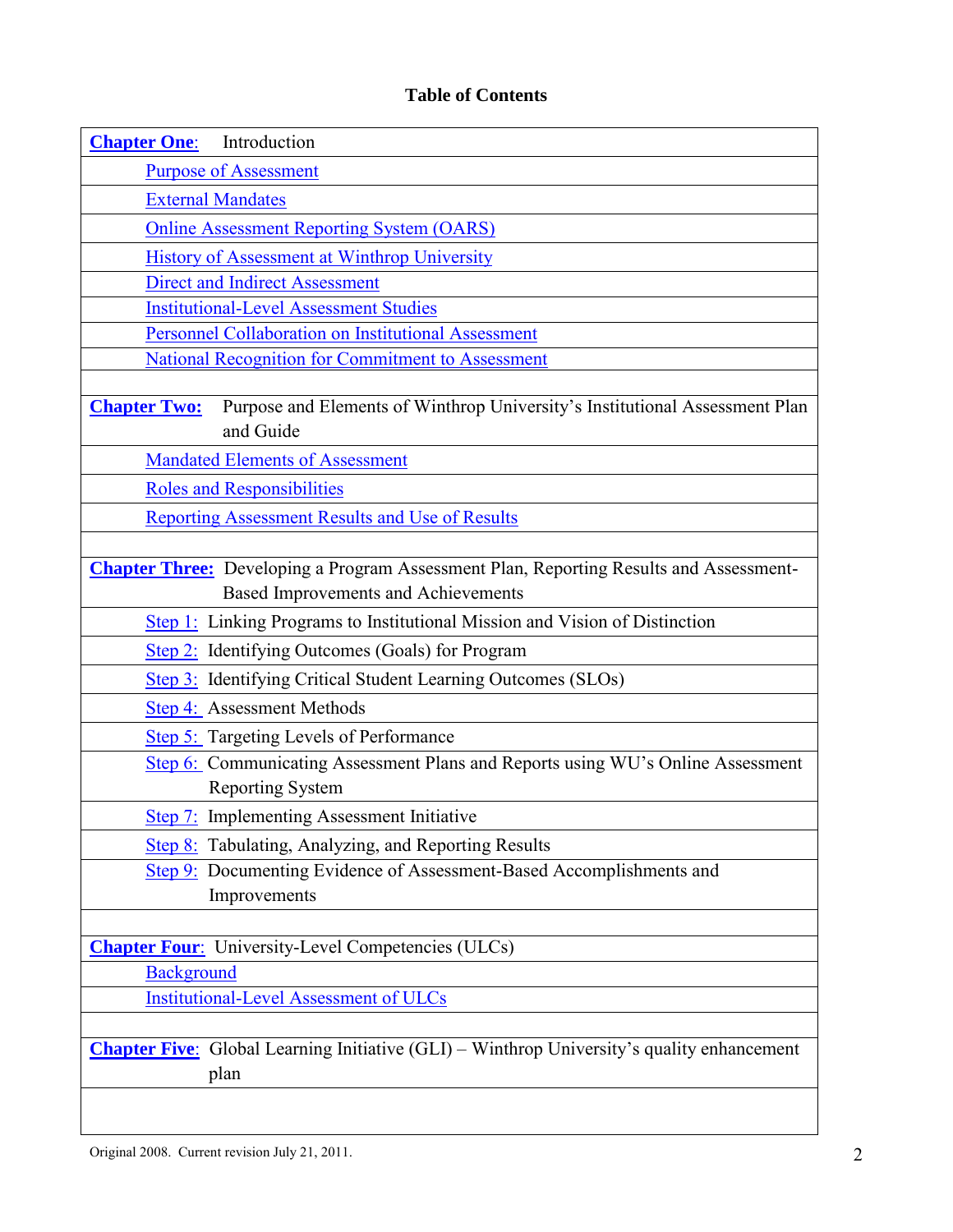| <b>Appendices</b>               |                                                                    |
|---------------------------------|--------------------------------------------------------------------|
| <u>Appendix A:</u>              | Commission on Colleges of the Southern Association of Colleges and |
|                                 | Schools The Principles of Accreditation: Foundations for Quality   |
|                                 | <b>Enhancement Section Four: Federal Requirements</b>              |
| <b>Appendix B:</b>              | Winthrop University's Principles of Assessment                     |
| Appendix C:                     | Nine Principles of Assessment of the American Association of       |
|                                 | Higher Education's                                                 |
| <b>Appendix D:</b>              | System for Assessing General Education: A Working Paper            |
| <b>Appendix E:</b>              | Winthrop University's Guidelines on Faculty Credit for Assessment  |
|                                 | Activities                                                         |
| <b>Appendix F:</b>              | Winthrop University's Budget and Institutional Effectiveness Cycle |
| <b>Appendix G:</b>              | Online Assessment Reporting System 2.0                             |
| <b>Appendix H:</b>              | <b>Examples of Program Mission Statements</b>                      |
| <b>Appendix I:</b>              | Examples of Program and Student Learning Outcomes                  |
| <u>Appendix J:</u>              | Examples of Course-Embedded Assessment                             |
|                                 |                                                                    |
| <b>Glossary of Terms</b>        |                                                                    |
|                                 |                                                                    |
| <b>Electronic Resource List</b> |                                                                    |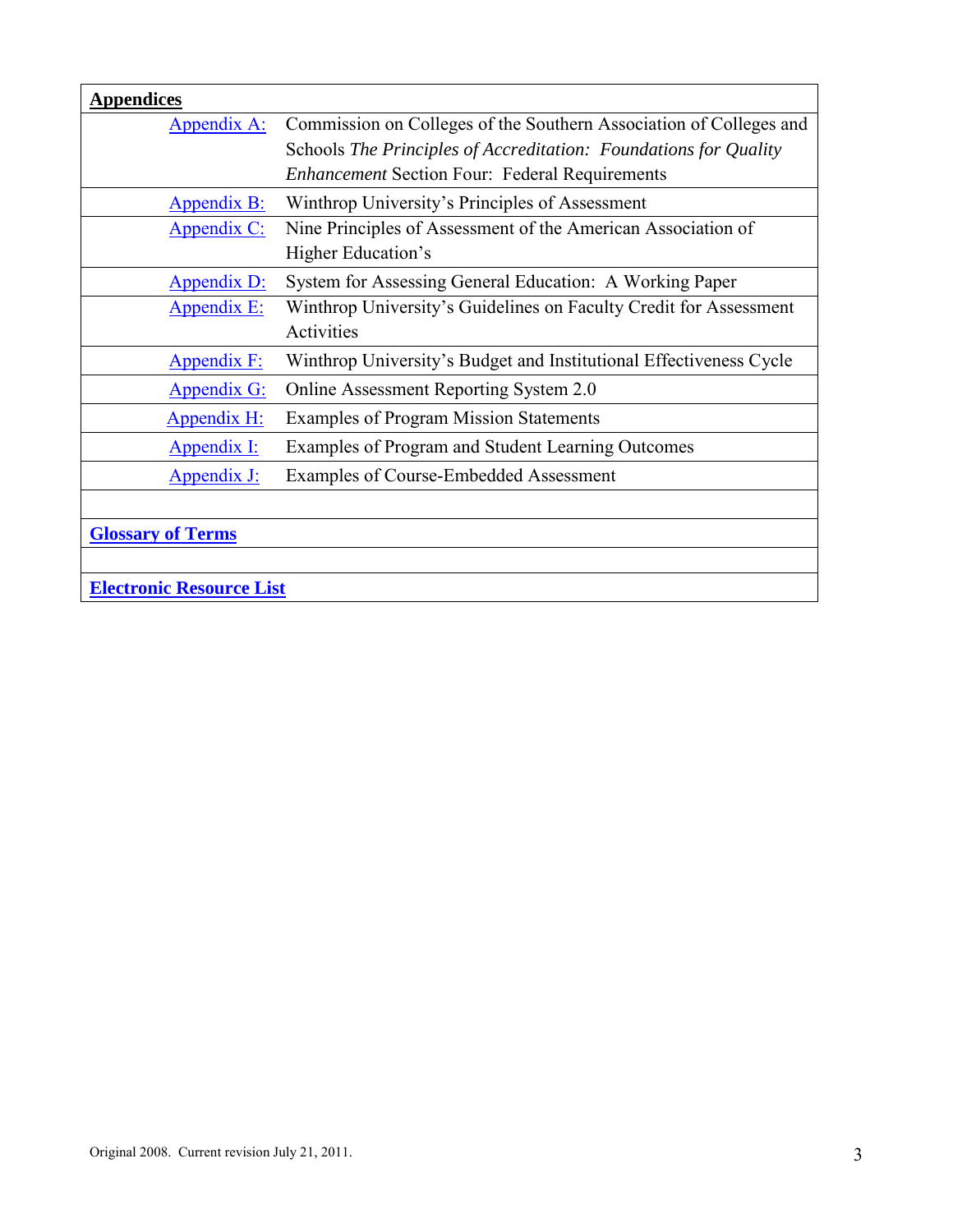#### **Chapter One: Introduction**

#### <span id="page-3-1"></span><span id="page-3-0"></span>**Purpose of Assessment**

Using assessment findings enables Winthrop University to continuously improve academic, administrative and educational support programs and student learning. A strong teaching and learning environment along with excellent administrative and educational support services enhance the ability of Winthrop faculty, staff, and administrators to provide Winthrop students with enriching educational experiences.

#### <span id="page-3-2"></span>**External Mandates**

Documenting evidence that systematic assessment is ongoing and results are used to continuously improve programs and learning is mandated by external stakeholders including federal and state government agencies as well as regional and discipline-based accrediting agencies. For example, the Southern Association of Colleges and Schools (SACS**)** standards (Core requirement (C.R.) 2.5 and Comprehensive Standards (C.S. 3.3.1 ) require academic, administrative and educational support units to identify program and learning outcomes, assess whether (and the extent to which) articulated outcomes are achieved, and **[provide evidence of](http://www.sacscoc.org/pdf/2010principlesofacreditation.pdf#page=19)  [improvements and accomplishments linked to the analysis and use of assessment findings](http://www.sacscoc.org/pdf/2010principlesofacreditation.pdf#page=19)** (pgs. 13-19). [Appendix A](#page-32-0) of the present document (IAP&G 2011) provides an overview of Federal Requirements from the Commission on Colleges and Schools (COC) of the Southern Association of Colleges and Schools (SACS).

*C.R. 2.5: The institution engages in ongoing, integrated, and institution-wide researchbased planning and evaluation processes that incorporate a systematic review of programs and services that (a) results in continuing improvement and (b) demonstrates that the institution is effectively accomplishing its mission. (Institutional Effectiveness)* 

*C.S. 3.3.1: The institution identifies expected outcomes for its educational programs and its administrative and educational support services; assesses whether it achieves these outcomes; and provides evidence of improvement based on analysis of those results.* 

#### <span id="page-3-3"></span>**Winthrop's Standardized-Centralized Online Assessment Reporting System (OARS)**

A university assessment plan and report template was configured in 2008 to meet regulatory requirements for standardized and centralized documentation. The Department of Accreditation, Accountability, and Academic Services (AAAS) personnel migrated initial assessment plans and reports from the templates into the OARS in 2009-10. The OARS provides flexibility for administrative units, educational support services, academic programs with specialized reporting requirements, and non-accredited academic programs to document unit assessment plans for articulated program outcomes (required for all administrative, educational support and academic units) and student learning outcomes (required for all academic degree programs (undergraduate baccalaureate, masters and specialist programs as well as certificate programs) and educational support services as appropriate. The OARS further enables units to document and discuss assessment results, and "close the assessment loop" by reporting assessment evidence-based improvements and achievements completed in the previous reporting period, and providing evidence of the unit's assessment-based accomplishments and improvements over time. Qualitative feedback from internal stakeholders, including Academic Leadership Council (ALC), members of the University-Wide Academic Assessment Committee (UWAAC), and program directors in administrative and educational support units was used to improve the Online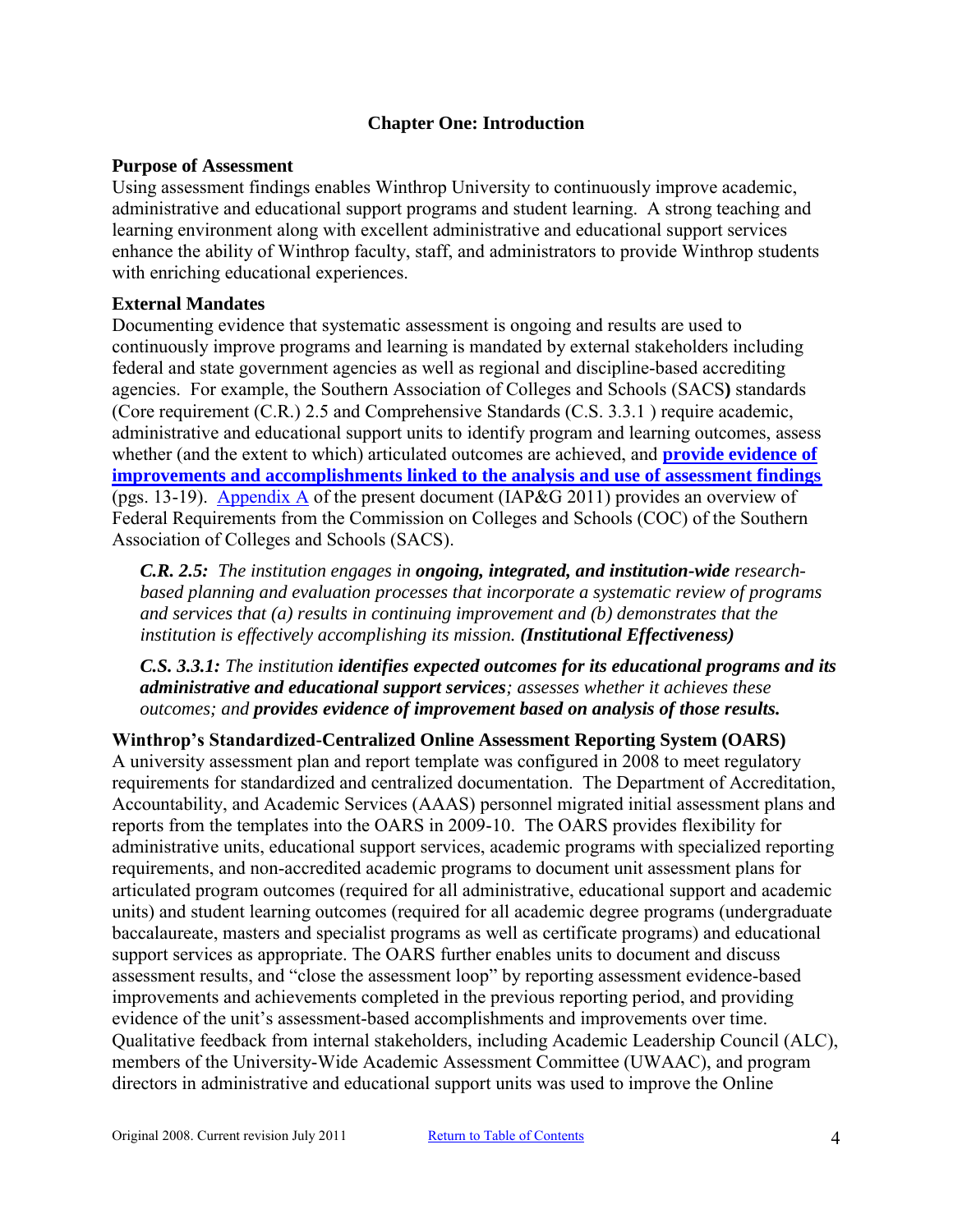Assessment Reporting System in 2010-11. Winthrop migrates to OARS 2.0 in AY 2011-12. OARS 2.0 enhancements are detailed in Chapter Three of the present 2011 IAP & G.

## <span id="page-4-0"></span>**History of Assessment at Winthrop University**

Winthrop University's history of institutional-level assessment dates back to the mid 1980's when general education data were collected on targeted student groups, typically first-year and senior student cohorts. Aggregated results were conveyed to program coordinators and administrators for discussion and to inform programmatic decisions. Use of results to improve programs and learning was tracked at the program-level. Results for individual students, faculty members, or specific courses were never reported.

#### <span id="page-4-1"></span>**Direct Assessment of Knowledge and Skills**

Institutional-level skills-studies included the use of rubrics, developed by Winthrop faculty members, to assess oral and written communication, and assessment of critical thinking using externally-developed instruments including the College Basic Academic Subjects Examination (College BASE), Critical Thinking Assessment Battery (CTAB) and the Collegiate Learning Assessment (CLA). In AY 2011-12, Winthrop is using the ETS Proficiency Profile [abbreviated](http://www.ets.org/proficiencyprofile/test_administration/format)  [form](http://www.ets.org/proficiencyprofile/test_administration/format) to assess critical thinking and written communication skills among first year students enrolled in ACAD 101 (during fall 2011), and seniors enrolled in program-level capstone experiences during spring 2012. ETS Proficiency Profile is one of three national measures approved by the Voluntary System of Accountability (VSA) College Portraits report requirement for critical thinking and written communication. Critical thinking and communication are two of the university level competencies [\(ULCs\)](http://www.winthrop.edu/academic-affairs/secondary.aspx?id=15731) approved by Winthrop faculty members during fall 2010. Academic programs are responsible for assessing all four ULCs. Winthrop's ULCs are discussed in more detail in Chapter Four, a new chapter in the 2011 edition of the IAP & G.

## **Indirect Assessment of Respondents' Perceptions (Students and Alumni)**

Winthrop's institutional-level indirect assessment initiatives have focused on respondentperceptions about Winthrop's programs and learning opportunities using the National Survey of Student Engagement (NSSE) and internally-developed surveys for seniors and alumni.

## <span id="page-4-2"></span>**Winthrop's Institutional-Level Assessment Studies**

Winthrop's updated schedule of institutional studies administered through the Department of Accreditation, Accountability and Academic Services (AAAS) includes a senior survey, an annual alumni survey, a three-year alumni survey, the National Survey of Student Engagement (NSSE), the Faculty Survey of Student Engagement (FSSE), and the ETS Proficiency Profile Abbreviated Form. Data from Winthrop's institutional studies are used to meet some of the reporting requirements for federal and state regulatory agencies (e.g., IPEDS, SC CHE, SC State Accountability Report, and the South Carolina Occupational Information System (SCOIS). Data from Winthrop's institutional-level studies also inform regional (i.e., SACS) and specialized accreditation organizations, as well as external surveys including ACT's Institutional Data Questionnaire [\(ACTIDQ\)](http://www.act.org/idq/), Barron's Profiles of American Colleges [PAC,](http://www.barronspac.com/) [College Board,](http://www.collegeboard.org/) US News and World Report [College Rankings,](http://colleges.usnews.rankingsandreviews.com/best-colleges) [Wintergreen Orchard House Survey,](http://www.wintergreenorchardhouse.com/about.php?subPageCat=aboutUs&pageCat=about) [Princeton](http://www.princetonreview.com/college-rankings.aspx)  [Review college rankings,](http://www.princetonreview.com/college-rankings.aspx) Council of Graduate Schools Survey of Graduate Enrollment and Degrees [\(CGSGRE\)](http://www.cgsnet.org/Default.aspx?tabid=168) and the [Peterson's Guide.](http://www.petersons.com/college-search.aspx) The table below includes a brief description of the institutional-level studies, dates of last and next administration, and dissemination of results (timeframes and to whom results are conveyed).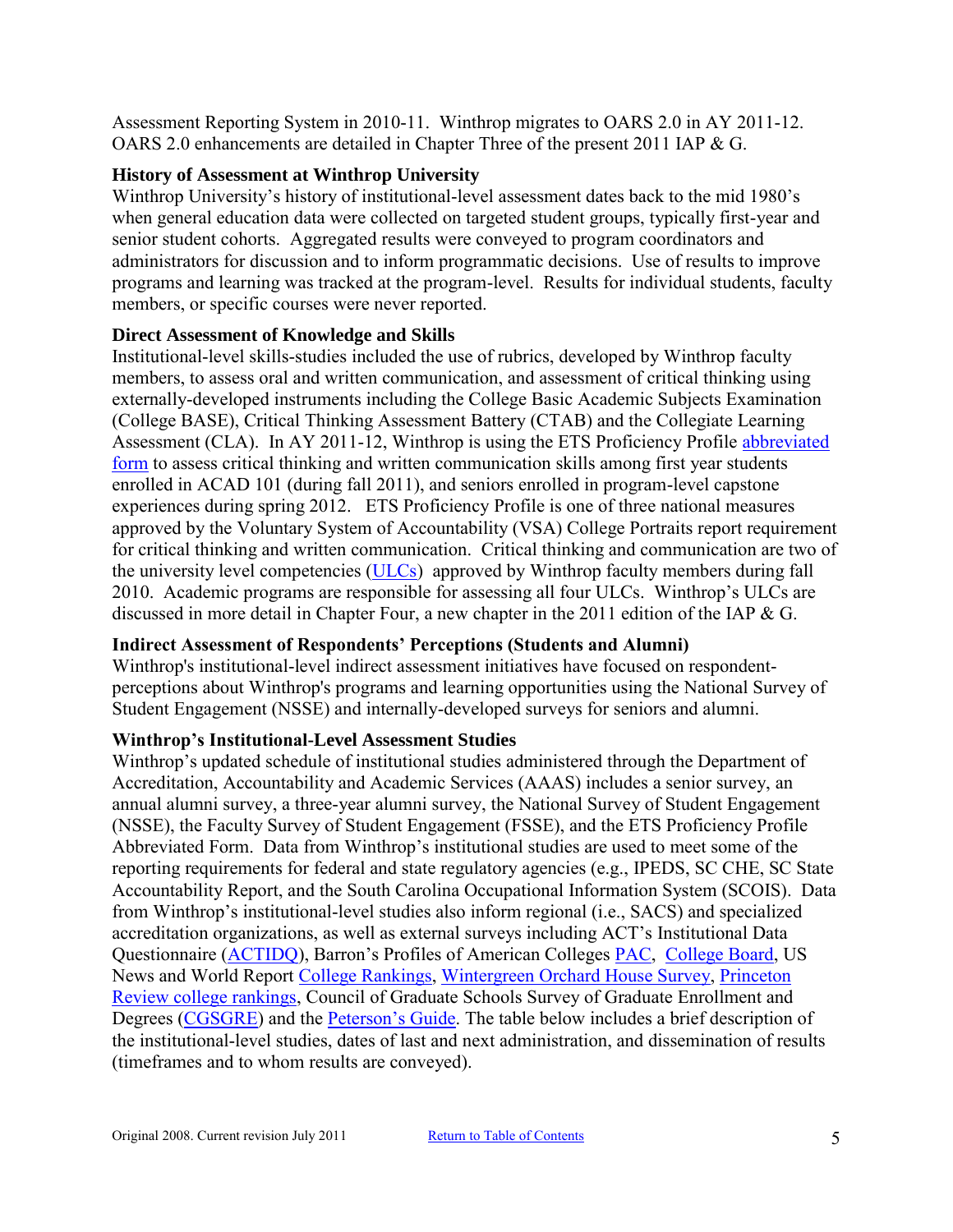## **Table One: Overview of Institutional-Level Studies**

| <b>Instrument</b>     | <b>Description</b>              | <b>Last Administration</b> | <b>Next Administration</b> | <b>Data Disseminated</b> | <b>Data Conveyed to Whom</b> |
|-----------------------|---------------------------------|----------------------------|----------------------------|--------------------------|------------------------------|
| <b>Senior Survey</b>  | Online, internally-             | AY 2010-11, last time      | AY 2011-12                 | Results reported in      | Executive Officers (EOs)     |
|                       | developed; completed by         | senior survey              | First time using Survey    | Aug/Sept following last  | and Academic Leadership      |
|                       | graduating seniors              | administered using         | Monkey. Twice a year in    | administration.          | Council (ALC) who share      |
|                       |                                 | Dynamic Survey Builder     | Nov/Dec and April/May      |                          | results with unit personnel  |
| <b>Three Year</b>     | Internally-developed,           |                            | AY 2011-12 inaugural       | To be administered in    | EOs and ALC who in turn      |
| <b>Alumni Survey</b>  | completed by alumni             |                            | administration updated 3-  | spring 2012, Results     | share results with their     |
|                       | earning degrees 3 yrs prior     |                            | yr survey-Survey Monkey    | disseminated August 2012 | unit personnel               |
| <b>Annual Alumni</b>  | Internally-developed,           | WU-IR administered 6-      | Dec 2011 inaugural         | Results reported spring  | EOs and ALC who in turn      |
| <b>Survey</b>         | completed by alumni             | month alumni survey        | administration of updated  | 2012                     | share results with their     |
|                       | earning degrees in              | semi-annually between      | annual alumni survey,      |                          | unit personnel               |
|                       | preceding academic year.        | 2007-2010                  | <b>Survey Monkey</b>       |                          |                              |
| <b>NSSE</b>           | Indirect measure of             | Spring 2011                | Spring 2013                | November following last  | EOs and ALC who in turn      |
|                       | students' self-reported         |                            |                            | administration           | share results with their     |
|                       | experiences                     |                            |                            |                          | unit personnel               |
| <b>Consortium for</b> | <b>NSSE Partnership with</b>    | Spring 2011 (inaugural     | Spring 2013                | November following last  | EOs and ALC who in           |
| the Study of          | the Council of Writing          | administration was spring  |                            | administration           | turn share results with      |
| <b>Writing in</b>     | Program Administrators -        | 2009)                      |                            |                          | their unit personnel         |
| <b>Colleges</b>       | how student writing             |                            |                            |                          |                              |
|                       | experiences relate to           |                            |                            |                          |                              |
|                       | engagement & learning.          |                            |                            |                          |                              |
| <b>Faculty Survey</b> | Faculty expectations for        | Spring 2011                | Spring 2015                | November following last  | EOs and ALC who in turn      |
| of Student            | student engagement in           |                            |                            | administration           | share results with their     |
| <b>Engagement</b>     | ed. practices empirically       |                            |                            |                          | unit personnel               |
| (FSSE)                | linked with high levels         |                            |                            |                          |                              |
|                       | of learning $\&$                |                            |                            |                          |                              |
|                       | development                     |                            |                            |                          |                              |
| <b>ETS</b>            | Externally-developed            | WU previously used         | AY 2011-12 inaugural       | June following last      | ALC who in turn shares       |
| <b>Proficiency</b>    | skills and knowledge            | <b>Critical Thinking</b>   | admin to ACAD 101 (fall    | administration           | results with their unit      |
| Profile-              | assessment                      | Assessment Battery,        | 2011) $&$ seniors (spring  |                          | personnel.                   |
| <b>Abbreviated</b>    |                                 | College BASE & CLA         | 2012) as part of a senior  |                          |                              |
| Form                  |                                 |                            | capstone experience.       |                          |                              |
| <b>AAC&amp;U PSRI</b> | <b>Personal and Social</b>      | 2007                       | AY 2012-13 (using 2011     | AY 2013-14, university   | EOs and ALC who share        |
|                       | <b>Responsibility inventory</b> |                            | revised PSRI)              | measure for ULC $# 2$    | results with unit personnel  |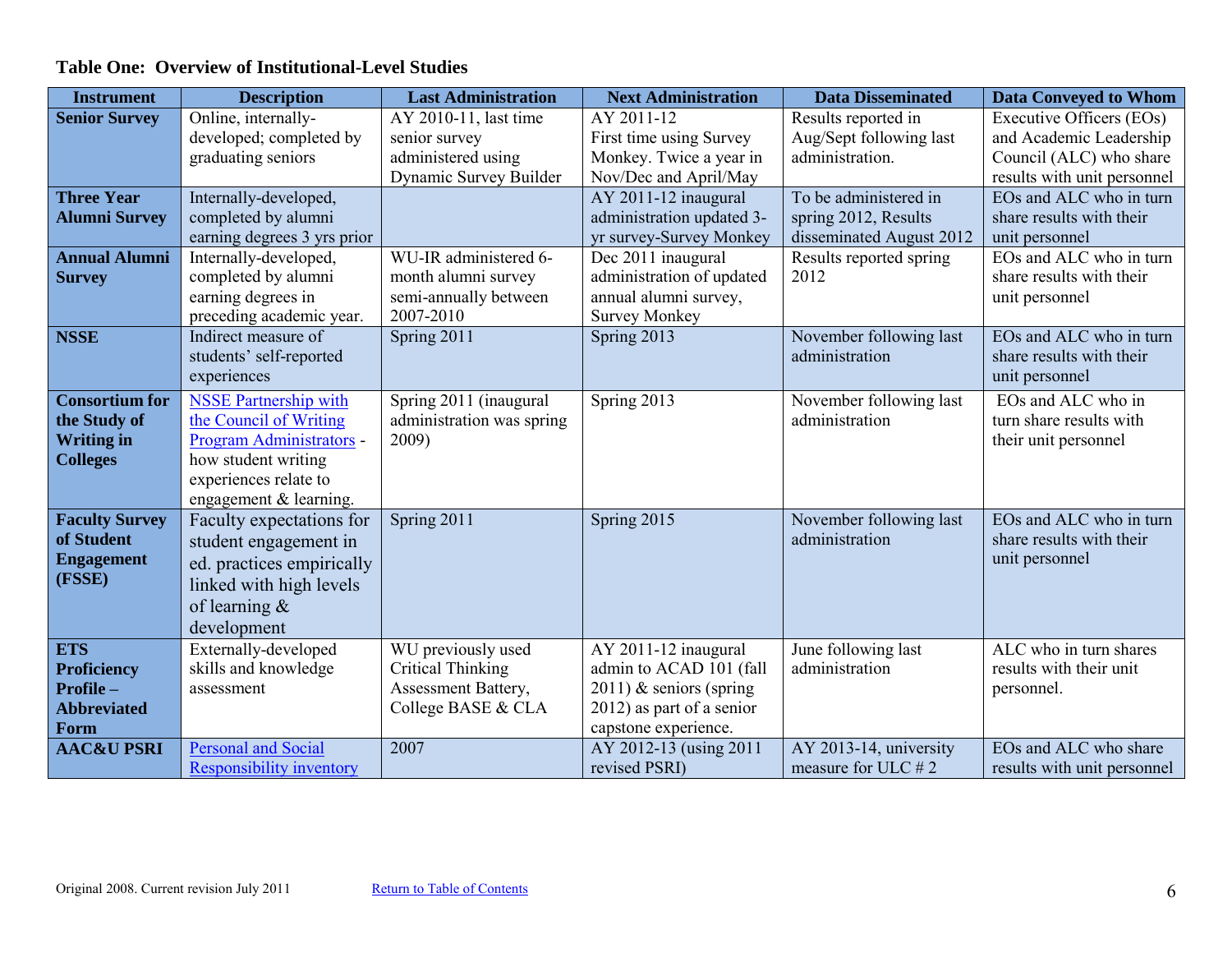#### <span id="page-6-0"></span>**Personnel Collaboration on Institutional Assessment, Analysis and Evidence-Based Program and Learning Improvements**

Winthrop University faculty, staff, and administrators have collaborated on institutional assessment planning and analysis in various capacities since the 1980's. From the 1990's through the early 2000's, faculty, staff, and administrators worked together through the Assessment and Institutional Research Advisory Committee. The collaborative efforts of the University's Assessment and Institutional Research Advisory Committee resulted in the conceptualization and adoption of several guiding documents including a *Principles of Assessment* document [\(Appendix B\)](#page-33-0) initially adopted in the 1990's and reaffirmed by the University's Academic Leadership Council in 2003. Also, Winthrop's *Principles of Assessment* is consistent with the *American Association of Higher Education's Nine Principles of Assessment*  [\(Appendix C\)](#page-34-0) which continues to provide a philosophical foundation for higher education assessment.

In 2002, the University's faculty assessment liaisons, which included representatives from the University's Assessment and Institutional Research Advisory Committee, discussed a white paper describing a *System to Assess General Education (SAGE)* that was also adopted by the University's Academic Leadership Council (ALC). The SAGE document [\(Appendix D\)](#page-36-0) supports best-practices approaches and perspectives, such as, 1) faculty should be involved in the design and implementation of assessment, 2) a multi-method approach is ideal to assess student learning, and 3) assessment results should inform pedagogy. While the SAGE document was originally conceptualized to inform general education assessment, its best-practices perspectives have been generalized to program-level assessment for all academic programs, administrative and educational support services.

Winthrop faculty and administrators value the work of assessment as evidenced by the *Guidelines on Faculty Credit for Assessment Activities [\(Appendix E\)](#page-41-0), first developed and* adopted in the 1990's, and subsequently reaffirmed in 2000 by Winthrop's ALC and the Assessment and Institutional Research Advisory Board.

The university commits resources to facilitate systematic assessment practices for all academic, educational support and administrative units, and assessment-based decisions to improve programs and learning. Funding is available to help faculty, staff, and administrators develop and implement meaningful assessment plans, analyze results, and use assessment findings to improve programs and learning.

Examples of administrative support for institutional assessment include personnel with assigned responsibilities to document and review assessment plans, and provide feedback to unit personnel about assessment plans and annual assessment reports, and faculty-staff development opportunities such as intra- and inter-institutional workshops, seminars, and conferences.

Examples of Division of Academic Affairs units that support faculty-staff development associated with assessment include University College, the Teaching and Learning Center, and the Department of Accreditation, Accountability and Academic Services. Examples of facultystaff development in assessment include writing assessment training for faculty teaching HMXP 102, Just-in-time (JIT) online training, workshops for program coordinators to learn how to develop and maintain program assessment plans and reports, and workshops/summer salary stipends for faculty volunteers who participated in assessment initiatives.

Winthrop leverages resources to use campus-based experts as well as external experts for faculty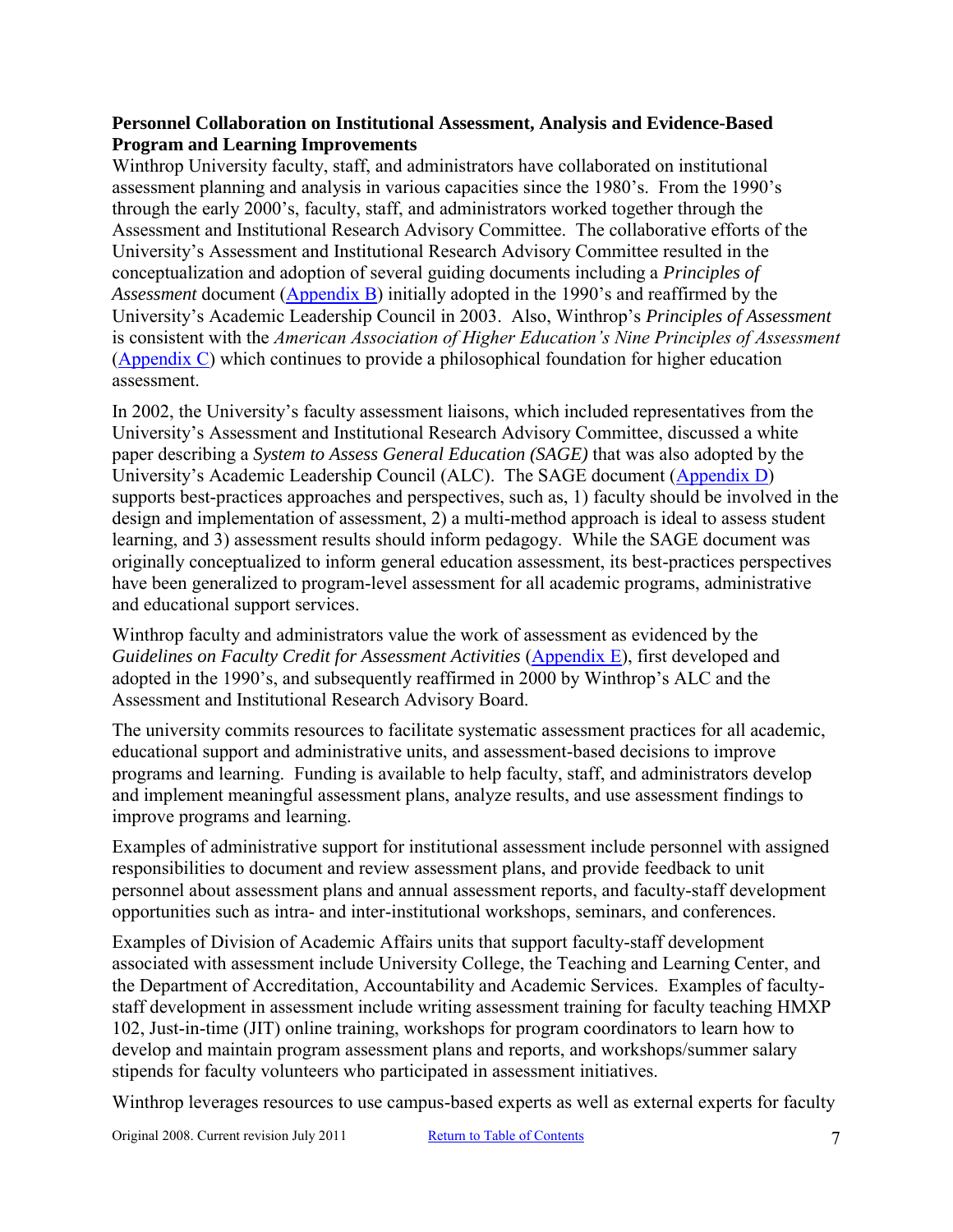and staff development opportunities related to improving assessment-based decision-making. For example, in 2008, faculty and staff involved with the University's *Core Commitments* Program prepared and were awarded a national grant from the Association of American Colleges and Universities (sponsor of the national Core Commitments Program, with the support of the John Templeton Foundation) to conduct a Student Excellence, Engagement, and Development (SEED) Conference on March 14, 2009. Part of the day-long conference involved concurrent sessions showcasing program assessment by university personnel in various academic, institutional, and support units.

Additional programs have included a campus-wide Assessment Workshop with Dr. Dee Fink, former Director of the University of Oklahoma's Instructional Development Program and author of *Creating Significant Learning Experiences* (April 7, 2006)*,* and a Faculty Development, Educational Planning, and Assessment workshop on October 28, 2005 with Larry Kelley, former Executive Director of University Planning and Analysis for the University of Louisiana at Monroe.

Beginning in the 1990's and continuing through 2005, Winthrop's Office of Assessment sponsored a student assessment team, Students of Winthrop Assessment Team (SWAT), which conducted campus-based assessment studies. SWAT presented its findings at regional conferences including the South Carolina Higher Education Assessment (SCHEA) Conference. The University has a twenty-plus year tradition of supporting faculty/staff travel to participate in regional and national assessment conferences.

#### <span id="page-7-0"></span>**National Recognition for Commitment to Assessment**

Winthrop University has been nationally recognized for its interest in and commitment to assessment. In the 1980's, Winthrop was invited to pilot the College Basic Academic Subjects Examination [\(College BASE\)](http://arc.missouri.edu/index.php?p=/CB/CBhome.htm), a criterion-referenced achievement examination of general academic knowledge and skills, organized into four subject areas: English (including an optional writing component), mathematics, science, and social studies in addition to measuring critical thinking and one's ability to demonstrate analytic reasoning (e.g., interpret and analyze information, develop reasonable hypotheses or conclusions). Also, Winthrop was invited, and agreed to participate in the American College Testing's Critical Thinking Assessment Battery (CTAB) in 1997. The CTAB was a pilot project to standardize assessment of critical thinking based upon constructed responses to standardized writing prompts which were evaluated using a rubric based on Bloom's Taxonomy of Learning. Since 2001, Winthrop has been participating in the National Survey of Student Engagement (NSSE), an indirect measure to assess students' perceptions about their educational experiences at Winthrop University. In 2005, Winthrop University participated in the longitudinal, online Collegiate Learning Assessment (CLA) administered through the Council for Aid to Education (CAE) with support from the Lumina Foundation. Phase One of the longitudinal CLA was administered to a cohort of first-year students during fall 2005. Phase Two of the longitudinal CLA was administered during spring 2007 when members of the CLA student cohort had either completed or were enrolled in Critical Reading, Thinking, and Writing (CRTW 201).

In 2007, Winthrop began participating in the Voluntary System of Accountability [\(VSA\)](http://www.voluntarysystem.org/index.cfm?page=homepage) College Portrait. VSA College Portrait *is a voluntary initiative for 4-year public colleges and universities developed through a partnership between the American Association of State Colleges and Universities (AASCU) and the Association of Public and Land-Grant Universities (APLU) VSA is designed to help institutions meet the following objectives:*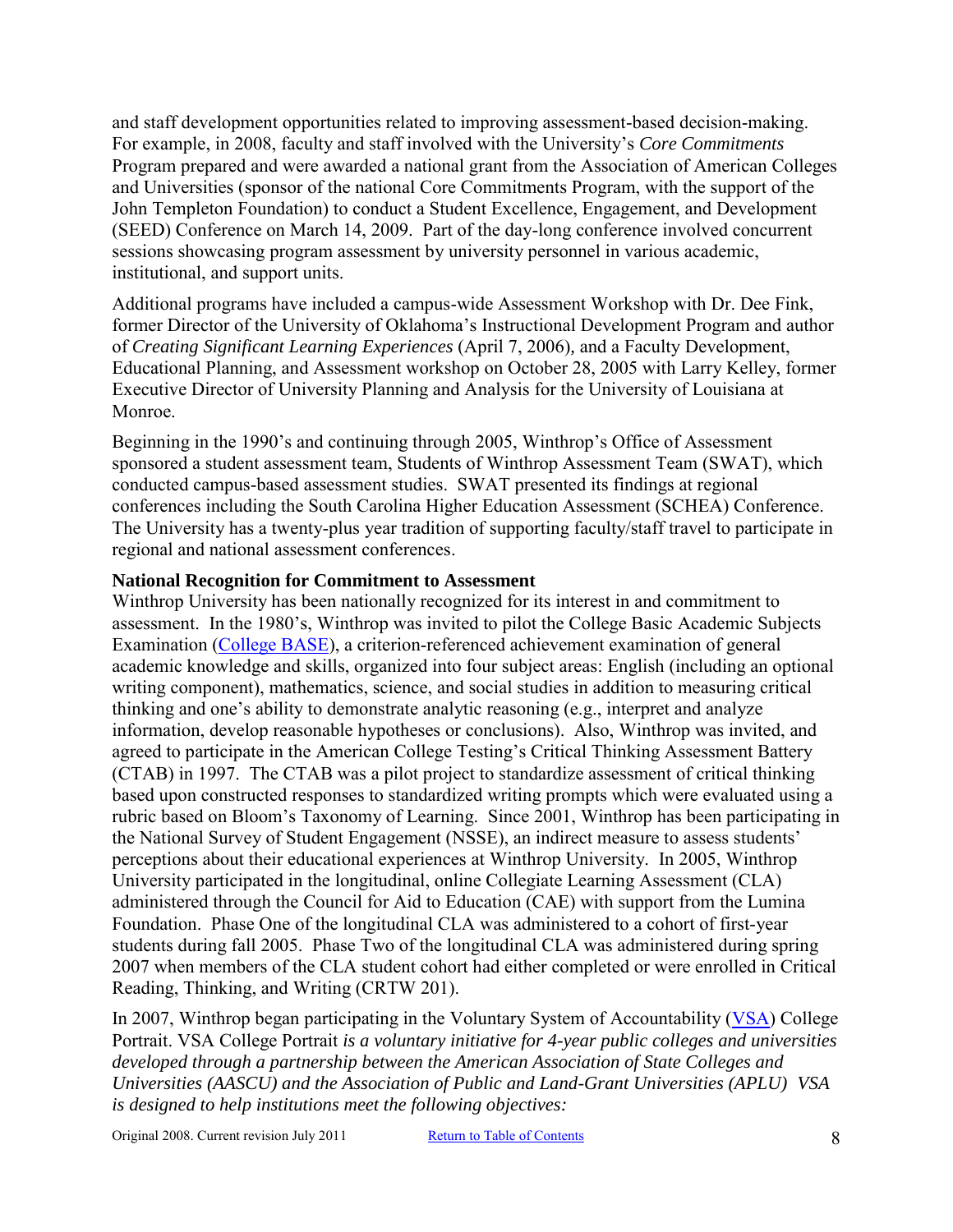- *Demonstrate accountability and stewardship to the public.*
- *Measure educational outcomes to identify effective educational practices.*
- *Assemble information that is accessible, understandable, and comparable.*

As noted in the section, *Direct Assessment of Knowledge and Skills* [\(p.5 present document\)](#page-4-1), the Voluntary System of Accountability requires participating schools to administer one of three tests to measure critical thinking and written communication: the [ETS Proficiency Profile](http://www.ets.org/proficiencyprofile/about/vsa) (formerly called MAPP), the Collegiate Assessment of Academic Proficiency [\(CAAP\)](http://www.act.org/caap/vsa.html) or the CLA. Test results for all three examinations are reported in a standardized format on participating institutions' College Portraits websites. VSA conducted a [test validity study](http://www.voluntarysystem.org/docs/reports/VSAabstract_TVS.pdf) (supported by FIPSE – Funds for the Improvement of Post Secondary Education) to select the tests used on the College Portraits website. Winthrop is administering the ETS Proficiency Profile (formerly called MAPP) to first year and senior students and during AY 2011-12. Specifically, during fall 2011, first year students enrolled in ACAD 101 will complete the ETS Proficiency Profile Abbreviated Form while senior students will be assessed during spring 2012 senior capstone experiences.

In addition to providing standardized measures of critical thinking and written communication, schools participating in College Portraits can use the VSA-CP College Affordability Estimator to meet 2008 federal reporting requirements.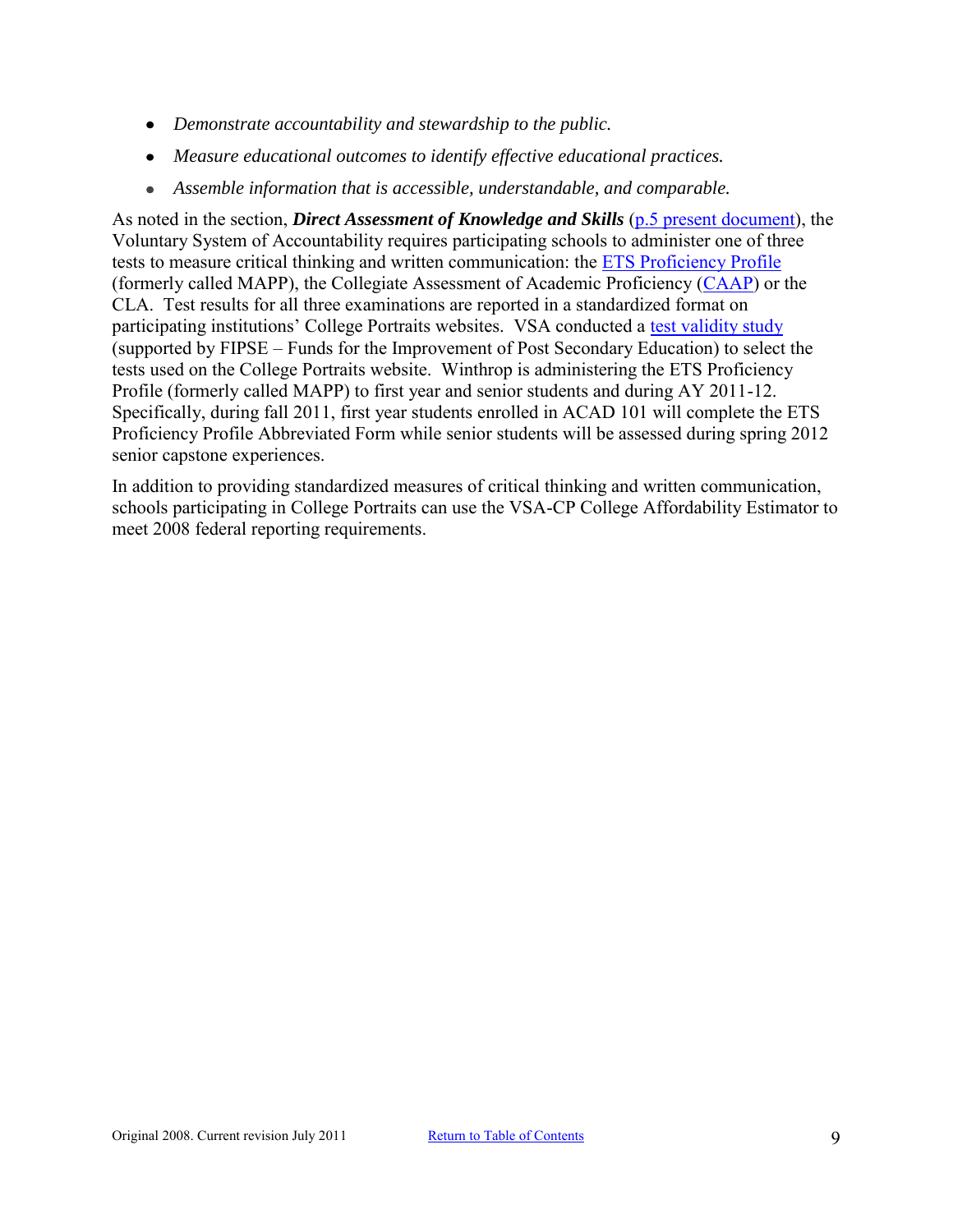#### **Chapter Two: Purpose and Elements of Winthrop University's Institutional Assessment Plan and Guide**

<span id="page-9-0"></span>The *Winthrop University Institutional Assessment Plan and Guide* was designed to help faculty, staff and administrators document assessment of program outcomes (some units use the labels *program goals or objectives*), student learning outcomes (required for academic programs and appropriate for educational support services), and assessment-based improvements and accomplishments that are important to the university's six strategic values (*the Winthrop Community, Student Body, Academic Life, Facilities and Environs, Support Services, and Partnerships and Collaborations)* and multi-year strategic initiatives reported in the [Vision of](http://www.winthrop.edu/uploadedFiles/president/2010-11_VoD_color.pdf)  [Distinction](http://www.winthrop.edu/uploadedFiles/president/2010-11_VoD_color.pdf) and further described in the nature and character of Winthrop report entitled, [The](http://www.winthrop.edu/uploadedFiles/WinthropPlanbyNatureandCharacterTask%20Force%20FINAL%2002-4-06_2.pdf)  [Winthrop Plan](http://www.winthrop.edu/uploadedFiles/WinthropPlanbyNatureandCharacterTask%20Force%20FINAL%2002-4-06_2.pdf) (2006).

Winthrop's Online Assessment Reporting System (OARS) enables program coordinators to demonstrate how assessment-based improvements and achievements in administrative, academic and educational support units support Winthrop's strategic values/goals, multi-year strategic initiatives, and annual objectives. President DiGiorgio presents the Vision of Distinction (VOD) Annual Brochure to faculty and staff during his Opening Address in August, after which it is posted on the President's website. The [current VOD brochure](http://www.winthrop.edu/uploadedFiles/president/2010-11_VoD_color.pdf) along with End of Year updates for previous years (e.g., [2009-10 EOY VOD update,](http://www.winthrop.edu/uploadedFiles/president/09-10VODupdates_June2010.pdf) [2008-09 EOY VOD update\)](http://www.winthrop.edu/uploadedFiles/president/08-09VODupdates_June2009.pdf) address Winthrop's six strategic values. For each of the strategic values/goals, the VOD brochure enumerates multi-year strategic initiatives (along with annual objectives for each strategic initiative) which guide and inform the work of administrative, academic program and educational support units.

#### <span id="page-9-1"></span>**Mandated elements of Assessment**

Each administrative, academic and educational support program must articulate, document and update program outcomes in the university's Online Assessment Reporting System. In addition, administrative, academic and educational support programs must provide evidence that program outcomes are assessed, and evidence linking assessment results to program improvements and achievements. The 2011 version of the university's Online Assessment Reporting System includes an enhancement to facilitate unit documentation of program and learning outcomes.

Assessment plans and reports for academic and educational support services must include student learning outcomes in addition to program outcomes in the Online Assessment Reporting System. Assessment plans and reports for undergraduate degree programs must include, as part of their student learning outcomes, the four university-level competencies along with discipline/degree-specific learning outcomes documenting what students know, are able to do and demonstrate (relative to habits of mind, attitudes and perspectives) as a result of successfully completing academic programs. The university-level competencies were approved during the October 8, 2010 faculty conference meeting and are discussed in more detail in Chapter Four of the present document.

**All academic programs are required to provide evidence that student learning outcomes are assessed at the conclusion of academic programs** (senior level assessment for students earning baccalaureate degrees, graduate-level assessment at the conclusion of masters or specialist degrees), **that assessment results are analyzed by members of the program faculty**,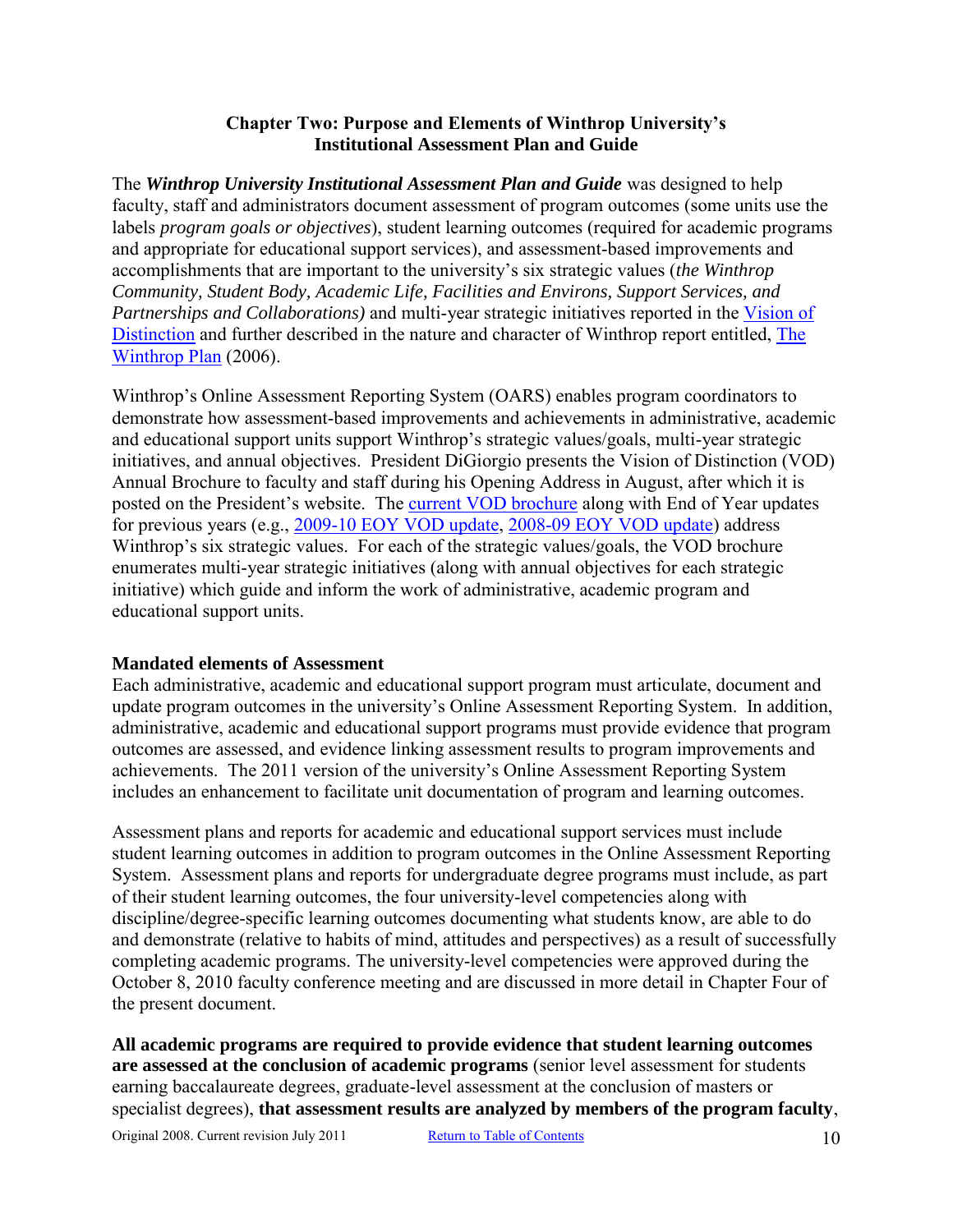not just a single faculty member or administrator, **and that assessment results are used to improve programs and learning**.Assessment reports that primarily feature student performance at beginning or intermediary levels of the degree program are insufficient to demonstrate compliance with regional accreditation requirements to document the extent to which identified learning outcomes are achieved.

A multi-method approach to assessment is considered *best practice* and often involves the use of both direct and indirect assessment methods to measure a single learning outcome or goal. Consequently, for each outcome, the OARS enables program coordinators to report multiple assessment initiatives that may measure achievement of a single outcome. Version two of the OARS includes a new feature, a section entitled "Assessment-based achievements and improvements" which program coordinators should use to holistically discuss and link evidence (assessment)-based improvements/achievements for each outcome.

#### <span id="page-10-0"></span>**Roles and responsibilities**

Conducting the assessment, evaluating and reporting assessment findings, and using the results to improve programs and learning are the responsibility of program personnel**.** All academic, support, and administrative units are engaged in ongoing, systematic, and integrated assessment that begins with unit personnel developing program assessment plans.

For academic units, program assessment begins with faculty members in the discipline or field articulating measurable student learning outcomes and program goals, then developing and implementing assessment initiatives to measure the articulated program and learning outcomes. The final steps are analyzing and using assessment results to improve learning and programs.

In the same way, staff and administrators in academic support and administrative units are responsible for developing program and learning outcomes, designing and implementing assessment strategies to measure attainment of those outcomes, and documenting how assessment results are used to improve programs and learning. **Merely gathering and/or reporting data is not sufficient. Nor is it sufficient to report programmatic changes without explicitly providing evidence those programmatic changes are linked to results from specific assessment initiatives.** 

Program coordinators or their designees are responsible for submitting assessment plans and reports to the academic dean or institutional unit director, as well as AAAS, using Winthrop's Online Assessment Reporting System developed in 2008. Program assessment plans and reports are accessible to designated personnel on a [AAAS login website.](http://www2.winthrop.edu/login/aaas/login.aspx?ReturnUrl=%2flogin%2faaas%2fDefault.aspx&s=0) Annual program assessment reports (using the OARS) must include actual assessment results and document how assessment results were used to improve learning and programs. Programs and their respective units (e.g., colleges, administrative divisions) are required to establish web-based repositories for artifacts used as evidence that assessment was conducted, results analyzed by unit personnel, and results used to improve programs and learning. The OARS 2.0 enables program personnel to link to the unit's web-based repository when reporting evidence of completed assessments, and assessmentbased accomplishments and improvements.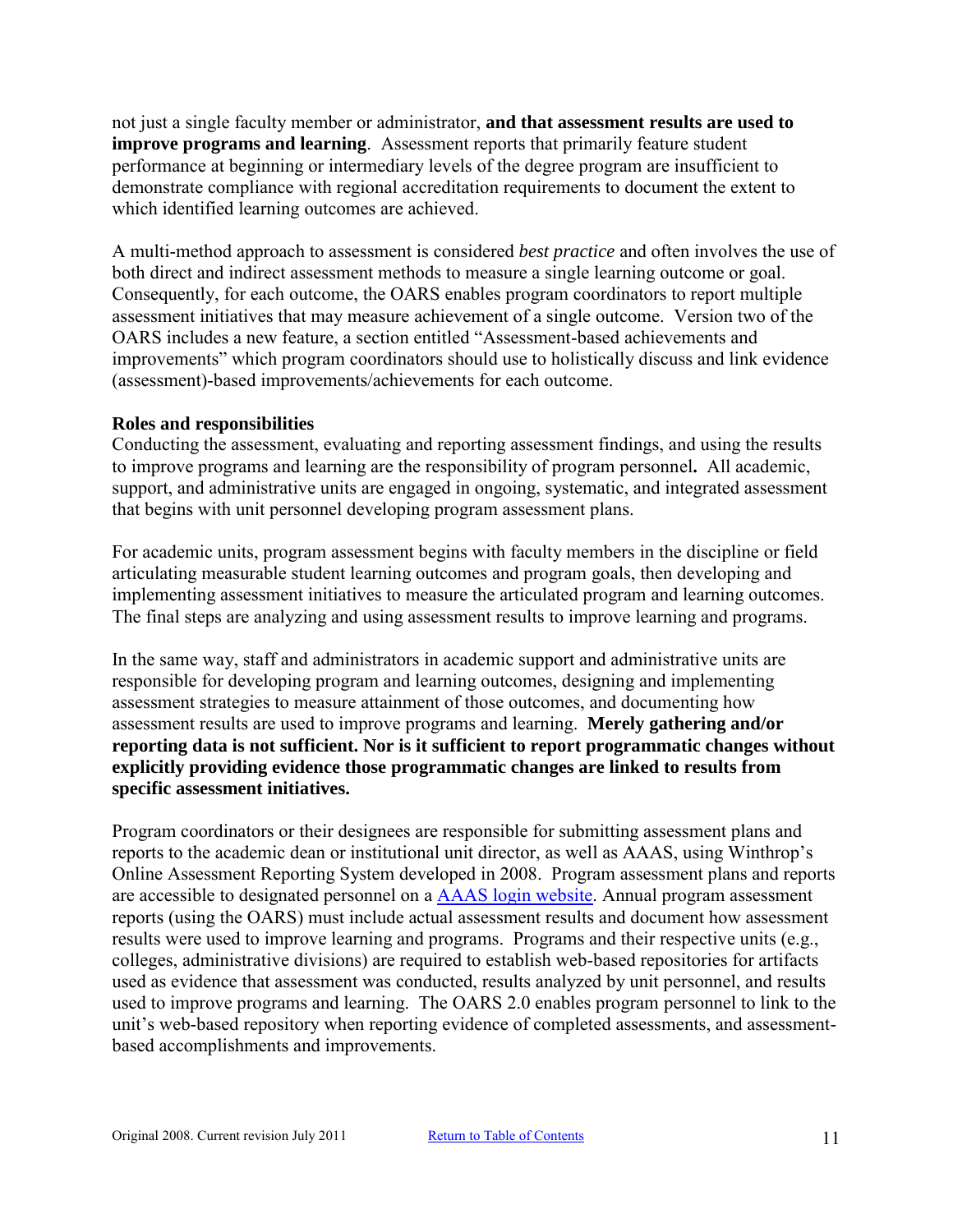#### <span id="page-11-0"></span>**Reporting Assessment Results and Use of Results**

While data from and about individuals are collected for assessment initiatives, the focus of analysis and reports is always at the level of the program or a cohort, never the individual. Results associated with individuals are confidential; data are never reported with identifying information.

Each year, program personnel provide evidence that assessment is in progress and results were used and linked to improvements, accomplishments and achievements. Most programs are in varying stages of the assessment process in any one academic or calendar year. The OARS accommodates documentation of such varying assessment stages. Data collection may be in progress for one outcome, data analysis for another outcome, implementing improvements based upon assessment results may be reported for a third outcome, and reporting accomplishments and achievements based upon improvements made (closing the loop) may be reported for a fourth outcome.

Programs accredited by external organizations like the National Council for the Accreditation of Teacher Education (NCATE), the Association to Advance Collegiate Schools of Business International (AACSBI) or the Commission on Accreditation for Dietetic Education (CADE) may be obligated to annually report on assessment initiatives for multiple goals and outcomes; Winthrop's OARS accommodates reporting obligations for both regional (SACS) and specialized program accreditation requirements.

Non-accredited academic programs and administrative/educational support programs should review best practices from their professional organizations as well as external reporting requirements from government or other agencies when articulating program and learning outcomes and appropriate assessment strategies. All non-accredited academic programs are required to complete periodic academic program reviews, provide evidence of self-studies conducted as part of the academic program review, provide a copy of the findings from the program review team (typically an external review team report) that includes recommendations for program improvement, and evidence of how programs are implementing, responding to the review team recommendations.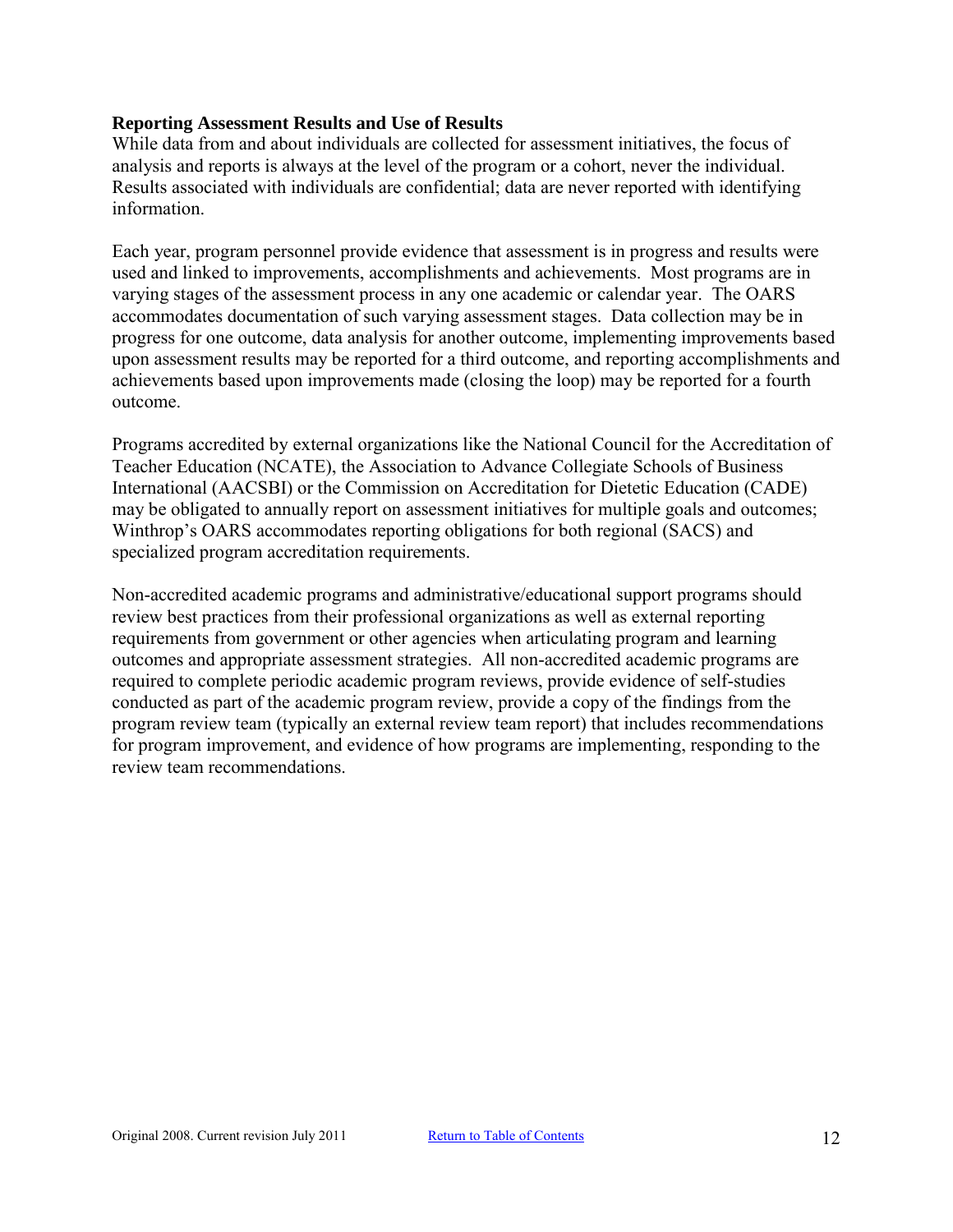#### <span id="page-12-0"></span>**Chapter Three: Developing and Implementing a Program Assessment Plan, Reporting Results and Assessment-Based Improvements and Achievements**

Chapter three details steps to develop assessment plans, implement the plans, analyze, report and use results, and provide evidence linking assessment-based improvements and achievements to program and learning outcomes. Assessment studies/initiatives, and use of assessment results to improve programs and learning are integrated into the units' ongoing activities and responsibilities as evidenced by details documented in the annual assessment plans and reports posted in the university's OARS. The OARS accommodates documentation of both the assessment plan and the assessment report containing results, improvements and accomplishments from completed assessment studies. AAAS annually reviews (and updates as needed) the OARS reporting application, taking into account changes in external reporting requirements and feedback from both external and internal stakeholders. Colleges and administrative/educational support units develop and maintain their own intra-unit assessment planning and review processes, assessment data management and archival systems.

Winthrop's system is designed to accommodate the varying reporting schedules of administrative, academic and educational support units. All university units use the OARS for institutional-level documentation of the units' systematic and ongoing assessment and improvement processes. See Appendices in the present document for sample components of OARS.

The following steps provide guidance in the use of Winthrop's OARS.

## <span id="page-12-1"></span>**Step 1: Begin with a statement of the program mission, documenting how the program mission supports [Winthrop's Institutional Mission](http://www.winthrop.edu/president/default.aspx?id=1620&ekmensel=10142f98_296_0_1620_3) and strategic values enumerated in the [Vision of Distinction](http://www.winthrop.edu/president/default.aspx?id=1366) (VOD).**

- Faculty and administrators in each program discuss and decide on program mission and  $\bullet$ goals/outcomes. Mission statements for academic, administrative and educational support services focus on the broad nature of work the unit provides. Mission statements tell readers what the organizational unit is about and how the unit's mission and program outcomes facilitate achievement of the institutional mission by supporting one or more of Winthrop's [strategic values](http://www.winthrop.edu/uploadedFiles/president/2010-11_VoD_color.pdf) as articulated in the VOD.
- Programs housed within academic colleges (Arts and Sciences, Business Administration, Education, Visual and Performing Arts, and University College) align their program missions with their respective college missions. Programs housed within administrative units align their program missions with their respective division missions. Institutional divisions/units include Academic Affairs, Finance and Business, Student Life, University Advancement, University Development and Alumni Relations, and Athletics.

<span id="page-12-2"></span>**Step 2: Identify outcomes (goals) for the program.** Note: OARS 2.0 enables program coordinators to edit and upload program and student learning outcomes in whichever order they wish (no change from OARS 1.0). In "view mode" of the OARS 2.0, program outcomes appear first while student learning outcomes (SLOs) appear after program outcomes.

• Winthrop's [VOD Strategic Values/Goals](http://www.winthrop.edu/uploadedFiles/president/2010-11_VoD_color.pdf) (the Winthrop Community, the student body, academic life, facilities and environs, support services, and partnerships and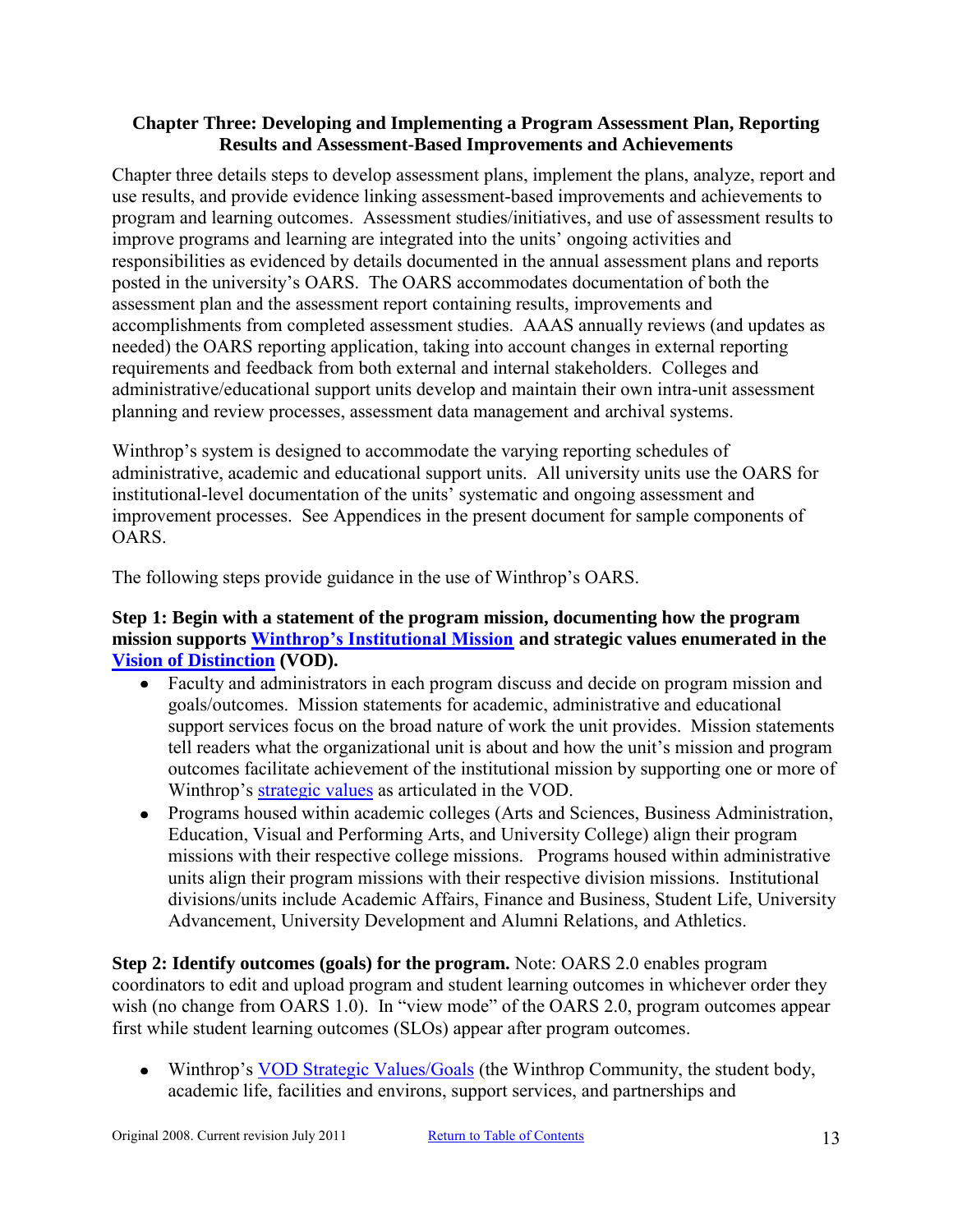collaboration) inform program-level outcomes. Academic, administrative and staff personnel are encouraged to reflect on [The Winthrop Plan](http://www.winthrop.edu/uploadedFiles/WinthropPlanbyNatureandCharacterTask%20Force%20FINAL%2002-4-06_2.pdf) which further describes the nature and character of Winthrop's strategic values/goals when articulating, reviewing or updating program outcomes.

- Program goals/outcomes are statements about key work of the program now or to be accomplished in the near future. Program outcomes/goals are broader and more general than SLOs. Program outcomes/goals focus on what administrators, program faculty and staff do to provide students with the services, experiences and learning environments needed to successfully complete academic programs. For example, a support service program goal might be to provide a safe and secure campus learning environment, an academic program goal might be to design and deliver a program curriculum with learning experiences in up-to-date research methods or laboratory skills, and an educational support goal might be to provide a state-of-the-art technology infrastructure for learning or library resources for research and learning.
- Administrative and support service programs facilitate and support the learning environment. Academic and educational support programs provide students with learning opportunities to develop skills like critical thinking, communication, quantitative and scientific reasoning, global and historical perspectives as well as habits of mind to appreciate diversity and alternative points of view. Such skills and attitudes prepare students for further educational, civic and career opportunities, enabling students to live, learn and lead as contributing members of local, regional and global communities.
- Unit personnel reflect on intended program and learning outcomes (steps two and three in the program assessment planning process) after developing or updating the program mission and documenting alignment of the program mission with college/unit and institutional missions and the VOD strategic values. Some personnel will find it easier to develop or refine assessment plans by first articulating program outcomes/goals while others may find it better to first articulate student learning outcomes (SLOs) and then program outcomes. The OARS accommodates both approaches.
- All academic, administrative and educational support programs are expected to have unitlevel repositories to store evidence of outcomes assessment, use of assessment results to improve program and learning outcomes. Units select their own unit-level repository systems to accommodate their needs.
- Within a five-year period, **all program and student learning outcomes should be assessed and evidence provided demonstrating improvements and accomplishments linked to assessment findings**. Accredited programs with reporting periods other than a five-year time frame can use their specialized accreditation reporting time frame but need to document the time frame being used. AAAS provides consultancy services to assist units needing to document time frames other than the five-year reporting period. While no *upper limit* is set on the number of program and student learning outcomes required, university personnel should consider what is appropriate and reasonable for them to accomplish in a five year period given their unique program reporting requirements. The program goals/outcomes and SLOs should be agreed upon by the majority of program faculty, staff and/or administrators. See  $\Delta$ ppendix I for examples of program goals and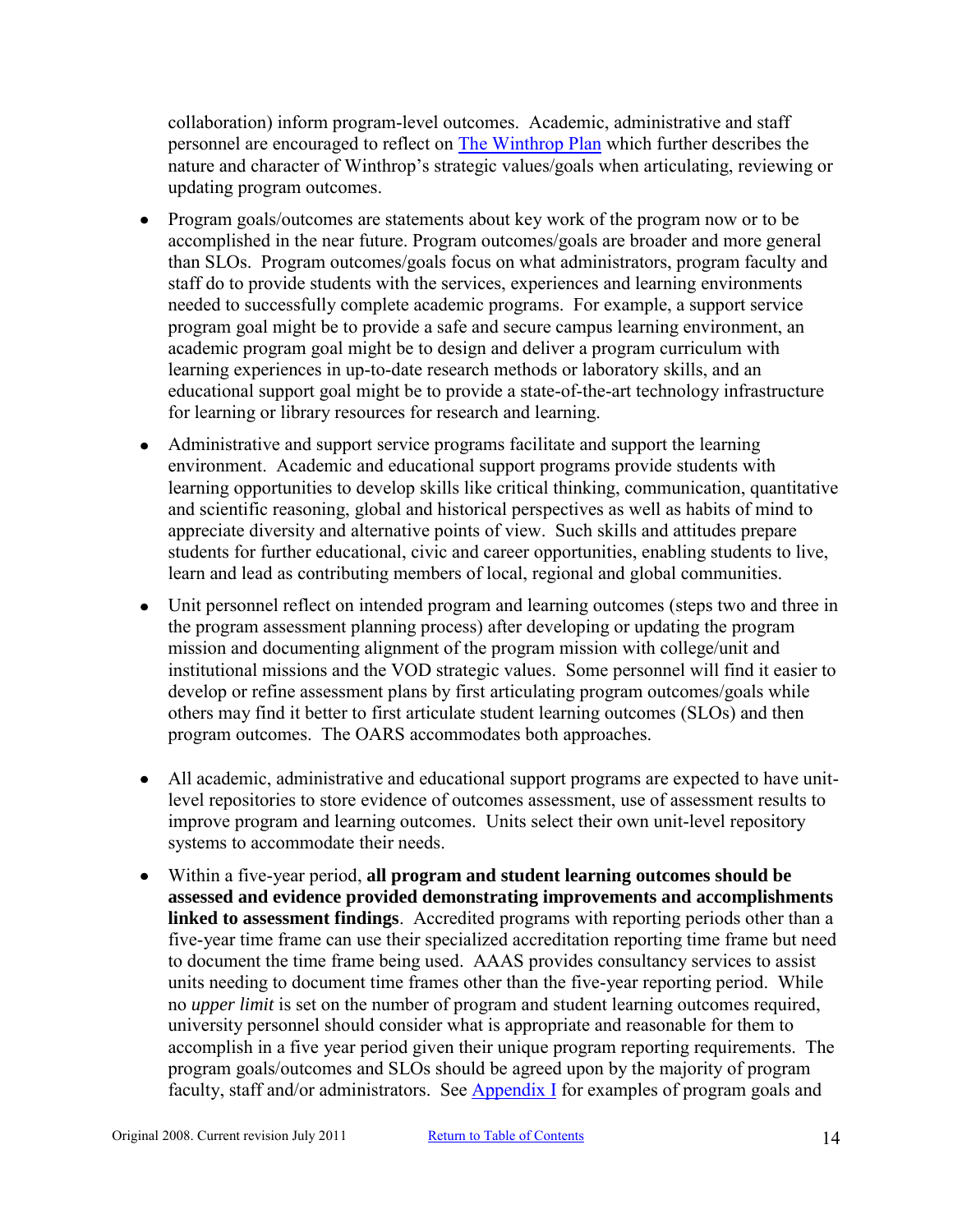SLOs.

- Writing tip for Steps 2 and 3: try completing the following sentences to help identify SLOs and program goals/outcomes.
	- o Students who successfully complete the \_\_\_\_ program will know \_\_\_\_.
	- o Students who successfully complete the \_\_\_\_program will be able to \_\_\_\_.
	- o Students who successfully complete the \_\_\_ program will demonstrate \_\_\_ (dispositions, habits of mind, attitudes) for \_\_\_\_.
	- $\circ$  The program will prepare students for  $\circ$ .
	- o The \_\_\_ program will provide \_\_\_\_ for the University's learning community.
	- o Program faculty will design opportunities to \_\_\_\_\_.
- Faculty, staff and administrators across disciplines, fields and institutions do not necessarily use the same terminology when discussing program and learning outcomes. For the purposes of regional accreditation requirements, a set of common terms is operationally defined, based upon the 2010 edition of the *[Principles of Accreditation](http://www.sacscoc.org/pdf/2010principlesofacreditation.pdf)* adopted by the Commission on Colleges of the Southern Association of Colleges and Schools (SACS). A [glossary of terms,](#page-50-0) including terms in SACS-required reaffirmation documentation, is found at the end of the IAP&G.
- Units are expected to have assessment-focused meetings at least annually; best practices recommendation is semi-annual assessment meetings at times appropriate to the type of unit (administrative, academic or educational support). For example, administrative units might conduct unit-assessment meetings prior to submitting mid-year updates on the status of their annual initiatives supporting the VOD, and again prior to submitting their unit End of Year (EOY) VOD updates. Academic and educational support units might hold assessment meetings in August, prior to the start of fall term, in January, prior to the start of spring term, and/or in April as the spring term concludes and personnel prepare annual reports.

<span id="page-14-0"></span>**Step 3: Identify the most important student learning outcomes (SLOs) of the program.**  Regional accreditation organizations, specialized program accreditation organizations, Federal Requirements [\(Appendix A\)](#page-32-0), the South Carolina Commission on Higher Education (CHE) and the South Carolina Budget and Control Office [\(State Accountability Report\)](http://www.winthrop.edu/uploadedFiles/WU_Accountability%20Rpt_12-13-10.pdf) require evidence of on-going and systematic assessment of student learning and program outcomes that are specific, clear, and measurable.

- Academic program faculty members need to agree on the most important learning outcomes for the program. SLOs should be constructed from the perspective of what successful program completers can demonstrate relative to knowledge, skills (behaviors) and attitudes. SLOs may distinguish one program's graduates from other university students. For graduate programs (in which departments also offer undergraduate degrees in the same program area), SLOs must distinguish graduate-level outcomes from undergraduate outcomes.
- Student learning outcomes focus on what students will know and be able to do when they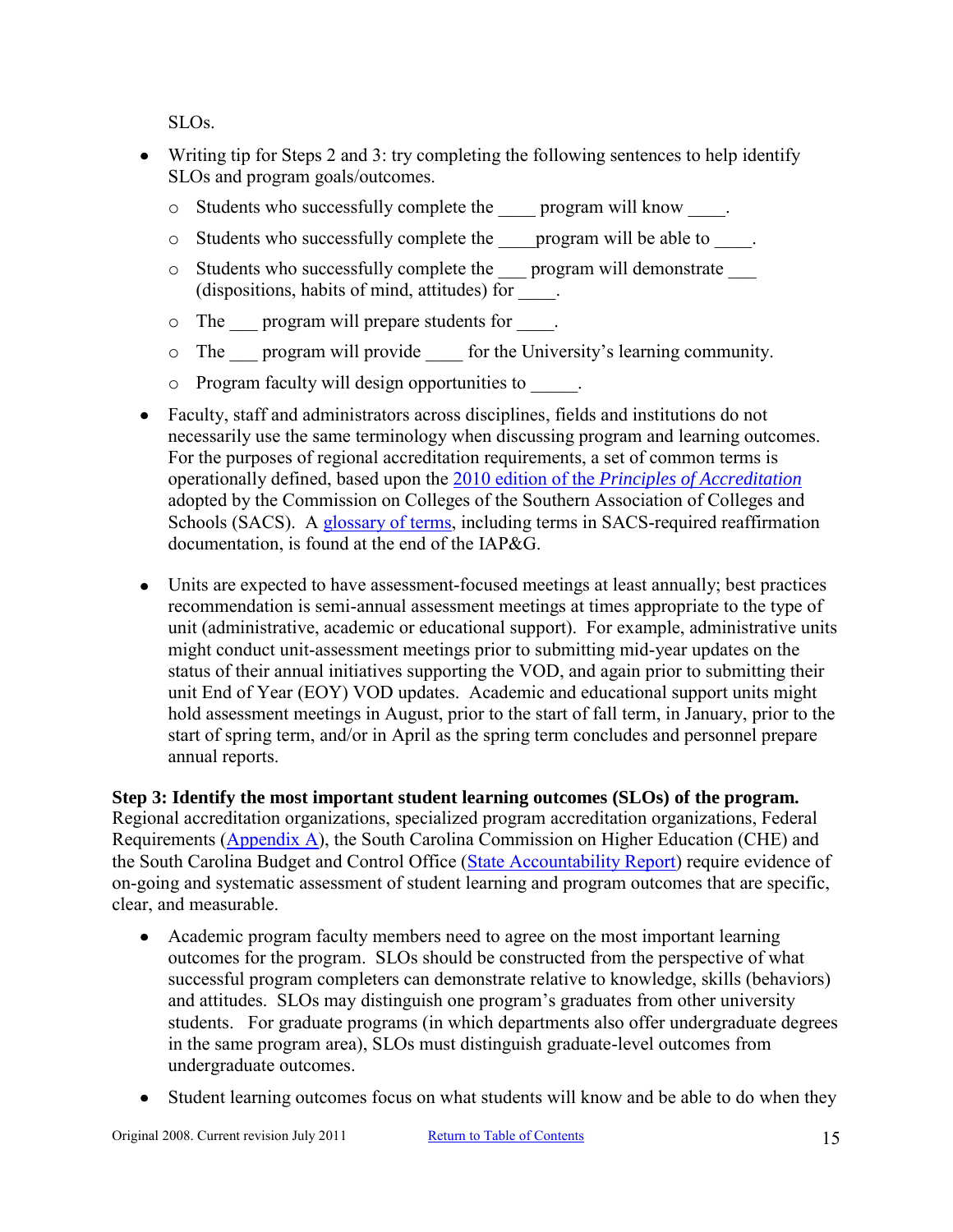successfully complete their particular academic programs at Winthrop. SLOs can also measure the habits of mind, attitudes, and dispositions students demonstrate

- Drafting SLOs can be challenging, especially when trying to reach the level of specificity  $\bullet$ required to measure changes in learning. Several iterations may be needed to progress from lofty, non-measurable aspirations to specific, measurable outcomes. Annual assessment may periodically involve revision of program and learning outcomes. Program coordinators can use the *Assessment Plan Comments (optional)* section of the OARS (adjacent to the mission statements) to alert readers when program and/or learning outcomes are changed from the preceding year.
- Personnel in Winthrop's Teaching and Learning Center (TLC), and the Department of Accreditation, Accountability, and Academic Services (AAAS) assist program coordinators, faculty, staff, and administrators by providing resource information, consultancies, workshops, and small-group meetings.
- Institutional units can use retreats or workshop time to focus on program and learning outcomes assessment, analysis and discussion about assessment results, and decisionmaking using assessment results to improve programs and learning.

#### <span id="page-15-0"></span>**Step 4: Identify useful and feasible assessment methods (strategies/approaches) that help identify strengths and weaknesses for the entire program or student group.**

- **Assessment methods** can be developed internally or externally (commercially available instruments or instruments developed by consortia or organizations), may be classified as *direct* methods or *indirect* methods, and may involve quantitative and/or qualitative measures.
- Important considerations when selecting assessment methods
	- o What do program personnel wish to learn from the assessment initiative?
	- o What are the benchmarks or standards (also described as levels of performance, criterion measure(s)) that program personnel define as success?
	- o How will you know (what is the evidence) the outcome was (not) achieved?
	- o Personnel in academic programs decide and articulate in measurable terms the important skills, knowledge, and attitudes (habits of mind) successful program completers (degree candidates for undergraduate and graduate academic programs) demonstrate. When selecting assessment method(s) for each program or learning outcome, ensure that the assessment results will enable you to conclude whether or not (or the extent to which) successful program completers demonstrate the outcome(s).
- Both **cross-sectional and longitudinal assessment strategies** can be appropriate for assessment studies.
	- Cross-sectional assessment strategies use a census or sample of a population to estimate the relationship between an outcome of interest and population variables at a specific point in time. Benefits of a cross-sectional design include the ability to sample a large cohort in a short amount of time. Disadvantages are that the data represent a single snapshot in time and may not represent a *typical* scenario. When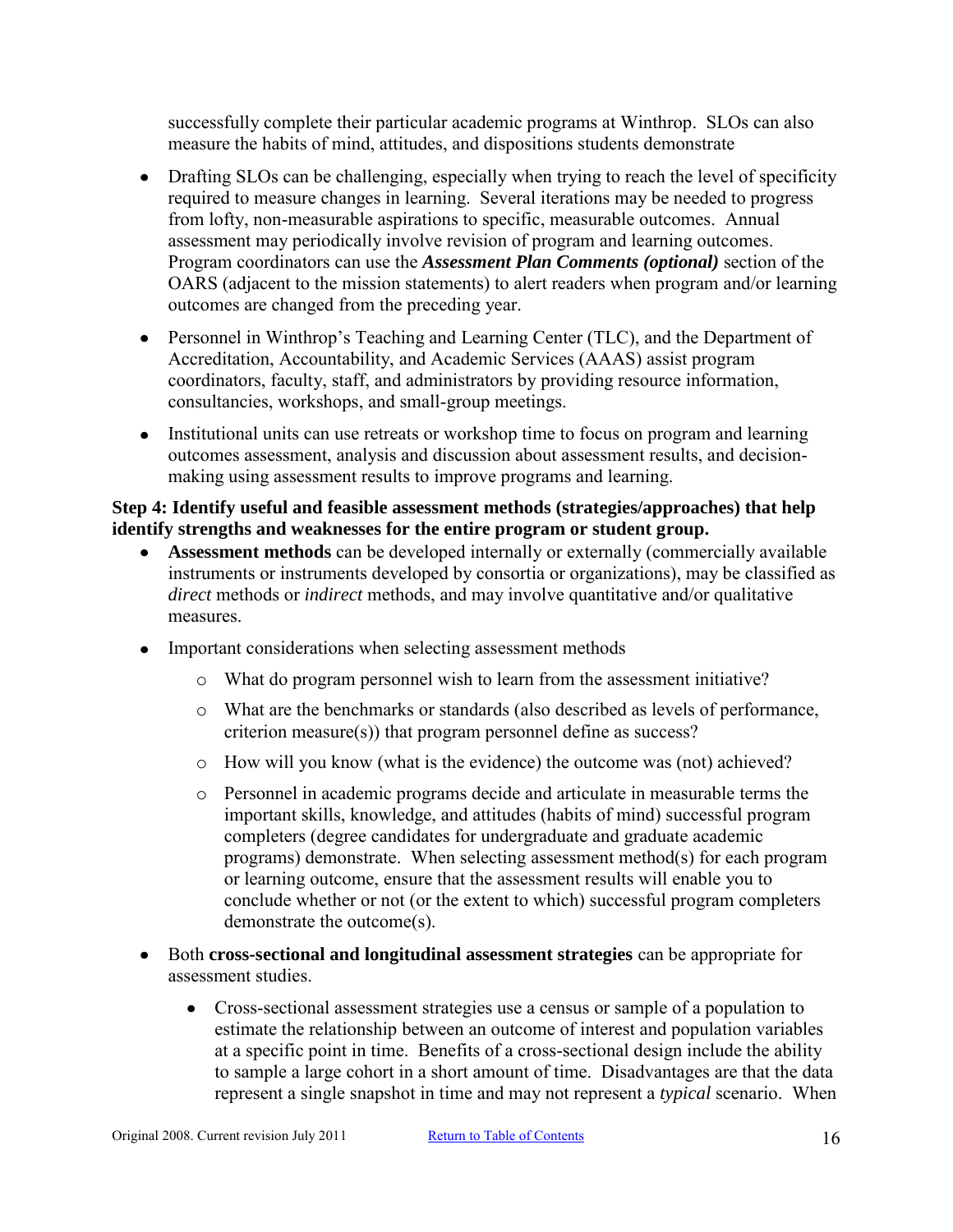a cross-sectional assessment method is used periodically, program personnel can analyze multiple years of data for patterns and trends over time, taking care to document important characteristics of each cross-sectional respondent cohort.

- $\bullet$ Longitudinal strategies are assessments that collect data from the same population at different points in time. Benefits of a longitudinal assessment project include the ability to track changes over time. Disadvantages include the cost of assessing and tracking a single group over time and losing members of the study group over time. Portfolio assessment is one strategy that can enable faculty to compare student work over time, e.g., looking at student papers in the first- and the fourth-year of a program.
- **Qualitative and Quantitative Methods**: Quantitative assessment methods involve assigning numeric scores to demonstrated learning outcomes and/or program goals. While all learning outcomes and program goals must be measurable for regional accreditation, some skills are best evaluated using qualitative methods (e.g., portfolios of work produced, performances, and/or reflective writings). Qualitative assessment methods generally employ rubrics which involve text-descriptors to operationally define the quality or level of demonstrated skills. Examples of text-descriptors that could be operationally-defined by faculty, staff, and administrators include *Proficient, Developing, Beginning, Satisfactory, Unsatisfactory, Outstanding, Exceeds Expectations, and Meets (or does not meet) Expectations.* Sometimes student work can be evaluated more thoroughly using both quantitative and qualitative assessment methods. Educational programs in a variety of fields and disciplines use portfolio assessment and rubrics that allow multiple raters to assess the level of performance for multiple factors or categories.

#### **Direct Assessment strategies measure what students know and are able to do.**

- o Student artifacts may include internally-developed culminating examinations if test items are linked to specific learning outcomes; externally-developed and administered credentialing examination results if performance results align with student learning outcomes articulated for the program; portfolios, and performances if rubrics are provided that demonstrate the criteria assessed and operational definitions for varying levels of proficiency.
- o Some of the [15 AAC&U VALUE Rubrics](http://www.aacu.org/value/abouttherubrics.cfm) may be used by academic programs to directly assess senior-level knowledge/skill proficiency of the ULCs. The AAC&U VALUE rubrics encompass both direct and indirect assessment. Program faculty are best qualified to determine which AAC&U VALUE rubrics may be appropriate for specific student learning outcomes.
- o When deciding on whether to use an internally- or externally-developed examination to measure learning outcome achievement remember that labor costs to develop valid and reliable tests are high while the expense of using externallydeveloped tests involves costs to purchase tests, score results and generate reports.
- **Indirect Assessment strategies generally measure respondents' perceptions,**   $\bullet$ **attitudes, and/or disposition(s)**. Indirect methods alone are not sufficient to assess student learning or program goals, but indirect assessments can provide feedback that is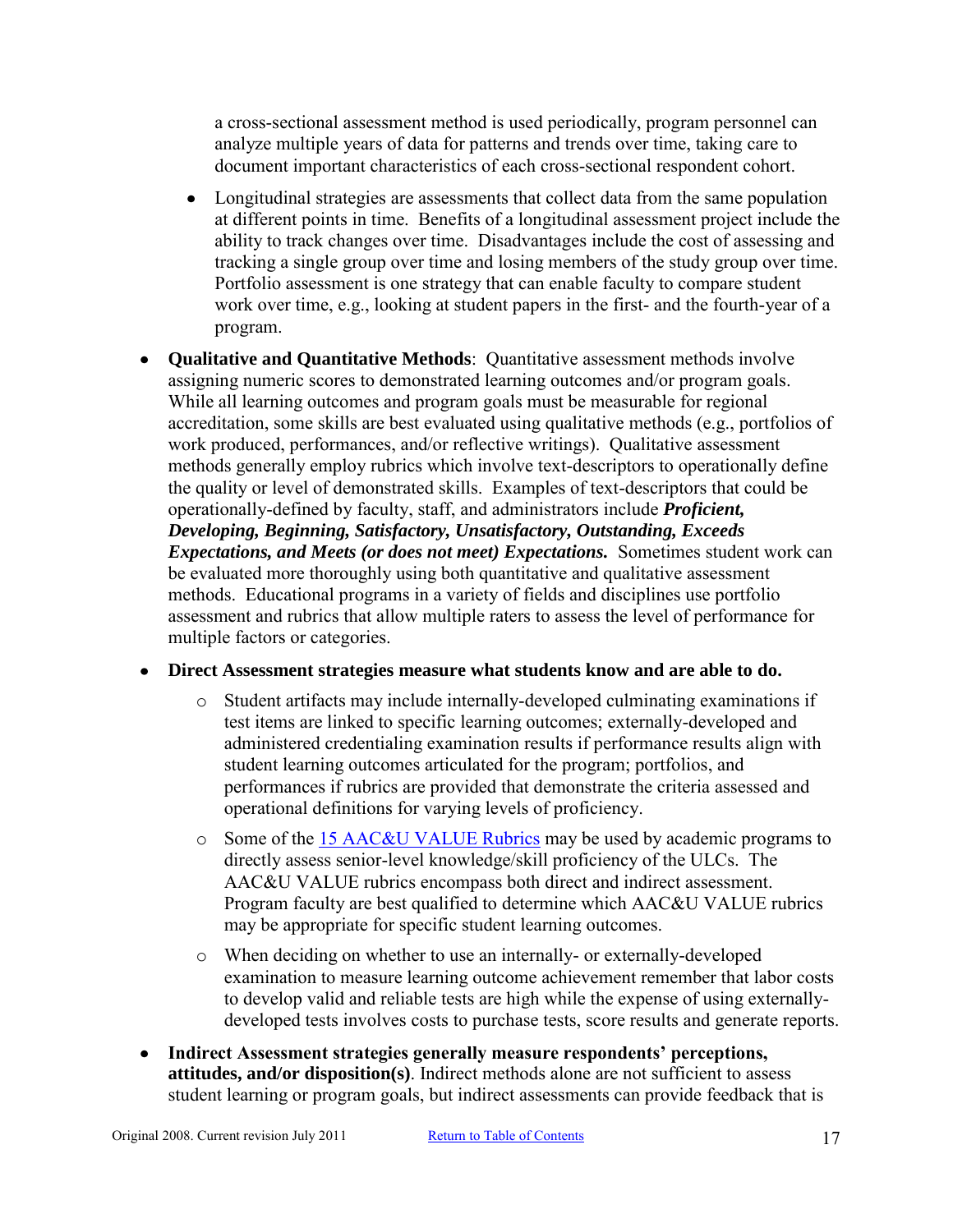useful when interpreting direct assessment results.

- o Indirect methods include student, alumni, or employer surveys, student/employee exit interviews, focus groups, curriculum or syllabi analysis, and course or program evaluations. Surveys may reveal respondents' attitudes and opinions about what they experienced. Alumni surveys may be useful to evaluate outcomes that may only come to fruition in students' post-college careers.
- o Institutional-level surveys administered by AAAS include the senior survey (administered twice a year to seniors who have applied for graduation), the annual alumni survey, and the three year alumni survey.
- o Surveys may be developed internally and administered in a variety of formats. Online surveys can be administered using proprietary software such as Survey Monkey. Colleges, administrative and educational support units discuss and select survey methods that most effectively and efficiently meet their needs.
- o Winthrop administers the **National Survey of Student Engagement (NSSE)** to first-year and senior-year students every other year (most recently, spring 2011).
- o **NSSE** produces an annual report [\(2010 annual report\)](http://nsse.iub.edu/html/annual_results.cfm), [a variety of summary](http://nsse.iub.edu/html/summary_tables.cfm)  [tables,](http://nsse.iub.edu/html/summary_tables.cfm) and a new feature, the [Major Field Report.](http://nsse.iub.edu/html/major_field_report.cfm) NSSE11, results from spring 2011, will be available in fall 2011. Contact AAAS or your college dean or division vice president for more information.
- o Winthrop's **NSSE comparison groups** in 2009 and 2011 include
	- o the Consortium for Study of Writing in Colleges (CSWC),
	- o the Carnegie Comprehensive Masters cohort, and
	- o the National NSSE cohort
- o To learn more about NSSE, contact AAAS or take advantage of the just-in-time (JIT) [NSSE webinars](http://nsse.iub.edu/webinars/) posted on the NSSE website. Examples of NSSE webinars
	- [Analyzing Your NSSE 2010 Institutional Report](http://breeze.iu.edu/p89943281/?launcher=false&fcsContent=true&pbMode=normal)
	- [Program and Department Level Assessment including development and](http://breeze.iu.edu/p35006540/?launcher=false&fcsContent=true&pbMode=normal)  [use of scalets](http://breeze.iu.edu/p35006540/?launcher=false&fcsContent=true&pbMode=normal)
	- [Linking NSSE to other institutional data](http://breeze.iu.edu/p47324875/?launcher=false&fcsContent=true&pbMode=normal)
	- [NSSE reports by major field](http://breeze.iu.edu/p22161163/?launcher=false&fcsContent=true&pbMode=normal)
	- NSSE's Psychometric Portfolio: Evidence for Reliability, Validity, and Other [Quality Indicators](http://breeze.iu.edu/p82545876/?launcher=false&fcsContent=true&pbMode=normal)

**Multiple assessment methods** are considered *best practices* when assessing outcomes.

- Examples of internally- and externally-developed strategies providing direct assessment of students' knowledge and skill are illustrated below.
	- o the [ETS Proficiency Profile](http://www.ets.org/proficiencyprofile/scores/) provides Winthrop with **institutional level measure** of **critical thinking and written communication** among first year and senior students that can be compared to first year and senior students at other institutions in general, or other institutions with the same Carnegie Classification (comprehensive masters) as Winthrop.
	- o A **program level assessment of critical thinking** might be student performance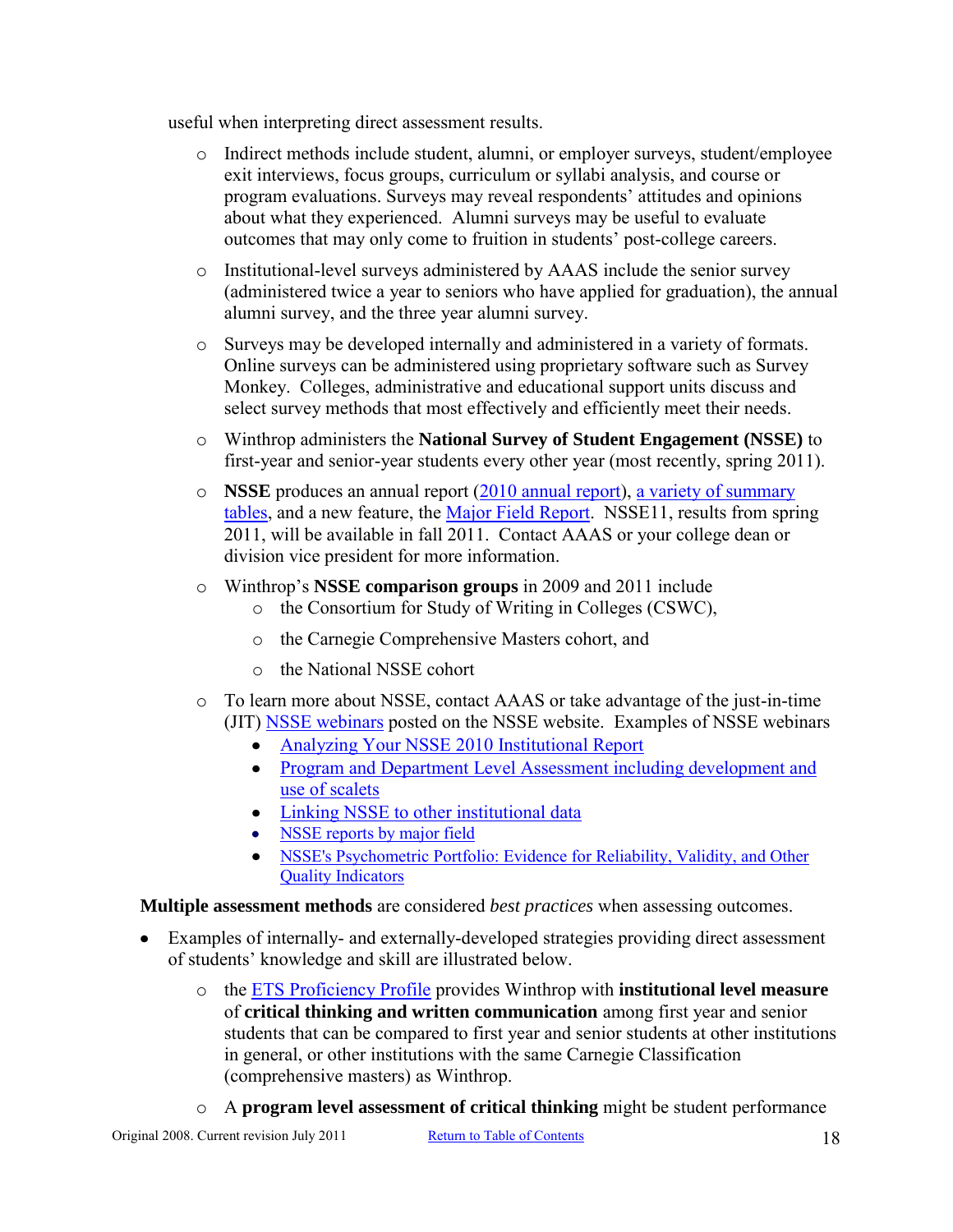on case studies or simulations evaluated by faculty raters using a **facultyarticulated rubric** that operationally defines proficiency levels for multiple elements.

- o Another **program level assessment of critical thinking** might involve assessment of writing samples or other student artifacts using one of the [AAC&U](http://www.aacu.org/value/abouttherubrics.cfm)  [VALUE assessment rubrics](http://www.aacu.org/value/abouttherubrics.cfm) for critical thinking, problem solving, creative thinking, or inquiry and analysis.
- o A **second institutional level assessment strategy to measure written communication** is assessment of senior writing samples using Winthrop's internally-developed writing assessment rubric.
- o Another **program level assessment of communication** might involve assessment of oral communication using the AAC&U VALUE assessment rubric for oral communication or the Winthrop faculty-developed rubric for oral communication used in HMXP 102 (a required course in the Touchstone CORE).
- o **Program level assessment on ULC #2 (personal and social responsibility) and ULC 3 (interconnectedness)** may involve one or more of the following AAC&U VALUE rubrics
	- Civic Knowledge and Engagement
	- Intercultural Knowledge and Competence
	- Ethical Reasoning
	- Foundations and Skills for Lifelong Learning
- o AAC&U 15 VALUE assessment rubrics
	- Link to [download information](http://www.aacu.org/value/rubrics/index_p.cfm?CFID=33314145&CFTOKEN=59616607)
	- Link to <u>acceptable use and reprint information</u>

#### **When and where assessment is conducted**

- o Using assignment grades from a single course instructor of record does not constitute course-embedded assessment.
- o Evidence needed when using course-embedded assessment includes
	- $\blacksquare$  A copy of the assignment instructions
	- **Multiple trained raters: the assessment methods section of the OARS should** indicate who, other than the instructor of record, is involved in assessment of course-generated artifacts, when the assessment occurred, the methodology used to train raters, and some evidence that inter-rater reliability was monitored
	- A clear link between assignment rubric and the learning outcome being assessed
	- Blinded (identifying information about the student eliminated) copies of the completed rubrics, best practices would involve samples of student work assessed at varying levels, e.g., exemplary, satisfactory, developing and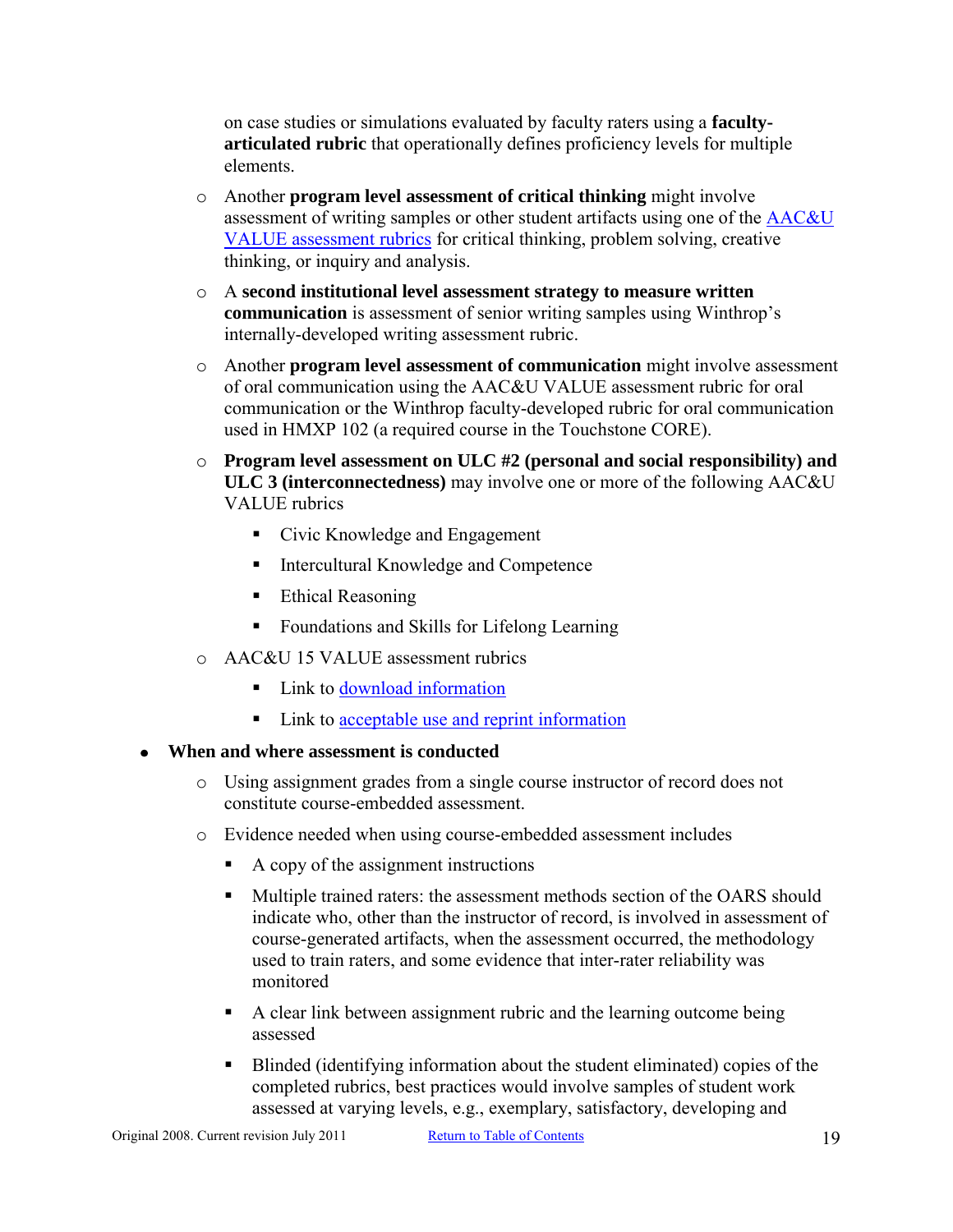unsatisfactory. Other descriptors may be used to describe categorical levels of proficiency or achievement.

- o Course-embedded assessment can involve both direct and indirect assessment methods. Course-embedded assessment (via tests, portfolios, assignments) is advantageous because it is part of the curricular structure so students are usually motivated to take the assignment seriously and optimize their effort. Data collection takes less time for course-embedded projects (compared to other assessment initiatives) because the student work is already being submitted/completed for an assignment or course grade. Unmarked copies of student works produced electronically (text files, spreadsheets, graphics files) can be blinded for the assessment project then shared with faculty/personnel conducting the assessment.
- o While course-embedded assessment is encouraged where feasible, program personnel must decide which method(s) will work best in a given situation. Assignments and projects used for course-embedded assessments need to be evaluated using a rating form, described in some disciplines and fields as a scoring/evaluation sheet or a rubric. As part of planning for the assessment activity, the scoring rubric is developed and agreed upon beforehand by program faculty members, not just the instructor-of-record. See [Appendix J](#page-48-0) for examples of course-embedded assignments that may be used for assessment initiatives.
- **Course grades**, although one source of information about individual student achievement, are not recognized by external accrediting organizations as an adequate measure of specific student learning outcomes because, grades
	- o *May not be useful in identifying particular areas of strength or weakness with respect to a program's learning outcomes, e.g., the ability to construct wellsupported, clearly articulated and sustained arguments;*
	- o *Can include factors not directly related to a program's learning outcomes, such as class participation and general education outcomes, e.g., writing; and*
	- o *Are approached differently by individual faculty members, whose grading policies and practices vary.* Source: [UVA FAQ](http://www.web.virginia.edu/iaas/assess/faq/assessment.shtm)

## <span id="page-19-0"></span>**Step 5: Establish a Level of Performance for the Goal or Outcome Being Measured.**

Sometimes described as a *criterion measure* or *the targeted measure,* the level of performance quantitatively defines proficiency or success. For both qualitative and quantitative assessment, the *level of performance* tells the reader what proportion of students are expected to perform at an operationally-defined *satisfactory level* for each student learning outcome. Examples of levels of performance might include:

- 80% of first-time test-takers pass the licensing examination for discipline.
- 75% of rising juniors satisfactorily complete interim-program portfolio requirements for  $\qquad$ .
- 85% of employees who complete training will report that they agree/strongly agree with the end-of-training self-evaluation about their ability to perform the new skill.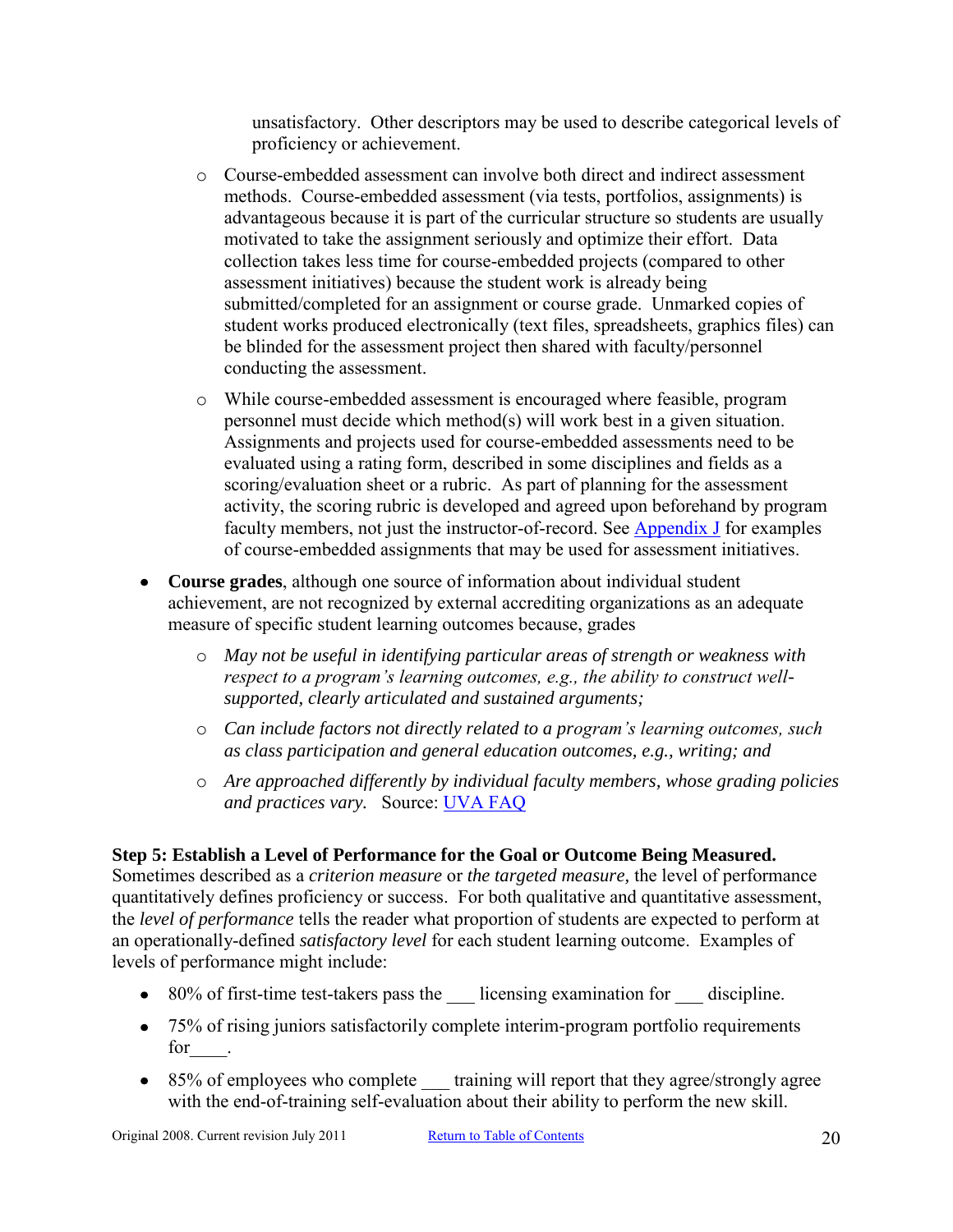- 70% of alumni who respond to the alumni survey will report satisfaction with their Winthrop education as measured by their "YES" response to the question, "If I had it to do over again, I would choose Winthrop for my undergraduate degree."
- 75% of employers who respond to the employer survey will report that their Winthropeducated employees were satisfactorily prepared for the entry-level positions in which they were hired.
- 80% of graduate program directors who respond to the graduate program director survey will report that their graduate students who earned Winthrop baccalaureate degrees were satisfactorily or well-prepared to begin graduate studies in their respective fields/disciplines.

## <span id="page-20-0"></span>**Step 6: Communicate the Assessment Plan Using Winthrop's Online Assessment Reporting System (OARS) [\(Appendix G\)](#page-45-0).**

- Program directors or their designees will upload the unit's assessment plan (should be posted for the current academic period by October  $1<sup>st</sup>$  and complete the Online Assessment Report for the preceding academic year by February  $15<sup>th</sup>$  (when preceding year's OAR is archived).
- The OARS includes contact information for the program assessment coordinator and space to link program mission to Winthrop's institutional mission and VOD, measurable program outcomes/goals, student learning outcomes, assessment method(s), and level of performance.
- Unit assessment teams review current assessment plans for their respective unit-based programs and provide feedback to program coordinators.
- Annual program assessment plans and reports (containing results, and assessment-based achievements and improvements) demonstrate the continuous cycle of assessment and improvement over time. Archived annual assessment plans and reports for AY 2007-08, AY 2008-09 and AY 2009-10 are archived in OAR 1.0. AAAS will migrate AY 2011-12 assessment plans and reports into OARS 2.0.

## <span id="page-20-1"></span>**Step 7: Implement the Assessment Initiative.**

- Program coordinators are responsible for providing their deans or unit directors with the implementation details of each year's assessment activity.
- Document implementation by answering the following basic questions: **Who** will be involved in each aspect of the assessment initiative? **Where** and **when** will it happen (in a classroom, a computer lab, online, evenings/weekends, outside of class, through campus or US postal services, etc.)? **When** will specific tasks be completed (establish timelines and deadlines for every task in the assessment initiative to be completed)? **What** materials and resources are needed (space, time, supplies, personnel) to conduct the assessment initiative?

#### **Important Considerations for Assessment Methods**

Determine who is responsible for ensuring that assessment takes place in a manner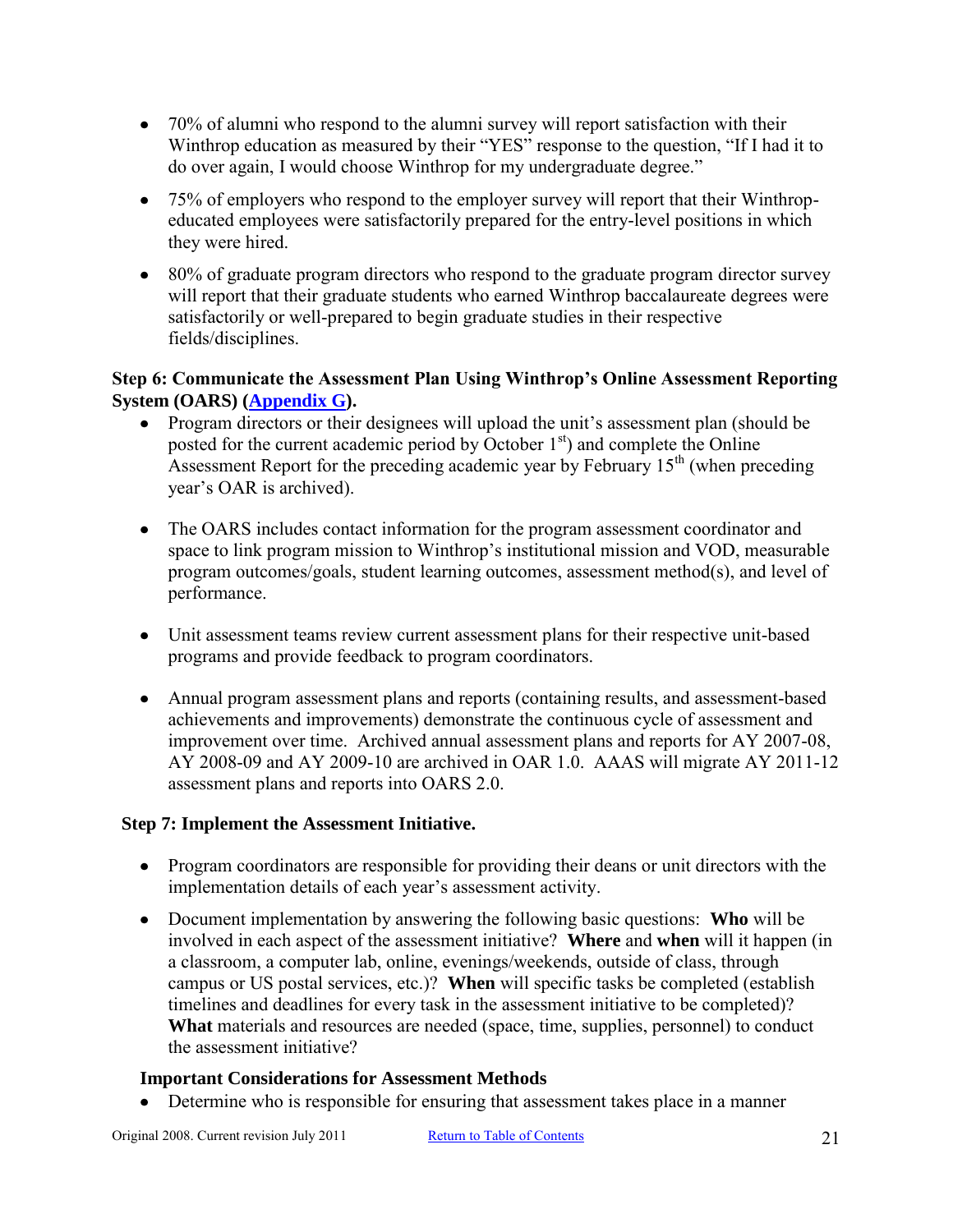consistent with the timeline. Consider appointing an assessment coordinator, who will manage the program's assessment process. Assessment coordinators do not have sole responsibility to complete the assessment, but do manage, coordinate and report on the unit's assessment and assessment-based achievements and improvements.

- If a course-embedded assessment method is selected, identify which course(s) and learning experiences (e.g., papers, exams, and presentations) are best suited to measure the intended learning outcome. Select or create the rubric which will be used by multiple faculty raters to evaluate student deliverables. Provide training for faculty raters to ensure/facilitate inter-rater reliability.
- Consider whether to assess all students or only a sample. Cost, time, money, reliability and validity are important considerations. Use caution when interpreting results from small samples or samples of convenience.
- Remember that program-level assessment initiatives are intended for internal decisionmaking, not for use as published research.
- Protect the confidentiality of students whose learning will be assessed.
- Decide who will collect, store, and analyze the data.
- It is good practice to inform students in writing what they are expected to do (a prompt) in their assignment and the process and criteria by which they will be assessed.

## **For Objective Test Scores**

 $\overline{a}$ 

Can test results be used to improve student learning? An overall test score is not helpful to illuminate areas of strength and weakness. Rather, test results have to be broken down in a way that allows specific test items to be connected with specific learning outcomes.

If the test is an additional expectation for students outside of normal coursework, what steps will be taken to ensure that students take the test seriously? Incentives may be necessary, e.g., the test might substitute for some other assignment. A literature search about "lowstakes vs. high-stakes testing" can provide personnel with more information about the challenges and assessment-value of low-stakes testing.

## **For Work that Cannot be Evaluated Objectively: Create a Scoring Guide (Rubric)**

Personnel who wish to examine sample rubrics are encouraged to view the Winthrop University Touchstone Program rubrics<sup>1</sup> available online through University College; other rubrics can be found easily through web searches. The important steps to developing a rubric are:

- Brainstorm a list of expectations for student work that demonstrate the most important abilities, knowledge or attitudes (learning outcome(s)) being assessed. Keep the list manageable (3-8 items).
- Assign values, either numeric or descriptive, to varying levels of competence or skill.

<sup>&</sup>lt;sup>1</sup> Writing 101 Rubric <u>http://www2.winthrop.edu/english/rubric.pdf</u> CRTW 201 Rubric <http://www2.winthrop.edu/english/WritingProgram/CRTWRubric.pdf>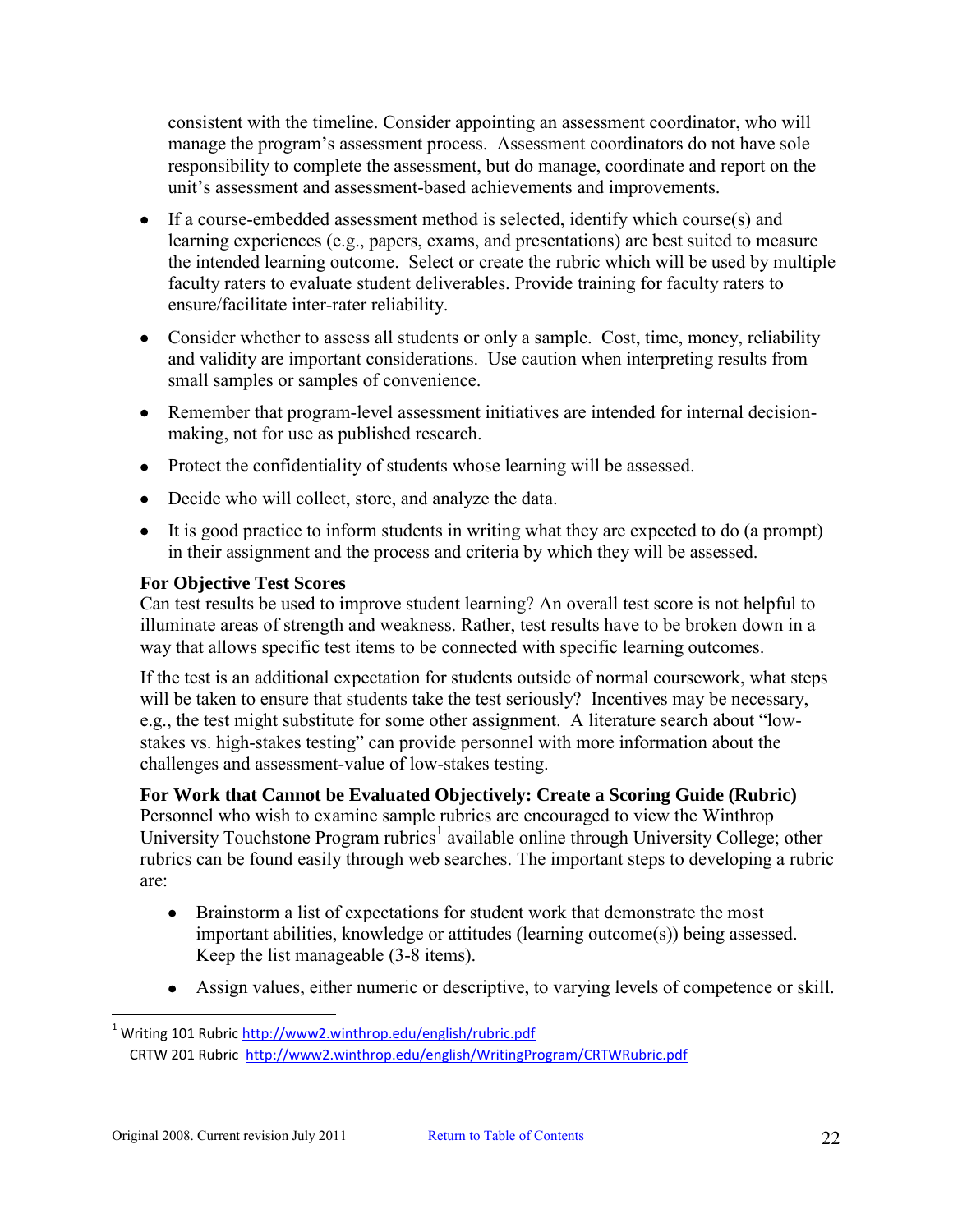Operationally define/explain these value levels.

- Test the rubric by scoring a small sample of student work. Are expectations too high or too low? Are some items difficult to rate and in need of revision?
- Best practices include using two faculty raters who have been trained to use the rubric, monitoring inter-rater reliability, and if two faculty members disagree significantly, e.g., more than one point on a four point scale, have a third rater score the student work.

#### **For Qualitative Assessments**

For exit interviews, focus groups, program or course evaluations, or survey test questions, it is useful to develop a protocol/prompt/question list to ensure some consistency in the questions that students are addressing.

#### <span id="page-22-0"></span>**Step 8: Tabulate, Analyze, and Report Assessment Results.**

After assessment data are collected, scored, and analyzed, the results need to be summarized, presented to program faculty, staff, and administrators, discussed in useful ways, with findings used to improve policies, procedures, teaching, and learning practices. External accreditation organizations do not consider the assessment process complete without documented evidence that results have been used to improve programs and learning.

#### **Tabulating the Results**

How results are summarized depends both on the type of results collected (qualitative vs. quantitative, cross sectional vs. longitudinal, categorical vs. scale) and on the audience. Quantitative results may best tabulate using one of the software packages supported by the University and available from the Division of Computing and Information Technology (DCIT). MS Excel is the most common and comes loaded onto all university-supported computers. Statistical Package for the Social Sciences (SPSS) and Statistical Analysis Software (SAS) are also available through DCIT at no charge to university program personnel.

#### **Analyzing the Results**

Patterns, predictions, problems, and questions should become apparent while analyzing and summarizing the data. Depending on the purpose and approach of the assessment, simple frequencies and/or means may be sufficient. It may also be possible to go beyond simply summarizing the results by analyzing the assessment data to predict or explain. To analyze the results, begin with questions that arose from the stated learning outcomes (e.g., "To what degree have students demonstrated knowledge of the fundamental tenets of  $\hspace{1cm}$  ?"). Some analytical questions to consider:

- Have students fallen short of, met or exceeded defined standards, criteria, and/or expectations?
- Why did some students learn X but not Y?
- Do subgroups of students differ from each other in what they have learned?
- Have students' knowledge and skills increased over time?
- Is the assessment tool (rubric, test) valid and reliable? In other words, did the methods used measure what you intended to measure (validity) and are the methods likely to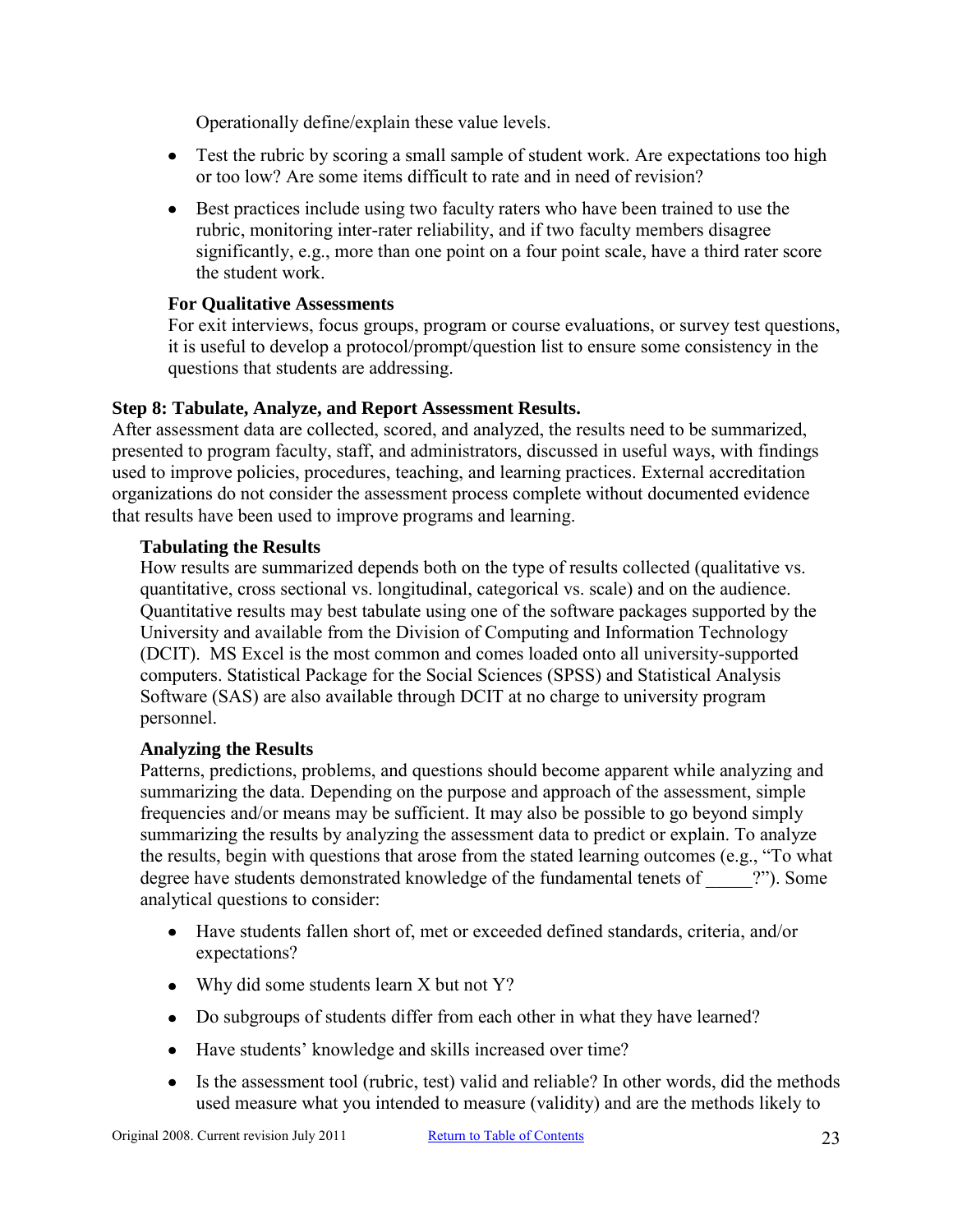yield the same findings each time they are employed (reliability)?

## **Reporting the Results**

Focus on what will be useful and meaningful. Keep the report cogent, with a good mix of visual representation of data and concise descriptions. Both quantitative and qualitative data can be presented graphically. Depending on the structure of the report and the type of data collected, establish clear connections among stated outcomes, standards/criteria, results, and analysis. Establish a mechanism (e.g., designated "assessment days" or meetings focused on assessment) for appropriate program/unit personnel to review results and making decisions based upon them.

## **Communicating the Findings**

Developing and implementing **a clear communication plan** is an important step. Assessment results may generate anxiety and confusion among faculty, staff, or administrators if they are unfamiliar with the assessment plan. If results are not properly communicated, resistance may occur. Presumably program personnel have been included in the initial steps of developing a mission statement, learning goals, and measurable learning outcomes. If not, the plan will need to be communicated along with the results. Consider the following when communicating the results:

- The audience, e.g., program faculty, prospective students, deans, staff, or other administrators.
- Successes should be celebrated and publicized.
- Shortcomings should not be ignored, but neither should they be used punitively.

## <span id="page-23-0"></span>**Step 9: Documenting Evidence of Assessment-Based Accomplishments and Improvements.**

- Step nine is the most overlooked step in the process, yet is the reason assessments are conducted. **The evidence contained in annual program and unit assessment reports should demonstrate strategic importance by explicitly linking program and learning outcomes' assessment-based achievements to the university's strategic values and multi-year strategic initiatives articulated in the [annual VOD brochure.](http://www.winthrop.edu/uploadedFiles/president/2010-11_VoD_color.pdf)**
- To improve transparency of meaningful assessments and substantive assessment-based  $\bullet$ accomplishments and improvements, the OARS 2.0 contains improved capabilities to demonstrate progressive assessment-based accomplishments that can span multiple years of continuing assessment and improvements. The OARS 2.0 application includes a new constructed response section for each program and learning outcome labeled "Assessment-based accomplishments and improvements". Program coordinators will use this new feature to holistically discuss how results from multiple assessment initiatives for a single outcome inform achievement of that outcome.
- Assessment results should be disseminated widely, evaluated thoroughly, and used to improve the program. As a reminder: the assessment is not about one course, one faculty member, staff person or administrator, or one student, but rather about a program and student learning as a whole.

## **Using Assessment Results - Consider Action**

This is the time when participants (including students as appropriate) can come together and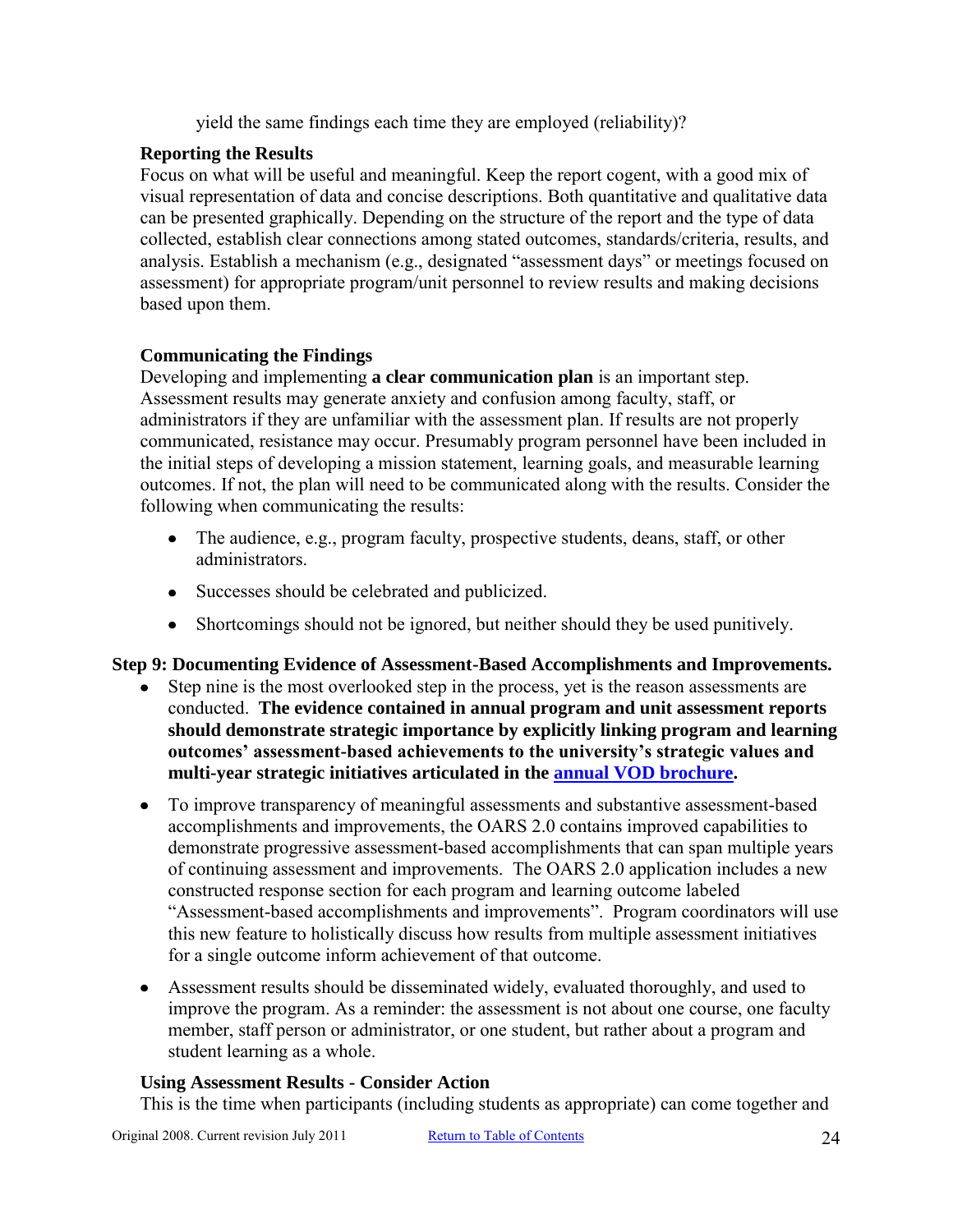discuss assessment results, review program and learning outcomes in relation to assessment results, and make programmatic decisions to improve programs and learning based on the findings. Within the discussion consider the following questions:

- How do results line up with expectations?
- Review the performance levels set earlier in the process. Were those expectations met? Are the established standards adequate? What level of performance is good enough?
- If the targeted level of performance was met (e.g.,  $80\%$  of students met the expected level of performance), drill down and analyze why the other 20% did not met the targeted performance level.

#### **Reflect on the Process, Focus on Continuous Improvement**

- Personnel are encouraged to review the assessment process and determine which aspects did or did not work.
- Faculty should consider how to make the assessment more meaningful. For example, rather than being satisfied that a targeted level of performance was met, analyze and report results in more detail to identify further opportunities for improvement. In academic programs, examination of performance quartiles can promote deeper analysis than simply reporting that "all passed".
- Does this particular assessment need to be done again, and if so, when? Reconsider goals. Evaluate the assessment instrument, rubric, and methods. Discuss assessment of any changes to teaching practices or the curriculum.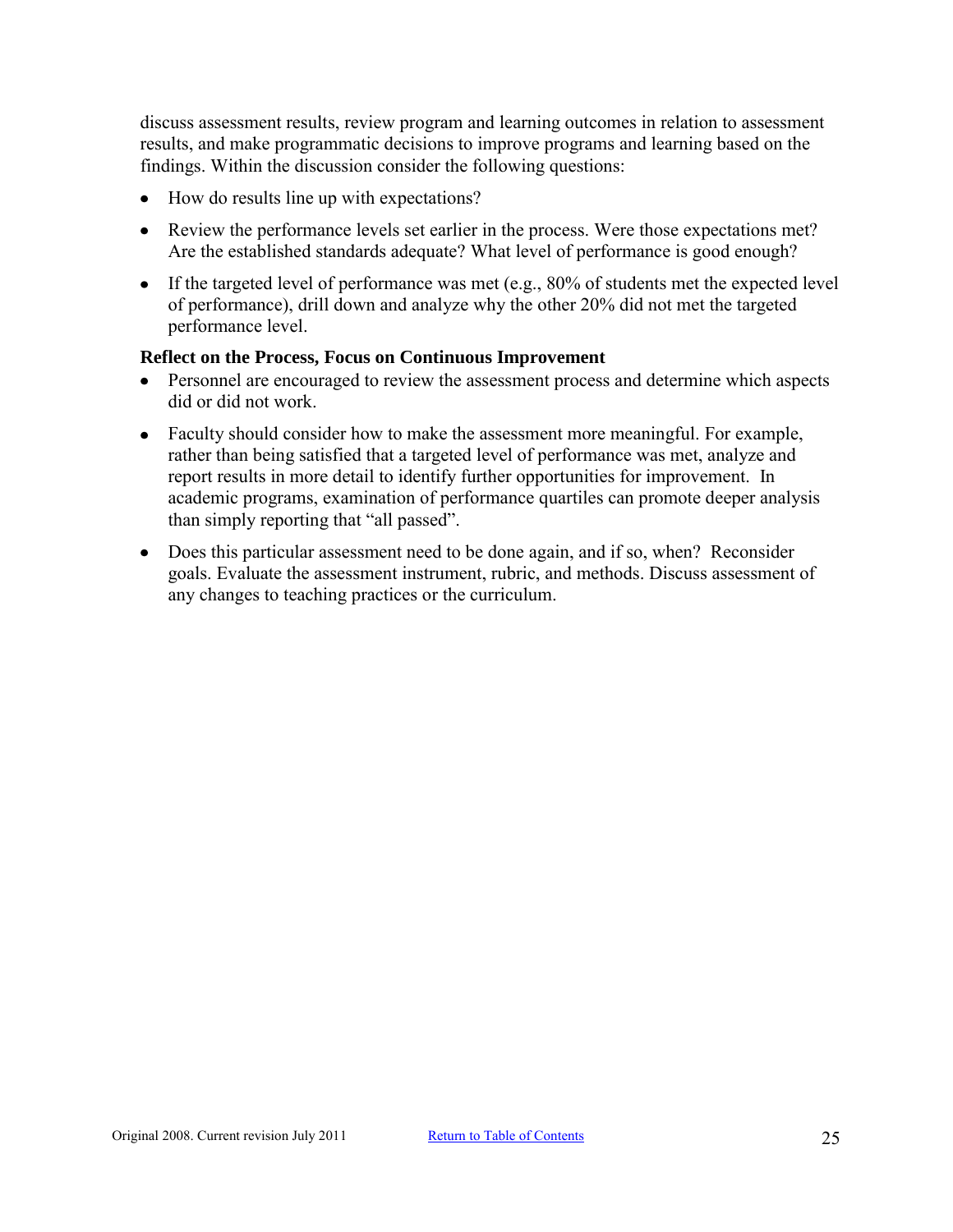## **Chapter Four: University-Level Competencies (ULCs)**

#### <span id="page-25-1"></span><span id="page-25-0"></span>**Background**

In 2010, the General Education Assessment Committee was renamed the University-Wide Academic Assessment Committee (UWAAC) and given a new charge to research and propose university-level competencies. The Final UWAAC report [\(2010\)](http://www2.winthrop.edu/facultyconference/UWAAC_Final%20Report_%200910.pdf) was conveyed to the campus community and is the source of information included in Chapter Four. University-level competencies were [adopted at the October 8, 2010](http://www2.winthrop.edu/facultyconference/FC_minutes_8_Oct_2010.pdf) (p. 2) university faculty conference meeting. Phase-in of ULC implementation and assessment is in progress.

#### <span id="page-25-2"></span>**Institutional-Level Assessment of University-Level Competencies**

The Department of Accreditation, Accountability and Academic Services [\(AAAS\)](http://www.winthrop.edu/accountability/) has responsibility for supporting achievement of the University's mission by providing institutional data and findings from institutional studies and assessment to:

- Support evidence-based planning, decision making, and accountability processes
- Support regional and specialized program accreditation efforts
- Provide student and faculty support services in the areas of records, registration, and academic space and scheduling

Table two below summarizes institutional-level assessment initiatives that inform the extent to which successful completers of Winthrop's baccalaureate degree programs demonstrate knowledge, skills and habits of mind associated with Winthrop's university-level competencies.

- University College personnel assess ULC proficiency in the Touchstone Core and through the inter-college senior writing portfolio assessment initiative.
- AAAS assesses ULC proficiency at an institutional level using the ETS Proficiency Abbreviated Form (direct measure of ULC #1 and #4 among FY and senior cohorts) and NSSE (indirect assessment measures of all four ULCs).

Faculty, staff and administrators in baccalaureate degree programs are responsible for assessing the extent to which their senior baccalaureate degree candidates demonstrate achievement of ULCs at the program level (see narrative following Table Two for more information). Program reports on assessment of ULCs will be conveyed from program personnel to college deans, college assessment teams and the UWAAC for review and feedback. In turn, the UWAAC will prepare an annual report and convey it to the President, VPAA, and AAAS on the status of program level assessment, achievements and improvements related to the ULCs.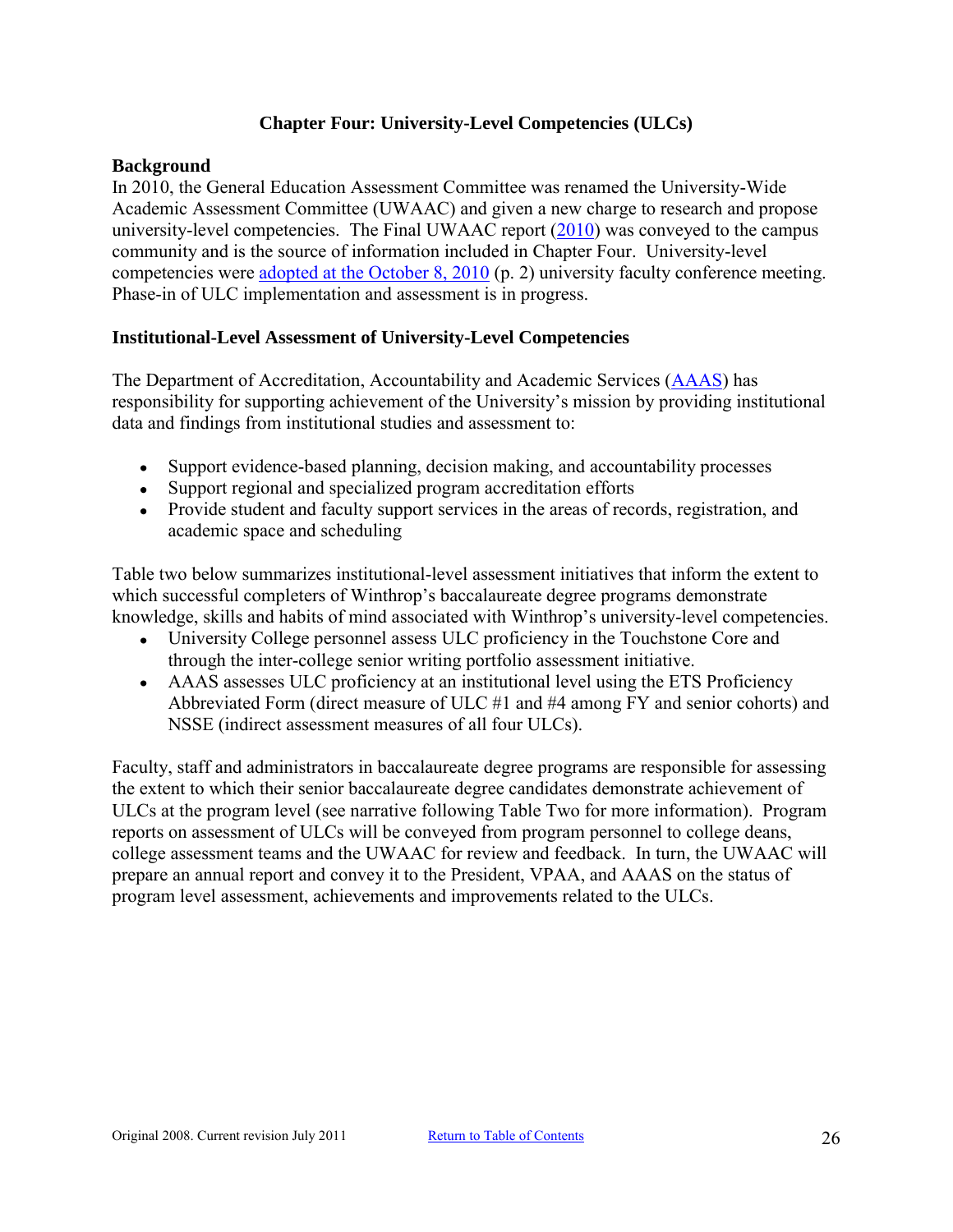|                                         | <b>Institutional-level Direct Assessment</b>                                                       |                                                                                                               | <b>Institutional-level Indirect Assessment</b>                                                                                                                                   |                                                                                                                                                                                              |                                                                                       |                                                                                                                                                                                                                                       |
|-----------------------------------------|----------------------------------------------------------------------------------------------------|---------------------------------------------------------------------------------------------------------------|----------------------------------------------------------------------------------------------------------------------------------------------------------------------------------|----------------------------------------------------------------------------------------------------------------------------------------------------------------------------------------------|---------------------------------------------------------------------------------------|---------------------------------------------------------------------------------------------------------------------------------------------------------------------------------------------------------------------------------------|
| ULCs                                    | <b>Instrument</b>                                                                                  | <b>Administered</b>                                                                                           | <b>Reports Conveyed</b><br>& to Whom                                                                                                                                             | <b>Instrument</b>                                                                                                                                                                            | <b>Administered</b>                                                                   | <b>Reports Conveyed &amp;</b><br>to Whom                                                                                                                                                                                              |
| 1 Critical Thinking                     | <b>ETS</b> Proficiency<br>Profile - Abbreviated<br>form to be<br>administered every<br>other year. | Fall 2011 ACAD 101<br>first year cohort<br>Spring 2012 senior<br>cohort during senior<br>capstone experiences | May/June 2012<br>results conveyed to<br><b>Executive Officers</b><br>(EOs) and Academic<br>Leadership Council<br>(ALC) who in turn<br>convey findings to<br>their unit personnel | NSSE11 Selected items,<br><b>Externally developed</b><br>instrument<br>WU results compared to<br>national annual NSSE<br>cohort and Carnegie<br>Comprehensive Master<br>institutions cohort. | Spring 2011                                                                           | November 2011<br>findings will be<br>conveyed to EOs and<br>ALC who in turn<br>convey findings to their<br>unit personnel                                                                                                             |
| 2 Personal and Social<br>Responsibility |                                                                                                    |                                                                                                               |                                                                                                                                                                                  | AAC&U's Personal and<br><b>Social Responsibility</b><br>Inventory. 2007 inaugural<br>inventory is undergoing<br>revisions. Version two is<br>due fall 2011.                                  | Version two will be<br>administered during<br>AY 2012-13.                             | Findings conveyed to<br>EOs and ALC who in<br>turn convey findings to<br>their unit personnel.<br>Timeframe to be<br>established after<br>AAC&U provides<br>administrative details on<br>time needed for analysis<br>and report prep. |
| 3 Inter-connectedness                   | Knowledge and<br>engagement elements<br>of the GLI<br>questionnaire                                | Internally-developed,<br>piloted during summer<br>2011                                                        | <b>TBA</b>                                                                                                                                                                       | NSSE 11 Selected items<br>Attitudinal elements of the<br>GLI questionnaire                                                                                                                   | Spring 2011<br>Internally-developed,<br>piloted during summer<br>2011<br>NSSE11 items | Fall 2011<br>TBA by University<br>College, GLI Director<br>November 2011                                                                                                                                                              |

# **Table Two: Institutional-Level Assessment of University-Level Competencies**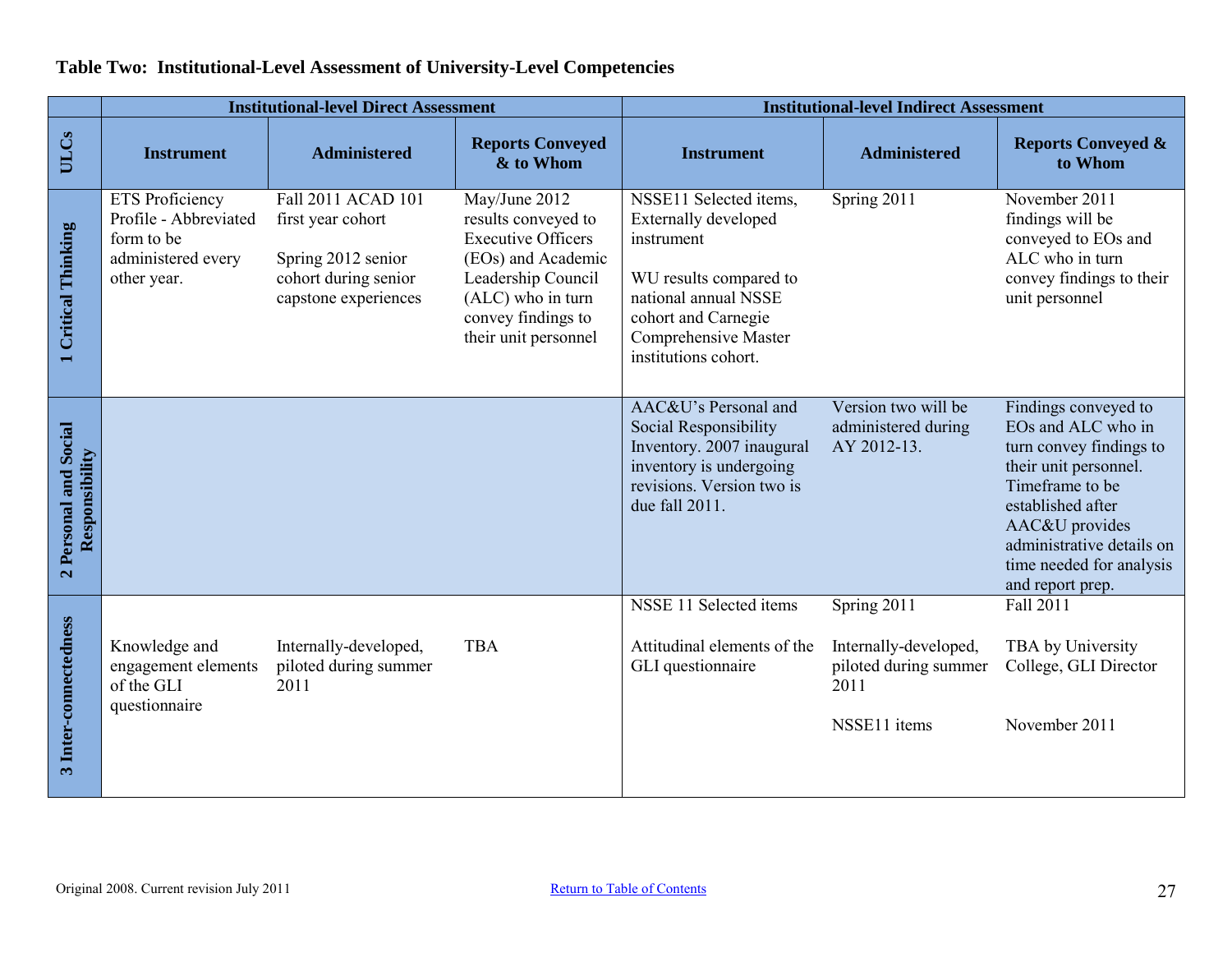|                                                                             | <b>Institutional-level Direct Assessment</b>                                                                               |                                                                                                                | <b>Institutional-level Indirect Assessment</b>                                                                    |                                                                                                                                                                                                                                                                       |                     |                                                                 |
|-----------------------------------------------------------------------------|----------------------------------------------------------------------------------------------------------------------------|----------------------------------------------------------------------------------------------------------------|-------------------------------------------------------------------------------------------------------------------|-----------------------------------------------------------------------------------------------------------------------------------------------------------------------------------------------------------------------------------------------------------------------|---------------------|-----------------------------------------------------------------|
| ULCs                                                                        | <b>Instrument</b>                                                                                                          | <b>Administered</b>                                                                                            | <b>Reports Conveyed</b><br>& to Whom                                                                              | <b>Instrument</b>                                                                                                                                                                                                                                                     | <b>Administered</b> | <b>Reports Conveyed &amp;</b><br>to Whom                        |
| oral,<br>aaton (written, etc.)<br>other)<br>Communication<br>$\overline{a}$ | <b>ETS</b> Proficiency<br>Profile - Abbreviated<br>form to be<br>administered every<br>other year,<br>alternating w/ NSSE. | Fall 2011 ACAD 101<br>first year cohort,<br>Spring 2012 senior<br>cohort during senior<br>capstone experiences | May/June 2012<br>results conveyed to<br>EOs and ALC who in<br>turn convey findings<br>to their unit<br>personnel. | NSSE11<br>Selected items<br><b>Externally developed</b><br>instrument<br>WU results compared to<br>national annual NSSE<br>cohort and Carnegie<br><b>Comprehensive Master</b><br>institutions cohort.<br>Consortium for the Study<br>of Writing in Colleges<br>(CSWC) | Spring 2011         | November 2011<br>findings will be<br>conveyed to EOs and<br>ALC |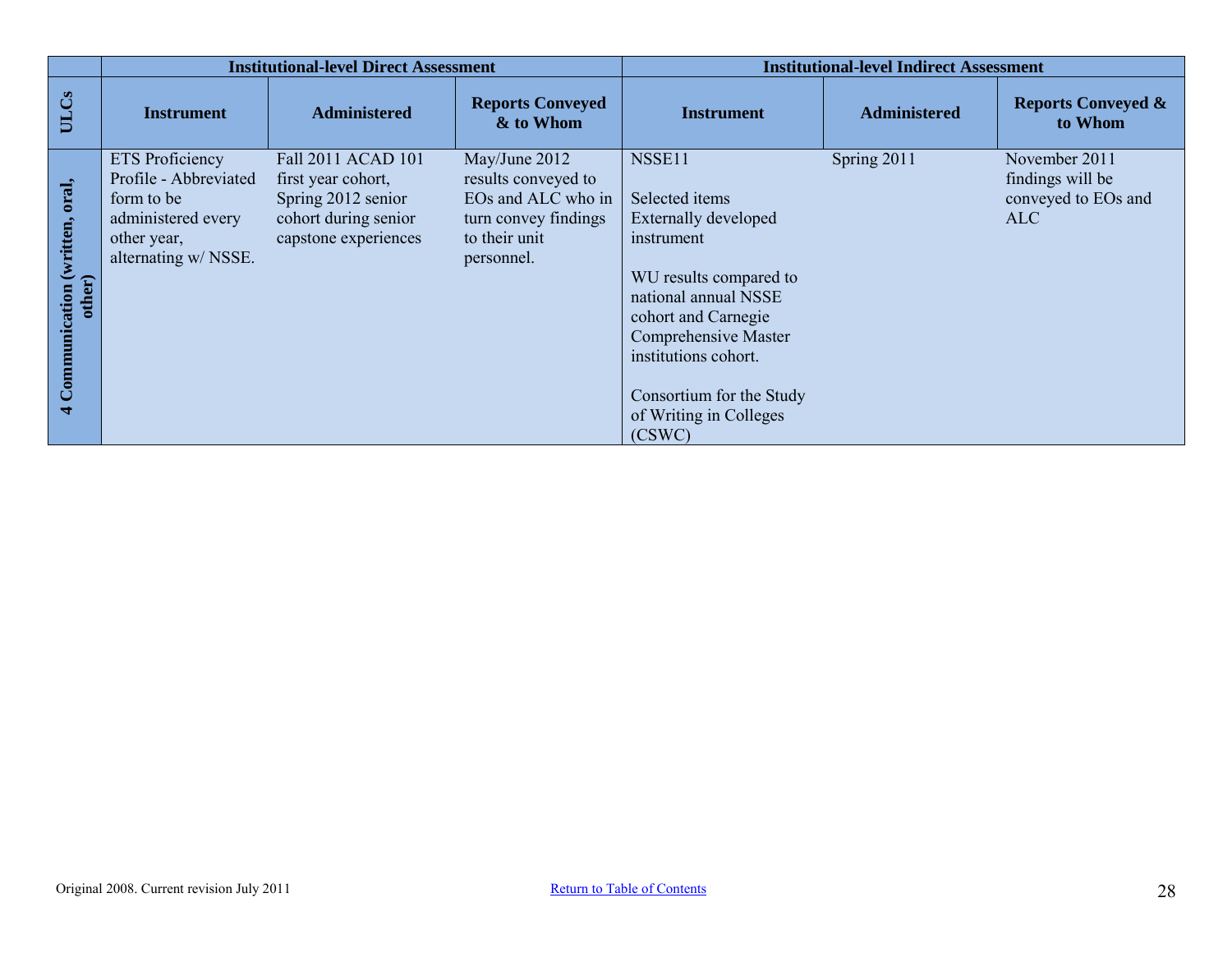## **Program-level assessment of University level competencies (ULCs)**

Faculty in baccalaureate degree programs are responsible for assessing the extent to which their graduating seniors demonstrate achievement of Winthrop's ULCs. Program faculty are encouraged to use existing assessment strategies as appropriate and available in their respective disciplines. Additionally, faculty are encouraged to examine the [15 VALUE rubrics](http://www.aacu.org/value/abouttherubrics.cfm) (Valid Assessment of Learning in Undergraduate Education) developed under the auspices of The Association of American Colleges and Universities (AAC&U), as part of its Liberal Education and America's Promise initiative. *The AAC&U VALUE rubrics were developed with support by grants from The State Farm Companies Foundation and the Fund for the Improvement of Postsecondary Education (FIPSE), the formal project ran from May 2007 through April 2010*. (Source: [http://www.aacu.org/value/project\\_description.cfm](http://www.aacu.org/value/project_description.cfm) .) Table Three provides an overview of possible VALUE rubrics programs may consider for part of their program level senior assessment of ULCs.

| <b>ULCs</b>          | <b>Academic Program Level Assessment Initiatives</b> |                                       |  |
|----------------------|------------------------------------------------------|---------------------------------------|--|
|                      | <b>Possible AAC&amp;U VALUE rubrics</b>              | Other possible strategies             |  |
|                      | to use for program-level assessment                  | (academic programs to identify)       |  |
|                      |                                                      | May involve internally-developed      |  |
|                      |                                                      | assessment instruments or             |  |
|                      |                                                      | externally-developed instruments.     |  |
|                      |                                                      |                                       |  |
| 1. Critical Thinking | Critical thinking                                    | Case studies and/or simulations       |  |
|                      | Creative thinking                                    |                                       |  |
|                      | Inquiry analysis                                     |                                       |  |
|                      | Integrative learning                                 |                                       |  |
|                      | Problem solving                                      |                                       |  |
|                      | Reading                                              |                                       |  |
|                      | Teamwork                                             |                                       |  |
| 2. Personal $\&$     | Civic Engagement                                     |                                       |  |
| Social               | <b>Ethical Reasoning</b>                             |                                       |  |
| Responsibility       | Lifelong learning                                    |                                       |  |
| 3. Interconnectness  | Intercultural knowledge                              |                                       |  |
|                      | Teamwork                                             |                                       |  |
| 4. Communication     | Written Communication                                | Winthrop University writing<br>rubric |  |
|                      | <b>Oral Communication</b>                            | Winthrop University oral              |  |
|                      |                                                      | communication rubric                  |  |
|                      |                                                      |                                       |  |
|                      | <b>Information Literacy</b>                          |                                       |  |
|                      | Quantitative Literacy                                |                                       |  |
|                      | Reading                                              |                                       |  |
|                      | Teamwork                                             |                                       |  |

**Table Three** Strategies-instruments for program level assessment of ULCs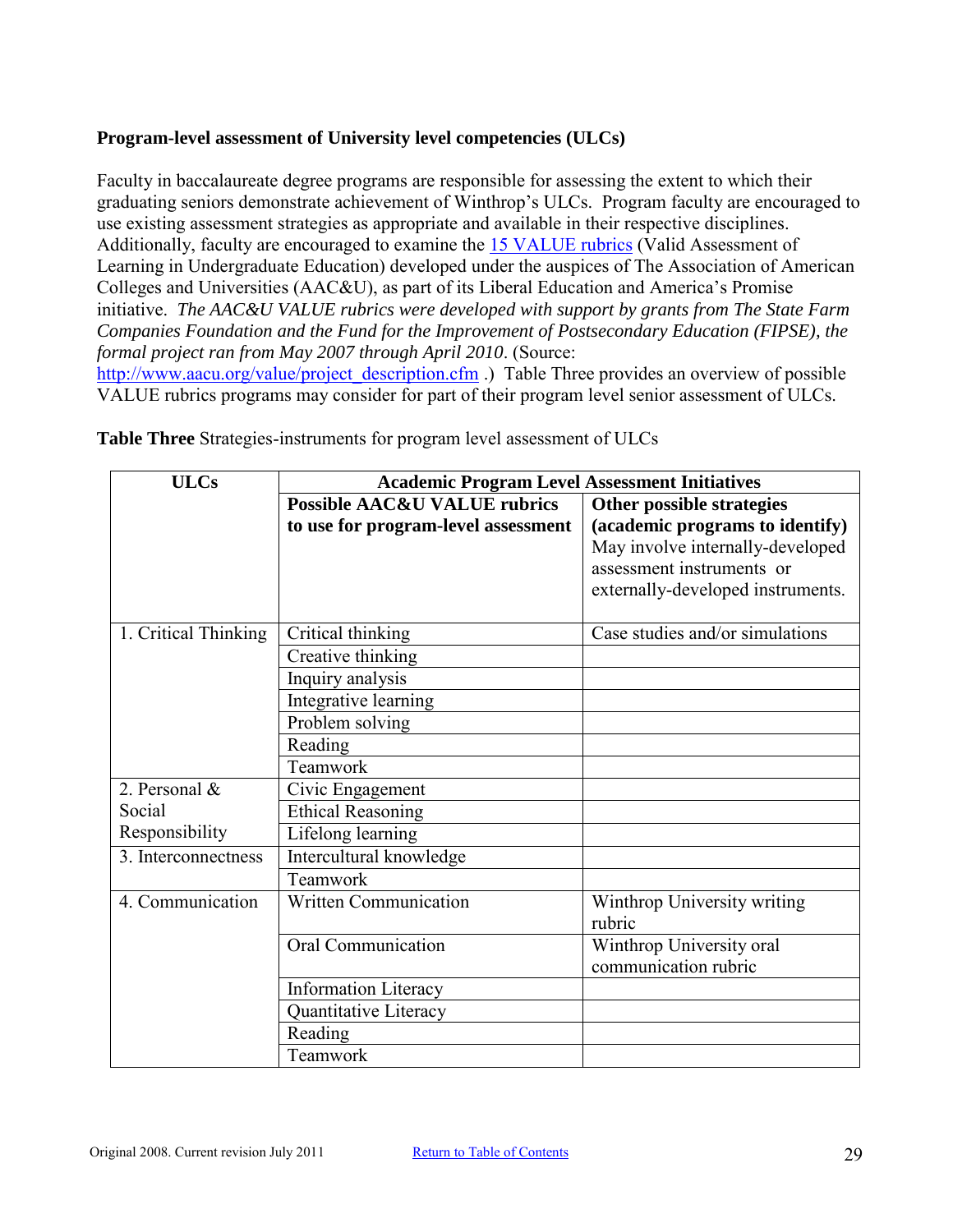## **Chapter Five [Global Learning Initiative](http://www2.winthrop.edu/gli/wuPublicGli.pdf) (GLI)**

<span id="page-29-0"></span>Faculty, staff, and administrators collaborate on the design, implementation, and assessment of GLI implementation (program) goals as well as student learning outcomes which will be assessed at an institutional level by University College (which houses the Touchstone Program and the International Center) with support from the Department of Accreditation, Accountability and Academic Services (AAAS). As stated in the [GLI Frequently Asked](http://www2.winthrop.edu/gli/FAQs.aspx)  [Questions](http://www2.winthrop.edu/gli/FAQs.aspx) website, *The Global Learning Initiative is a Winthrop University quality enhancement plan to integrate Global Learning intentionally into the Touchstone (general education) Program.* 

Implementation (program) goals for the GLI are enumerated below.

- *1. Global learning components will be infused into two Touchstone Core courses: ACAD 101 and HMXP 102.*
- 2. By AY 2015-16, the number of courses in the Touchstone Program that contain a global learning course component will increase by at least 10%.
- 3. The number of global learning cultural events will increase by at least five per year through AY 2015- 2016.
- 4. Identify means whereby students can complete Touchstone Program courses while studying abroad.
- 5. Winthrop University will assess the student learning outcomes to determine the GLI's impact and use these results to improve the program.
- 6. In AY 2015-16, Winthrop University will plan for the expansion and continuation of the Global Learning Initiative for the next five years.

Based upon feedback from the SACS on site reaffirmation team (April 2011), the GLI student learning outcomes were revised (from the five SLOs articulated in the [spring 2011 GLI proposal\)](http://www2.winthrop.edu/gli/wuPublicGli.pdf) to better reflect the intended global learning outcomes.

- **SLO 1: Global Knowledge.** Seniors will demonstrate significantly greater global knowledge than beginning freshmen.
- **SLO 2: Global Attitudes.** Seniors' attitudes will demonstrate a greater acceptance of cultural difference than those of beginning freshmen.
- **SLO 3: Global Engagement.** Seniors will engage in diverse intercultural groups and settings more often and more effectively than beginning freshmen.

#### **Academic Programs**

Academic programs are encouraged to integrate the global learning initiative into their programs. For all undergraduate degree programs, the GLI supports Winthrop's third [ULC:](http://www.winthrop.edu/academic-affairs/secondary.aspx?id=15731)

#### *Competency 3: Winthrop graduates understand the interconnected nature of the world and the time in which they live.*

*Winthrop University graduates comprehend the historical, social, and global contexts of their disciplines and their lives. They also recognize how their chosen area of study is inextricably linked to other fields. Winthrop graduates collaborate with members of diverse academic, professional, and cultural communities as informed and engaged citizens.*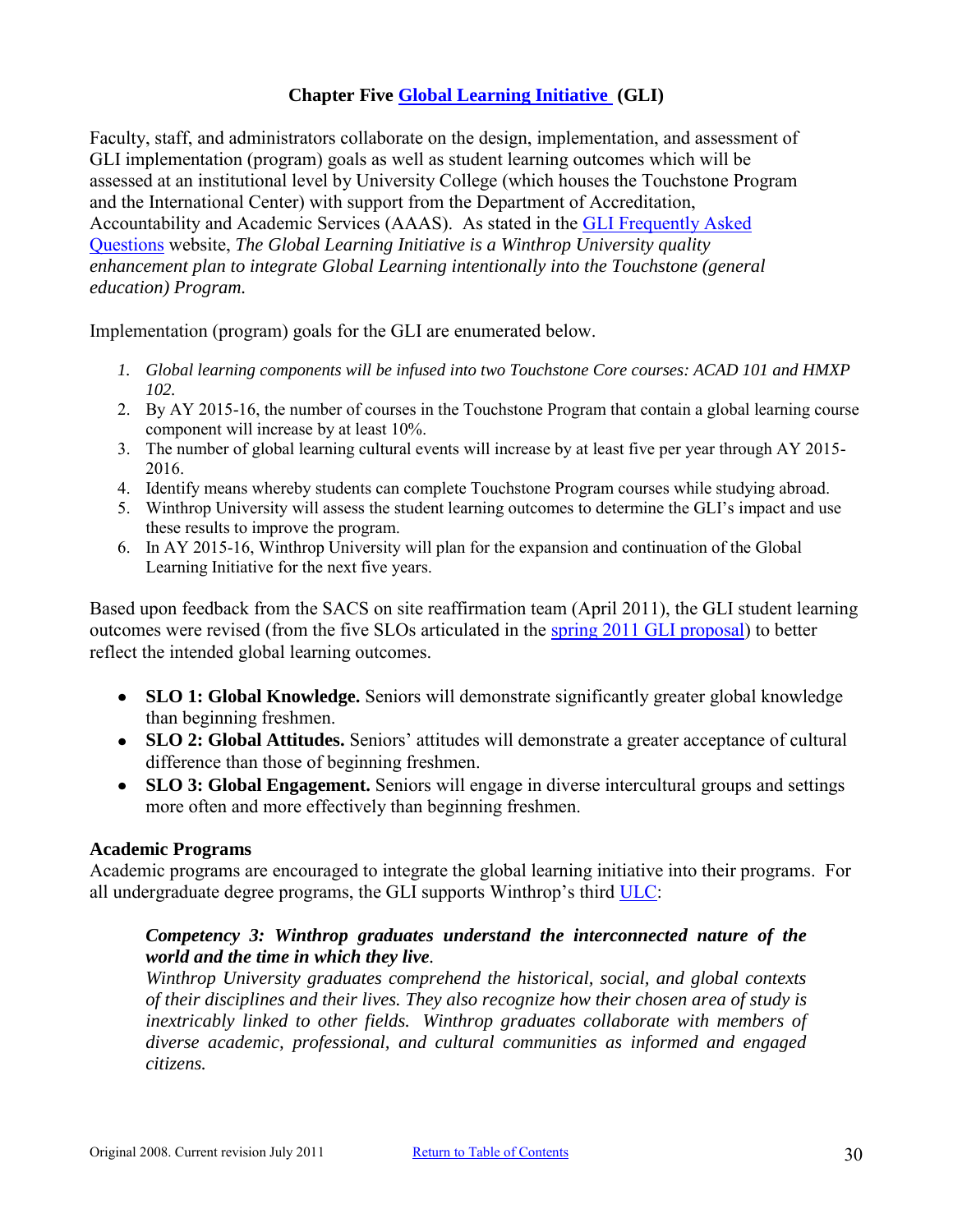**University College** is assessing GLI learning outcomes at the institutional-level at three points, in ACAD 101, HMXP 102 and in the senior year. University College will assess GLI learning outcomes in several ways:

- the GLI questionnaire, an internally-developed instrument, will include knowledge and engagement (skill/behaviors) questions,
- students completing global cultural events will complete a questionnaire at the conclusion of the event which will include knowledge items associated with the event, and
- senior writing samples will be assessed for GLI knowledge and dispositions (habits of mind/attitudes) associated with the GLI learning outcomes.

University College is also assessing program outcomes associated with the GLI using a variety of methodologies.

- Examples: # of cultural events with global component, # of students who study abroad, GLI questionnaire items associated with International Peer Mentors,
- The International Center is developing a study-abroad video to be used in ACAD 101 beginning fall 2011; following the video, students will complete a questionnaire that encompasses both knowledge and attitudinal outcomes associated with study abroad.

**AAAS** administers four surveys that yield institutional level feedback relevant to the GLI.

- The National Survey of Student Engagement **(NSSE)** is administered biennially, most recently during spring 2011 (next administration, spring 2013).
	- o NSSE Items associated with Global Learning Initiative:
		- 1.f. Had serious conversations with students who are very different from you in terms of their religious beliefs, political opinions, or personal values
		- 1.u. Had serious conversations with students of a different race or ethnicity than your own
		- 6.e. Tried to better understand someone else's views by imagining how an issue looks from his or her perspective
		- 7.e. Foreign language coursework
		- 7.f. Study abroad
		- 10.c. Encouraging contact among students from different economic, social, and racial or ethnic backgrounds
		- 11.l. Understanding people of other racial and ethnic backgrounds
- The **senior survey**, an internally-developed survey includes items associated with students'  $\bullet$ self-reported perceptions about a variety of experiences including global learning opportunities.
- Two internally-developed alumni surveys (including an **annual alumni survey** targeting  $\bullet$ graduates from the previous academic year, and **a three-year alumni survey** targeting alumni who graduated three years prior) include items associated with alumni self-reported perceptions about a variety of experiences including global learning opportunities.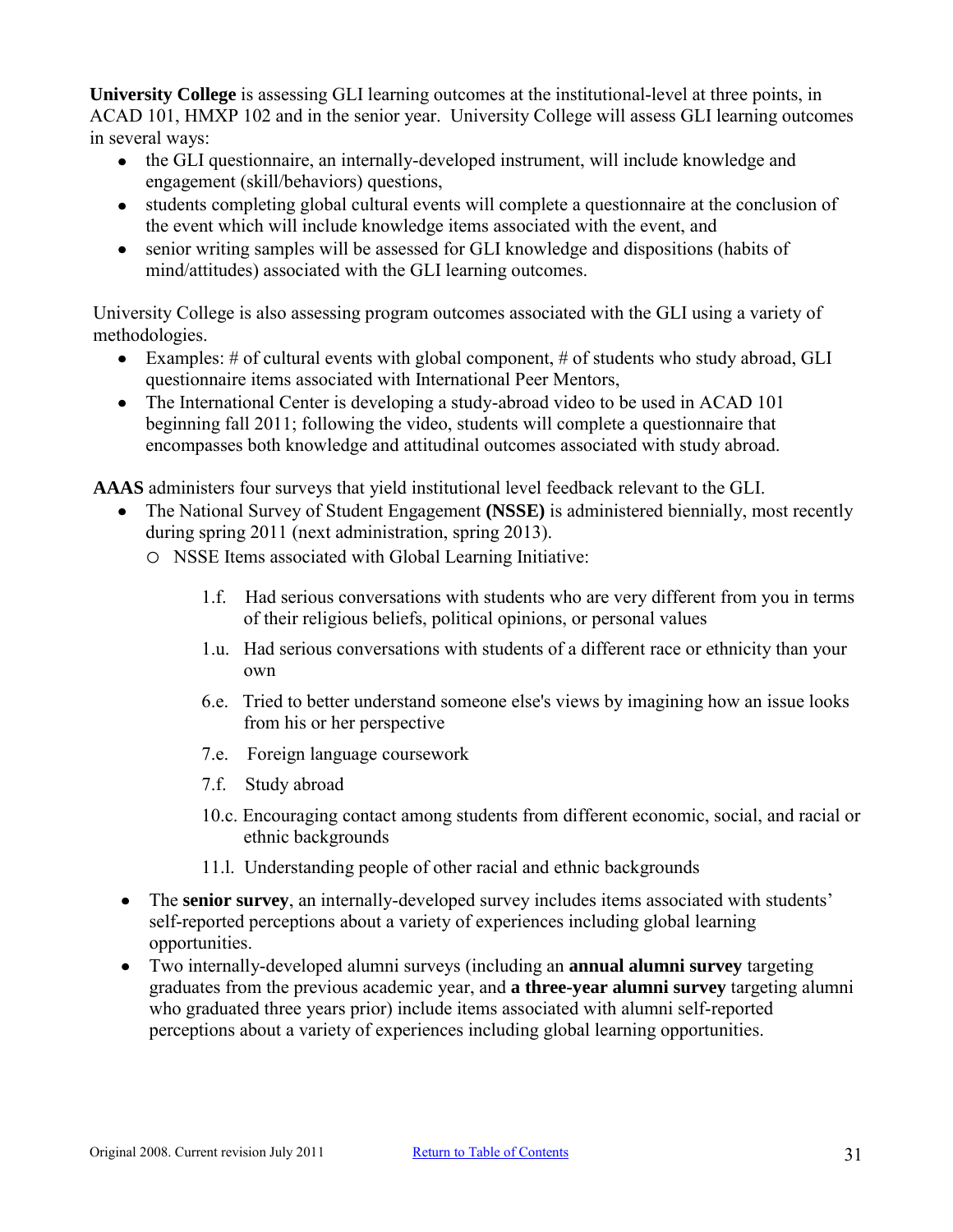**Educational Support Services** support the Global Learning Initiative. For example,

- Administration of the GLI resides in University College as does the Touchstone Program and more specifically, the Touchstone Core where GLI efforts will be targeted.
	- o GLI knowledge will be assessed in ACAD 101 through a reflective writing prompt associated with the Common Book (which will have a global theme beginning fall 2012)
	- o GLI knowledge and attitudes will also be assessed using new global-focused readings and writing prompts in HMXP 102
- The International Center facilitates study abroad.
- DACUS library provides global resources to support campus-based initiatives
- The Division of Student Life provides enriching educational experiences to support global learning.

**Administrative Units** support the Global Learning Initiative. For example,

- The **Division of University Advancement** is responsible for admission and university publications through which GLI initiatives will be reported and promoted , and
- The **Division of University Development and Alumni Relations** supports the GLI by assisting with the identification of extramural monies to support global learning initiatives.

For more information about Winthrop's global learning initiative including articulated outcomes, implementation and strategies, readers are encouraged to read the **[GLI Executive Summary](http://www2.winthrop.edu/gli/execSummary.aspx)** or the full [GLI proposal](http://www2.winthrop.edu/gli/wuPublicGli.pdf)**.**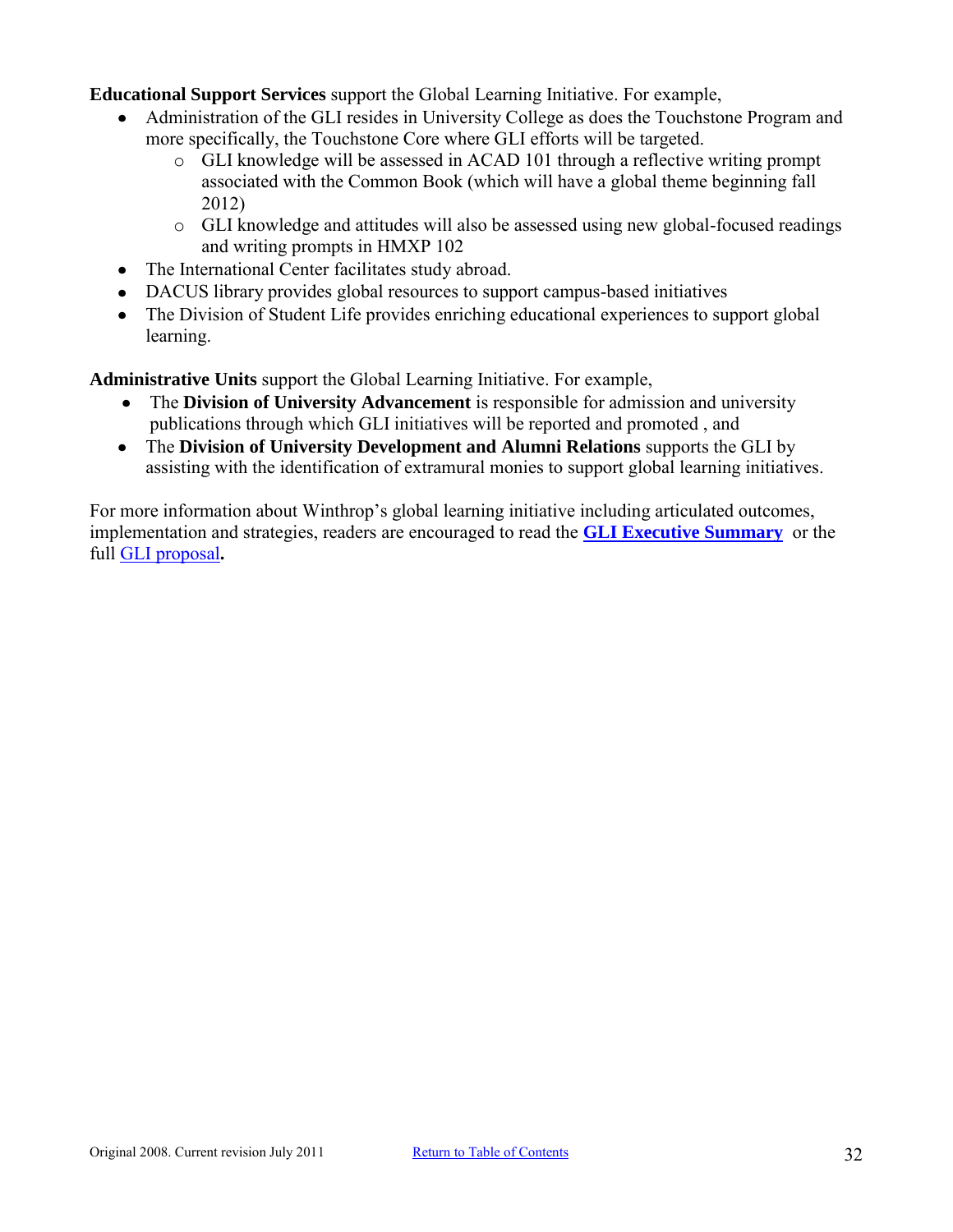#### **Appendix A**

## <span id="page-32-0"></span>**Commission on Colleges of the Southern Association of Colleges and Schools The Principles of Accreditation: Foundations for Quality Enhancement Section Four: [Federal Requirements](http://www.sacscoc.org/pdf/2010principlesofacreditation.pdf) (pgs. 35-38)**

The U.S. Secretary of Education recognizes accreditation by the Commission on Colleges in establishing the eligibility of higher education institutions to participate in programs authorized under Title IV of the 1998 Higher Education Amendments and other federal programs. Through its periodic review of institutions of higher education, the Commission assures the public that it is a reliable authority on the quality of education provided by its member institutions.

The federal statute includes mandates that the Commission review an institution in accordance with criteria outlined in the regulations of the Amendments developed by the U.S. Department of Education. As part of the review process, institutions are required to document compliance with those criteria and the Commission is obligated to consider such compliance when the institution is reviewed for initial membership or continued accreditation.

Implicit in every Federal Requirement mandating a policy or procedure is the expectation that the policy or procedure is in writing and has been approved through appropriate institutional processes, published in appropriate institutional documents accessible to those affected by the policy or procedure, and implemented and enforced by the institution.

**4.1** The institution evaluates success with respect to student achievement including, as appropriate, consideration of course completion, state licensing examinations, and job placement rates. (Student achievement)

**4.2** The institution's curriculum is directly related and appropriate to the purpose and goals of the institution and the diplomas, certificates, or degrees awarded. (Program curriculum appropriate for intended purpose)

**4.3** The institution makes available to students and the public current academic calendars, grading policies, and refund policies. (Publication of policies)

**4.4** Program length is appropriate for each of the institution's educational programs. (Program length)

**4.5** The institution has adequate procedures for addressing written student complaints and is responsible for demonstrating that it follows those procedures when resolving student complaints. (See Commission policy "Complaint Procedures against the Commission or its Accredited Institutions.") (Student complaints)

**4.6** Recruitment materials and presentations accurately represent the institution's practices and policies. (Recruitment materials)

**4.7** The institution is in compliance with its program responsibilities under Title IV of the 1998 Higher Education Amendments. (In reviewing the institution's compliance with these program responsibilities, the Commission relies on documentation forwarded to it by the U.S. Department of Education.) (Title IV program responsibilities)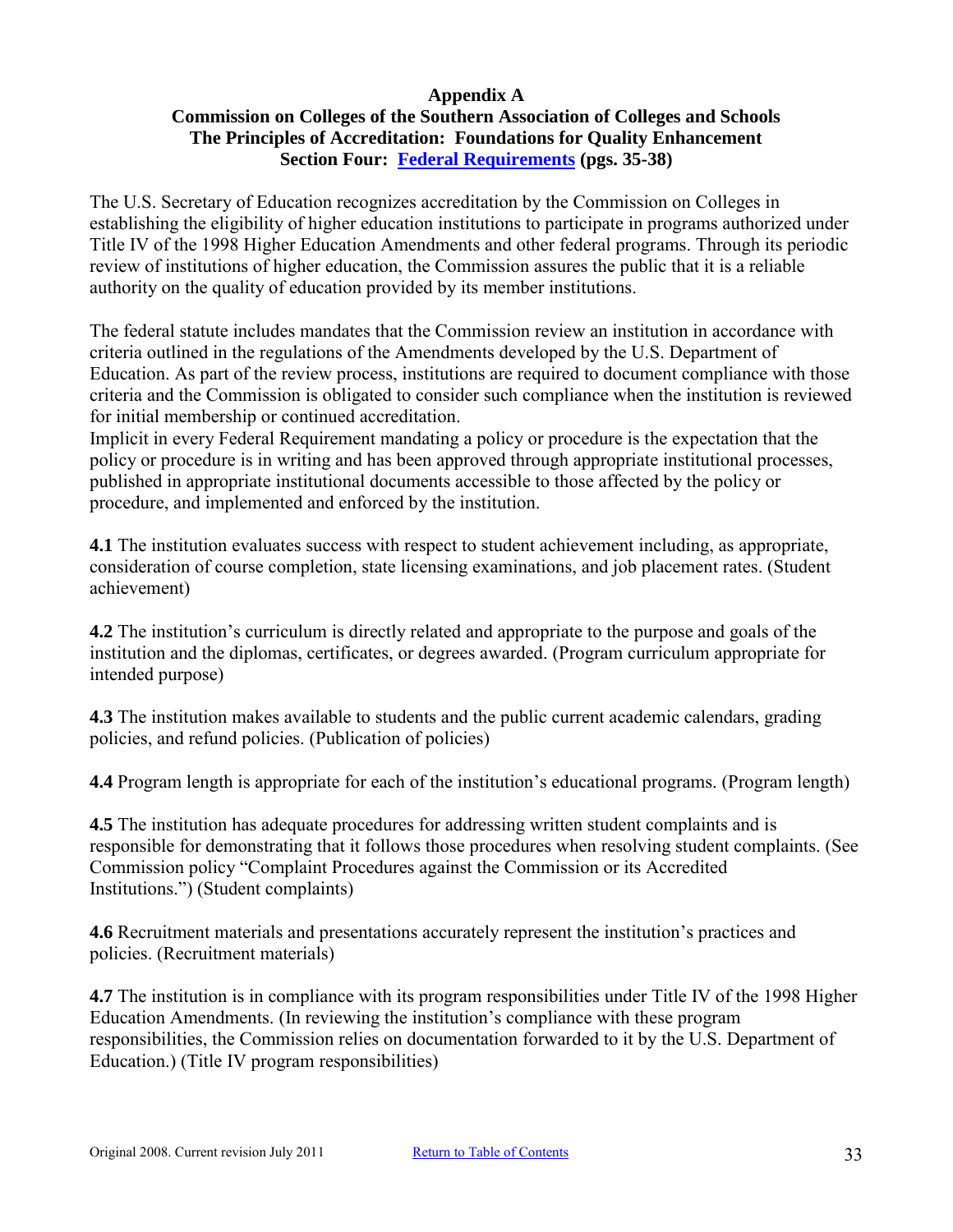## **Appendix B**

#### **Winthrop University's Principles of Assessment**

<span id="page-33-0"></span>The Office of Assessment facilitates institution-wide development and implementation of high quality methods to assess student learning and development, and encourages the use of results for program planning and improvement. In order to accomplish this mission Office of Assessment personnel work collaboratively with faculty, staff, and administrators to:

- Establish and implement comprehensive assessment policies and plans conducive to institutional effectiveness;
- Plan, implement, conduct surveys of students, alumni, and faculty;  $\bullet$
- Support and/or conduct special research projects related to assessment and to student learning  $\bullet$ and development;
- $\bullet$ Assist in the planning and /or implementation of assessment activities by providing technical assistance, consultation and support services to university units;
- Prepare and disseminate internal and external reports of assessment findings;  $\bullet$
- Collaborate with other universities, organizations, agencies, and individuals for the purpose of  $\bullet$ stimulating innovative assessment policies and practices;
- $\bullet$ Foster scholarship of assessment through presentations and publications.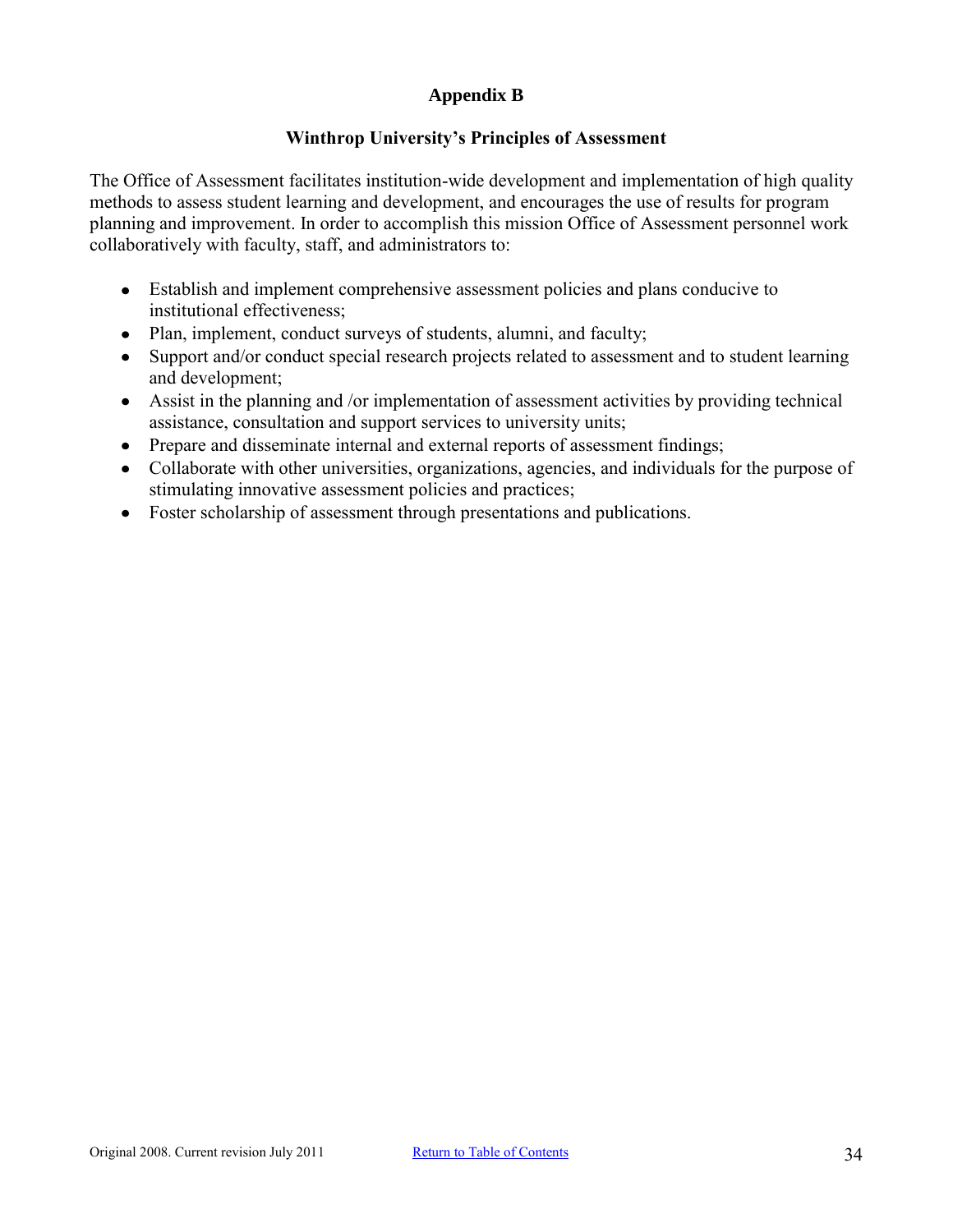## **Appendix C**

#### **Nine Principles of Assessment of the American Association of Higher Education Assessment Forum**

<span id="page-34-0"></span>**The assessment of student learning begins with educational values.** Assessment is not an end in itself but a vehicle for educational improvement. Its effective practice, then, begins with and enacts a vision of the kinds of learning we most value for students and strive to help them achieve. Educational values should drive not only **what** we choose to assess but also **how** we do so. Where questions about educational mission and values are skipped over, assessment threatens to be an exercise in measuring what's easy, rather than a process of improving what we really care about.

**Assessment is most effective when it reflects an understanding of learning as multidimensional, integrated, and revealed in performance over time.** Learning is a complex process. It entails not only what students know but what they can do with what they know; it involves not only knowledge and abilities but values, attitudes, and habits of mind that affect both academic success and performance beyond the classroom. Assessment should reflect these understandings by employing a diverse array of methods, including those that call for actual performance, using them over time so as to reveal change, growth, and increasing degrees of integration. Such an approach aims for a more complete and accurate picture of learning, and therefore firmer bases for improving our students' educational experience.

**Assessment works best when the programs it seeks to improve have clear, explicitly stated purposes.** Assessment is a goal-oriented process. It entails comparing educational performance with educational purposes and expectations--these derived from the institution's mission, from faculty intentions in program and course design, and from knowledge of students' own goals. Where program purposes lack specificity or agreement, assessment as a process pushes a campus toward clarity about where to aim and what standards to apply; assessment also prompts attention to where and how program goals will be taught and learned. Clear, shared, implementable goals are the cornerstone for assessment that is focused and useful.

**Assessment requires attention to outcomes but also and equally to the experiences that lead to those outcomes.** Information about outcomes is of high importance; where students "end up" matters greatly. But to improve outcomes, we need to know about student experience along the way--about the curricula, teaching, and kind of student effort that lead to particular outcomes. Assessment can help us understand which students learn best under what conditions; with such knowledge comes the capacity to improve the whole of their learning.

**Assessment works best when it is ongoing, not episodic.** Assessment is a process whose power is cumulative. Though isolated, "one-shot" assessment can be better than none, improvement over time is best fostered when assessment entails a linked series of cohorts of students; it may mean collecting the same examples of student performance or using the same instrument semester after semester. The point is to monitor progress toward intended goals in a spirit of continuous improvement. Along the way, the assessment process itself should be evaluated and refined in light of emerging insights.

**Assessment fosters wider improvement when representatives from across the educational community are involved.** Student learning is a campus-wide responsibility, and assessment is a way of enacting that responsibility. Thus, while assessment efforts may start small, the aim over time is to involve people from across the educational community. Faculty play an especially important role, but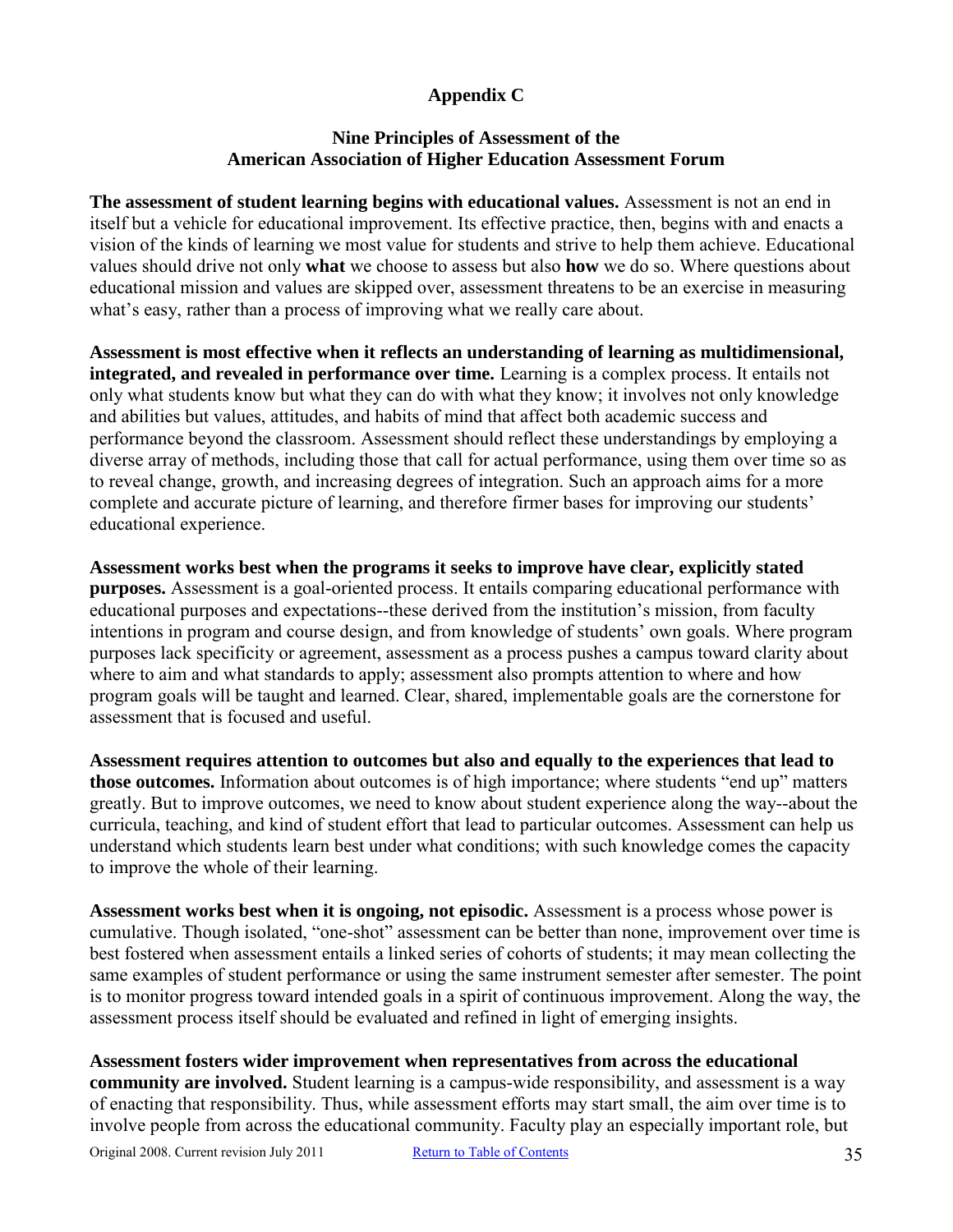assessment's questions can't be fully addressed without participation by student-affairs educators, librarians, administrators, and students. Assessment may also involve individuals from beyond the campus (alumni/ae, trustees, employers) whose experience can enrich the sense of appropriate aims and standards for learning. Thus understood, assessment is not a task for small groups of experts but a collaborative activity; its aim is wider, better-informed attention to student learning by all parties with a stake in its improvement.

**Assessment makes a difference when it begins with issues of use and illuminates questions that people really care about.** Assessment recognizes the value of information in the process of improvement. But to be useful, information must be connected to issues or questions that people really care about. This implies assessment approaches that produce evidence that relevant parties will find credible, suggestive, and applicable to decisions that need to be made. It means thinking in advance about how the information will be used, and by whom. The point of assessment is not to gather data and return "results"; it is a process that starts with the questions of decision-makers, that involves them in the gathering and interpreting of data, and that informs and helps guide continuous improvement.

**Assessment is most likely to lead to improvement when it is part of a larger set of conditions that promote change.** Assessment alone changes little. Its greatest contribution comes on campuses where the quality of teaching and learning is visibly valued and worked at. On such campuses, the push to improve educational performance is a visible and primary goal of leadership; improving the quality of undergraduate education is central to the institution's planning, budgeting, and personnel decisions. On such campuses, information about learning outcomes is seen as an integral part of decision making, and avidly sought.

**Through assessment, educators meet responsibilities to students and to the public.** There is a compelling public stake in education. As educators, we have a responsibility to the publics that support or depend on us to provide information about the ways in which our students meet goals and expectations. But that responsibility goes beyond the reporting of such information; our deeper obligation--to ourselves, our students, and society--is to improve. Those to whom educators are accountable have a corresponding obligation to support such attempts at improvement. These principles were developed under the auspices of the American Association of Higher Education Assessment Forum with support from the Fund for the Improvement of Postsecondary Education with additional support for publication and dissemination from the Exxon Education Foundation. Copies may be made without restriction. The authors are Alexander W. Astin, Trudy W. Banta, K. Patricia Cross, Elaine El-Khawas, Peter T. Ewell, Pat Hutchings, Theodore J. Marchese, Kay M. McClenney, Marcia Mentkowski, Margaret A. Miller, E. Thomas Moran, and Barbara D. Wright.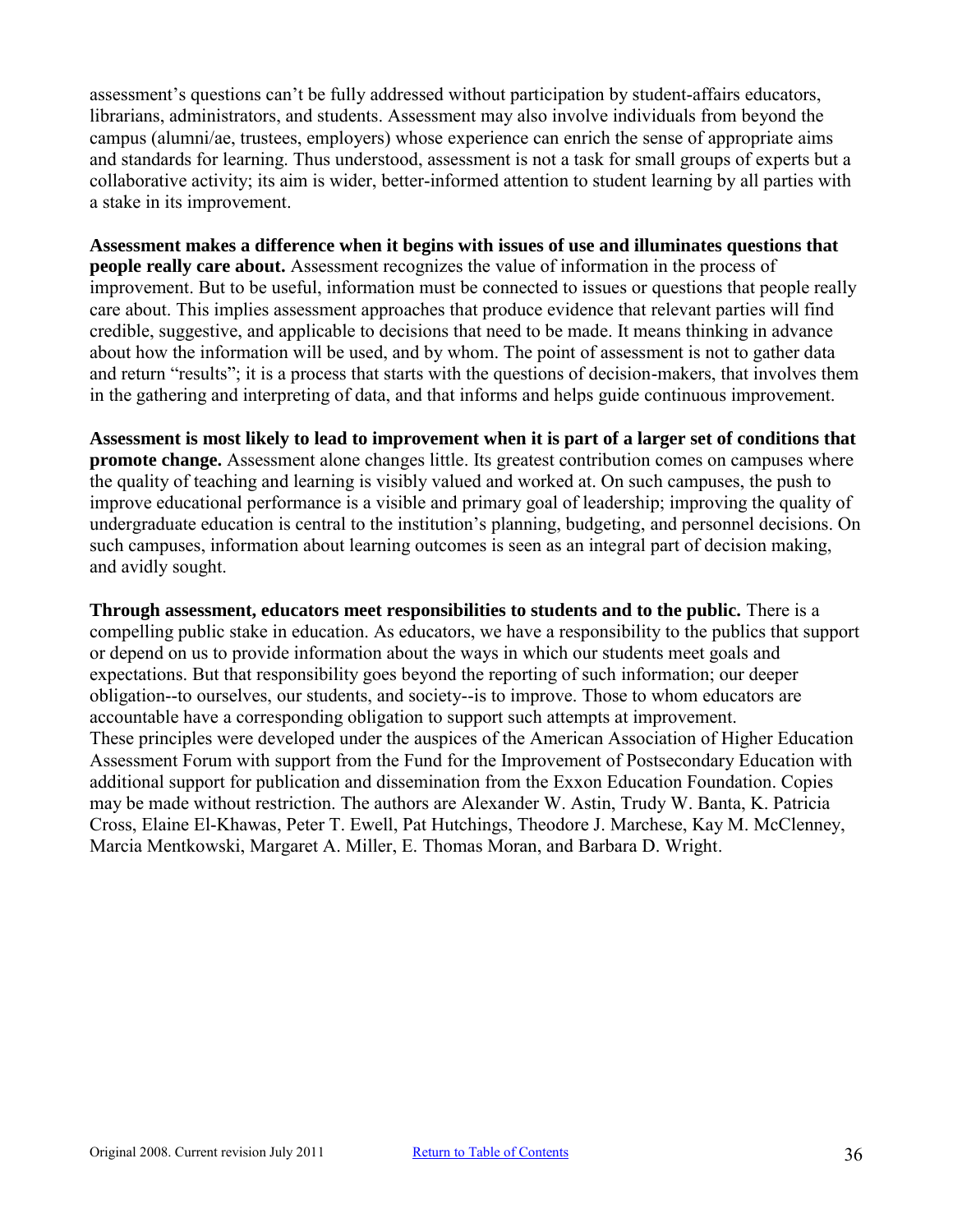#### **Appendix D**

#### <span id="page-36-0"></span>**System for Assessing General Education: A Working Paper System for Assessing General Education (SAGE) at Winthrop University: Developed by Dr. Joseph Prus, Director, Office of Assessment, May 2002**

This current version was drafted after an initial meeting (May 11, 2002) of faculty assessment liaisons from various general education competency committees and input from the Academic Leadership Council.

Since 1988, Winthrop University has systematically assessed knowledge and abilities related to its general education program. General Education assessment methods have included national standardized examinations, oral and written communication rubrics developed at Winthrop and applied to essays and to videotaped speeches, learning or classroom research/assessment methods, and portions of student, faculty, and alumni surveys addressing various aspects of general education. In some respects, Winthrop has been a pioneer of general education assessment. For example, it was a pilot institution for the Educational Testing Service (ETS) Academic Profile examination, one of the first institutions in the Southeast to use the College BASE examination developed by the University of Missouri, and a participant in an American College Testing (ACT) pilot of a critical thinking assessment battery. Many Winthrop faculty have been active participants in, and contributors to, state and national conferences and activities related to general education assessment and have contributed to scholarship in the field. For example, Winthrop faculty have conducted workshops and/or presented papers at almost every American Association on Higher Education (AAHE) annual assessment conference over the past twelve years.

Historically, Winthrop's has focused on program-level assessment of general education. Rather than providing information about the performance of specific students, results have shed light on the effectiveness of the general education program across students. Another consistent characteristic of Winthrop's approach to general education assessment has been its inclusion of multiple methods. Such methods have included national examinations, local and national surveys, and methods developed by Winthrop faculty specifically for assessing aspects of general education. Although specific methods and instruments have changed over time, Winthrop's assessment of general education has always included both strong "internal" faculty involvement as well as externally validated measures such as national examinations or surveys. Principles for assessment at Winthrop, as well as results of some previous general education assessment, may be found at the Office of Assessment website at: <http://www.winthrop.edu/accountability/default.aspx?id=6876>

Future general education assessment must be consistent with Winthrop's established principles. In particular, general education assessment must be institutionally supported but faculty-driven, and must include multiple methods that are as valid and reliable as possible. It must protect the rights of students and include training and support for faculty. And, of course, it should yield information useful for examining and improving general education on a continuing basis.

The advent of a new general education program at Winthrop provides an opportunity for the University and its faculty to extend its ongoing commitment to assessment while refining its methods. The structure of faculty committees that has been established to plan the implementation of the new general education program provides for a base of faculty input and "ownership." Additionally, there is an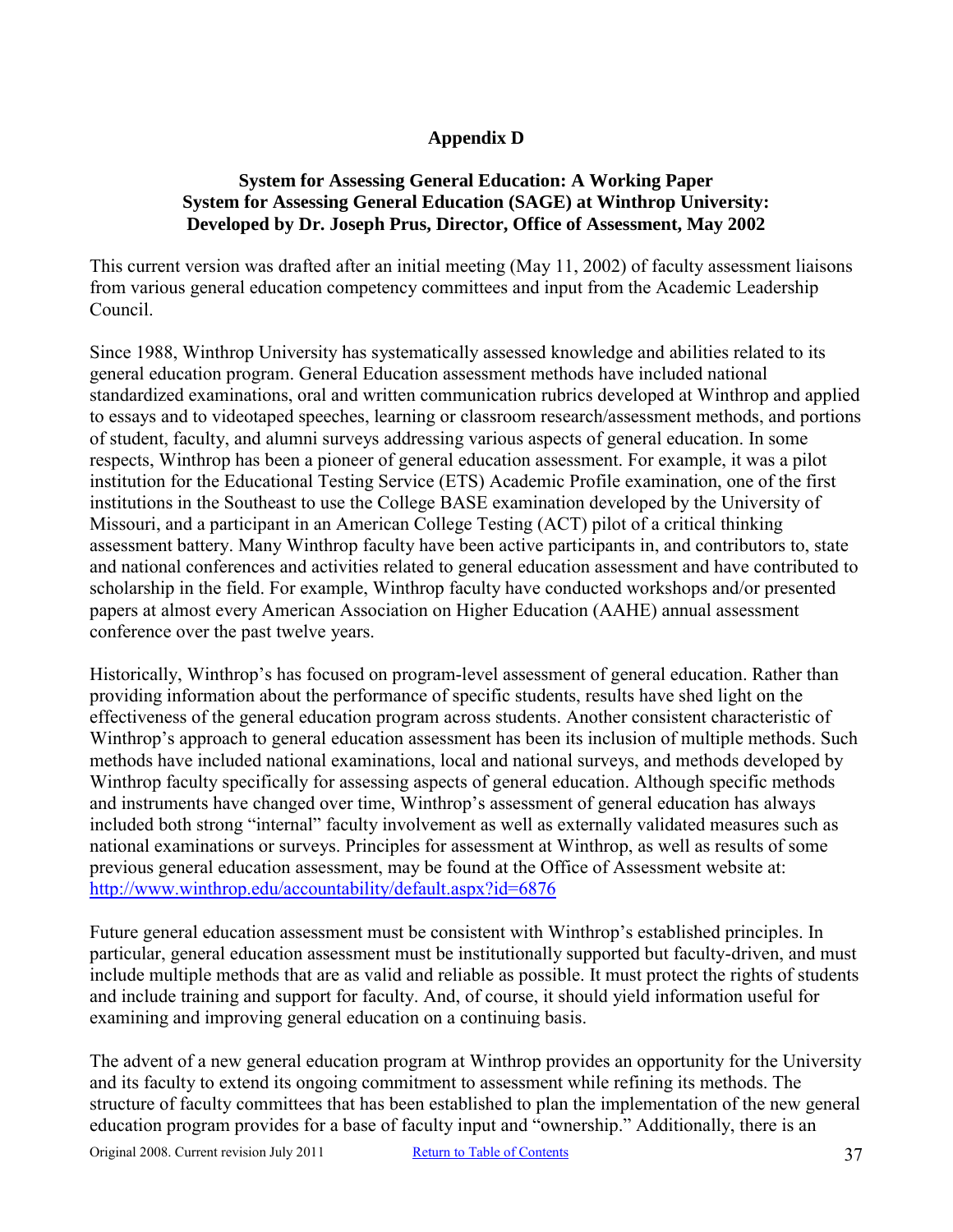important opportunity within the new program to more strongly imbed assessment into the structure of general education in a way that will make it more meaningful to faculty and students and useful for program improvement purposes. This paper outlines a proposal for assessment of the revised general education program.

#### **Assessment Planning Structure**

It is critical that general education assessment be designed and implemented by those most involved in planning and implementing the general education program and associated courses. Faculty planning the implementation of the new general education program at Winthrop are organized into committees focusing on specific competency areas. In order to make use of existing faculty assessment expertise and provide a consistent but efficient structure for developing and sharing assessment ideas, each committee will assign one member to be its "assessment liaison." This faculty member will be responsible for meeting occasionally with other liaisons and with Office of Assessment faculty, who will serve as technical "consultants" to the process. The group will develop, with feedback from other faculty, a consensus around a plan for assessing the new general education program, and will generate a structure and processes for such assessment. The structure will include some common processes by which all general education competencies will be assessed as well as some processes unique to specific competencies. In order to assure that this is a continuing process, it is proposed that these liaisons, as well as other key faculty, senior staff and administrators, and offices of Assessment and Institutional Research personnel, constitute a revised Assessment and Research Advisory Board.

#### **Development of an Assessment System**

The primary focus of any student assessment should be on gathering evidence of the attainment of competencies or abilities. In the case of general education, assessment should help to answer questions such as: "How will we know that students have attained general education competencies?" and "What evidence will we have to document that students have attained such competencies?" The methods used to do this at Winthrop should continue to include both internally-developed and nationally validated measures appropriate for Winthrop's general education program, its diverse students, and its resources and needs.

General education assessment methods should be varied in their approach, but should be conceived as part of a system rather than as isolated measures or events. As much as possible, methods to assess specific competencies should be implemented by faculty within the ongoing course and program structure. Course-imbedded assessment of general education will facilitate the use of results for improving instruction. Those methods which must be accomplished outside general education courses structures, such as the testing of seniors, will continue to be coordinated by the Office of Assessment but must have the support of faculty and academic departments (especially given that Winthrop has no institutional assessment requirement for students).

The general education assessment system must be sensitive to the time and resources of the faculty. Thus, including assessment methods that can be implemented by various "stakeholders" (e.g., faculty instructors, Office of Assessment faculty, and Office of Institutional Research staff) will likely be more effective than relying too heavily on one assessment method or source. The system should be as costeffective as possible, and include a balance between external measures (which tend to be more costly in terms of institutional expenditures) and internal measures (which tend to be more costly in terms of faculty and staff time and resources).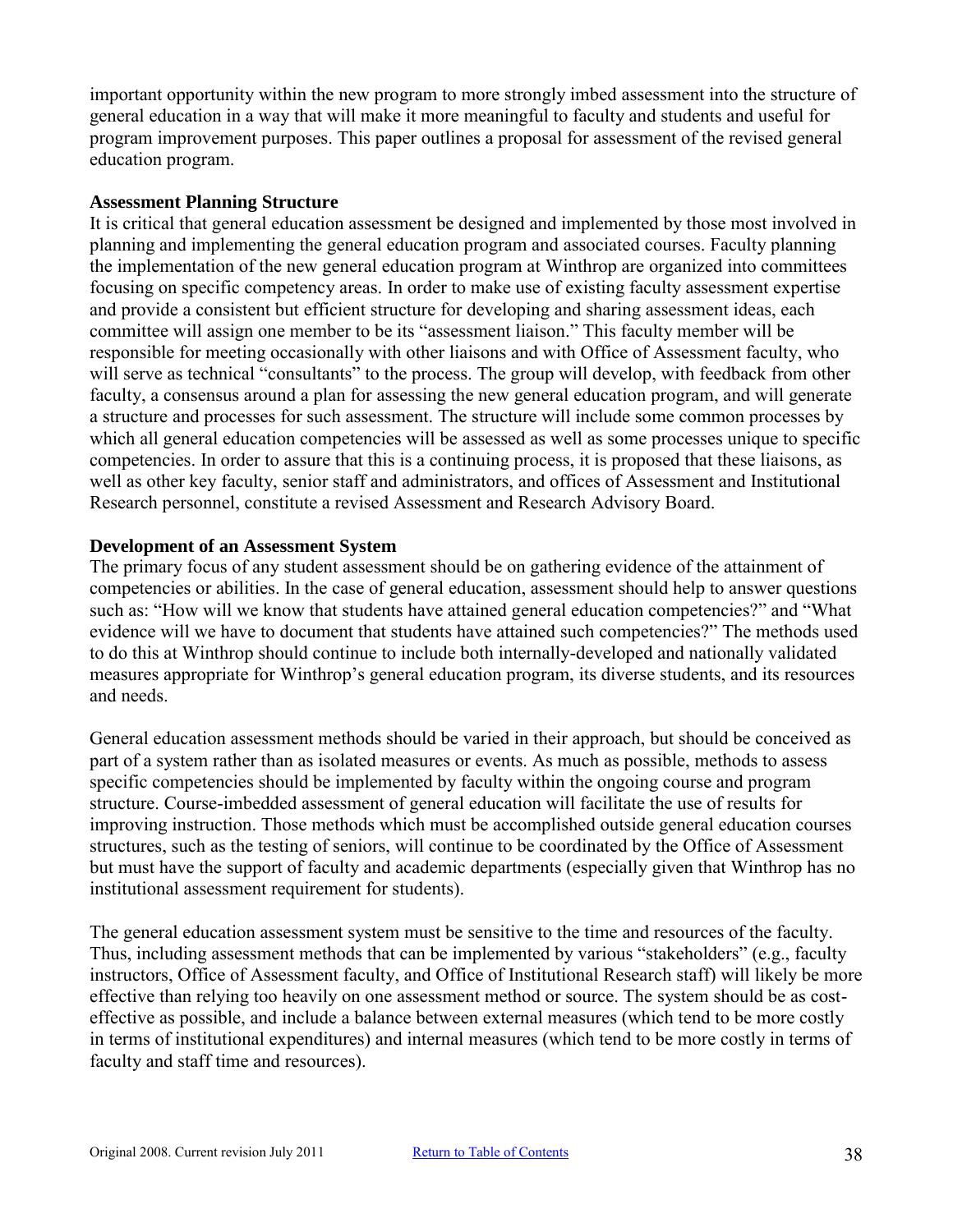#### **Assessment Methods: A Proposal**

While there is a need to consider new and unique methods to assess some aspects of the new general education program, it would also be beneficial to maintain some continuity with previous methods. Continuity will facilitate the examination of competencies unique to the new program while also providing trend data over time. Such trends, versus "single point" data, are often among the most valid and useful assessment findings.

The following matrix outlines proposed methods for inclusion in Winthrop's general education assessment system:

|                      | Local                                             | National                                                  |
|----------------------|---------------------------------------------------|-----------------------------------------------------------|
| <b>Surveys</b>       | Winthrop Senior Survey<br>Winthrop Alumni Surveys | National Survey of<br><b>Student Engagement</b><br>(NSSE) |
| Examinations/Rubrics | Rubric for each area of<br>general education      | College BASE                                              |

As can be seen, the methods include national instruments such as the National Survey of Student Engagement (NSSE), which Winthrop has administered to first-year students and seniors for the past two years, and the College BASE, which has been administered periodically over the past ten years to samples of first-year students and seniors at Winthrop. The NSSE is a national survey which focuses primarily on student engagement but which includes items pertaining specifically to critical thinking, problem-solving, and other aspects of general education. The College BASE is a standardized, national examination of general education developed at the University of Missouri and used by Winthrop since 1990. It includes content in science, social studies, English, writing, and math as well as competency measures within these areas. Such national instruments provide external data by which to compare the responses and performances of Winthrop students.

The proposed methods also include internally-developed student and alumni surveys (each of which has sections pertaining to general education) and rubrics which would be created to assess each of the major areas of the general education program. These ongoing assessment methods could be supplemented by periodic "special" surveys or other methods by which the program might be evaluated.

The component of the above system that would have to be developed specifically for the new general education program consists of rubrics for each of the 12 competency areas. As used here, a rubric is a set of expectations or criteria for levels of performance based on the competencies established for each general education area. Rubrics would be developed using a common framework or format, but might be applied to different types of student performance or work. For example, the rubric for oral communication might be applied to a student speech or theatre performance while the rubric for written communication might be applied to an end-of-semester essay (See attached example of writing rubric that has been previously created and used at Winthrop for this purpose). Course-embedded activities for which a rubric might be applied would include research papers, performance of skills as part of a simulation, essay, examination, debate, classroom research activity, projects, a written response to a film or presentation, or similar activity which allows students to demonstrate the desired competencies.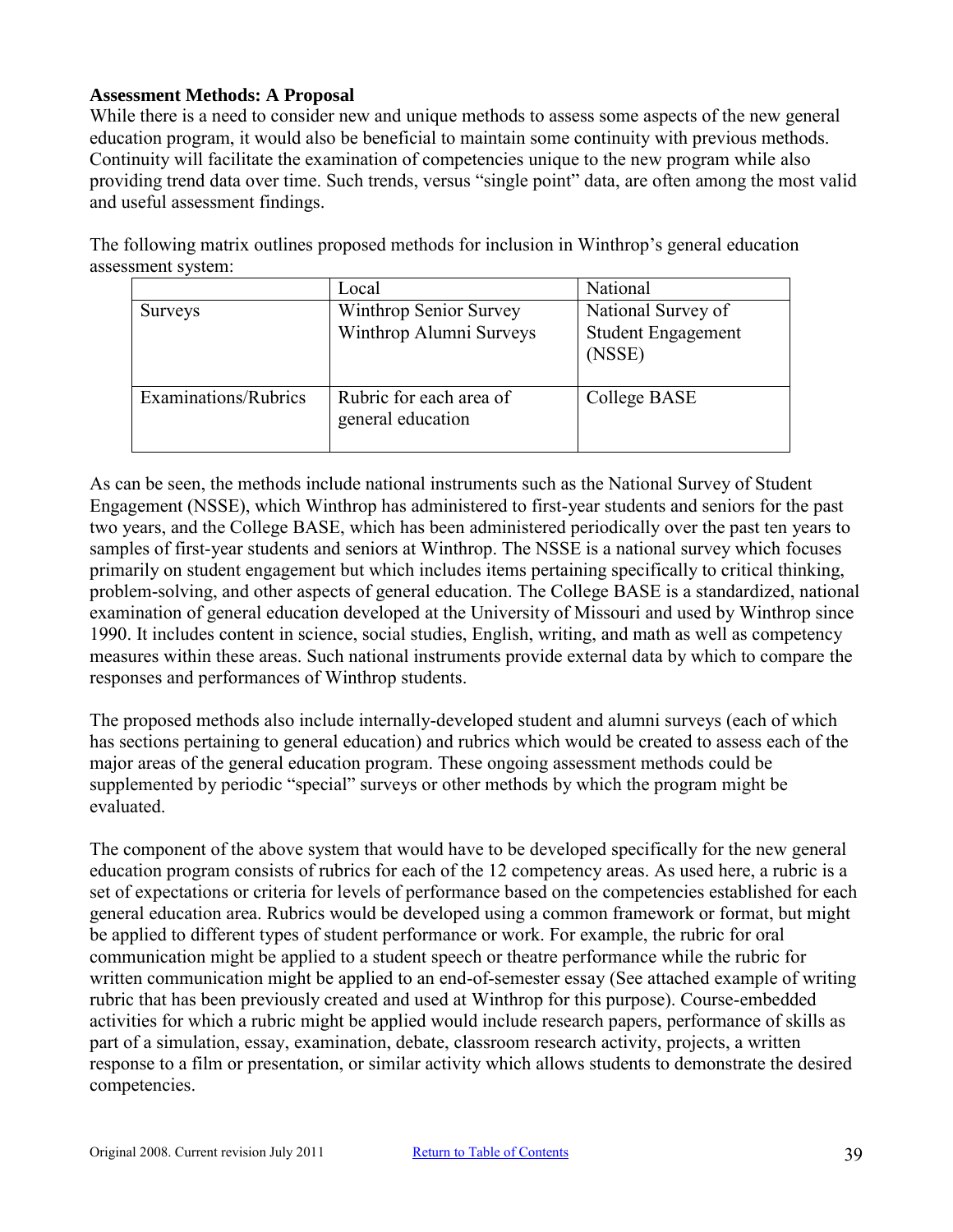While a competency committee might decide that one activity would work for all courses within a given area, a choice of several activities to which the same rubric could be applied would allow for greater flexibility within courses and would likely be more feasible. The Office of Assessment can provide additional examples of activities that competency committees may wish to consider when developing assessment plans for each area.

Although rubrics may define varying performance levels, it is proposed that the rubrics established for each area of general education at Winthrop include five levels corresponding roughly to the five points in Winthrop's grading system (5, 4, 3, 2, 1; or "Excellent," "Good," "Satisfactory" "Fair" "Poor "). This will require "up-front" work, but will provide advantages later on. Specifically, a five point system will facilitate the use of the assessment for grading purposes in a course (if that is desired by the faculty member teaching the course) and would likely help faculty both conceptualize the meaning of each level and interpret results relative to the grading "benchmarks" that they use. Additionally, operationalizing the five levels up front will enable faculty to more explicitly communicate performance standards to students. Finally, a common number of defined performance levels for each general education competency area will also facilitate summarizing and generalizing results. The attached example from the California educational system shows how a five point rubric might be summarized across various curriculum areas. Under the proposed assessment system, Winthrop's general education competencies could be summarized and communicated in the same manner. This would help to make students, faculty, and other stakeholders more aware of the expectations.

#### **Implementation of Methods and Use of Results<sup>2</sup>**

 $\overline{a}$ 

It is critical that any system of assessment include mechanisms for gathering, interpreting, reporting, and using results. In the case of the course-embedded aspects of general education assessment (i.e., the use of common rubrics) the process should be incorporated into the institutional structure for approving and coordinating course offerings. In other words, once rubrics and associated assessment activities have been decided upon by competency committees, it should be an expectation that the rubric and assessment activity will be used in all courses within a given area (and be reflected in course syllabi so that students are aware of expectations). In fact, a commitment to do so should be part of the process for approving courses within that area. Without such a commitment, the system for general education assessment will disintegrate quickly. Once approved, it is critical that training in the application of assessment rubrics be provided to the faculty who will be involved in their implementation. Such training is needed to assure an informed, consistent application of the assessment. The training would likely be best accomplished by the yet-to-be-named Coordinator of General Education working collaboratively with the Office of Assessment and the Teaching and Learning Center (ALC).

Later in the planning and implementation process, a schedule for gathering and interpreting results and for reporting findings should be established. Consistent with other assessment reporting at Winthrop, findings should be reported in some summary fashion (e.g., the percent of students scoring at each level defined by the rubrics) at the general education program and competency level, and not at an individual student, faculty, or course section level. It is proposed that the office of the Vice President for Academic Affairs, the Coordinator of General Education, and the Office of Assessment, with input from faculty, establish a system for reporting and summarizing data on a periodic basis that assures reporting consistent with Commission on Higher Education (CHE) Institutional Effectiveness guidelines. The schedule should be sensitive to: a) the time demands on faculty; b) the need for

Original 2008. Current revision July 2011 [Return to Table of Contents](#page-1-0) 40 2 Bolded text indicates assessment practices identified by Dr. Joseph Prus in the *System for Assessing General Education: A Working Paper System for Assessing General Education (SAGE)* document that are currently in use at Winthrop University.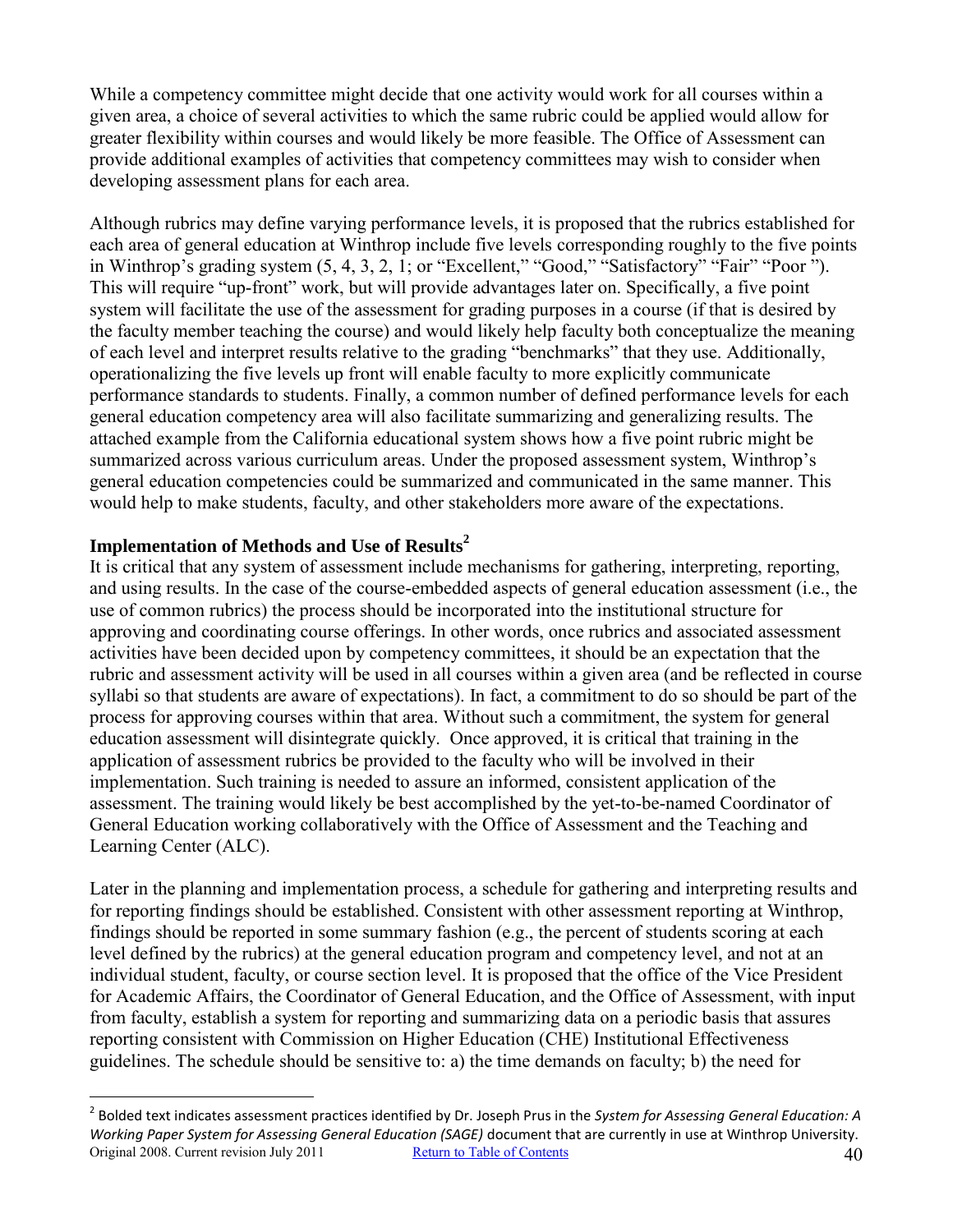information on which to base program decisions; and c) to the "costs" versus perceived potential benefits involved. Such a schedule would likely involve periodic (e.g., every three years) reporting for each competency area.

Regardless of reporting schedule, it is critical that the process include interpretation of results, discussion of possible implications, and consideration of potential program and/or instructional improvements by those faculty most responsible for the respective areas. A venue whereby interpretation and use of assessment findings might be done with institutional support for faculty participation should be seriously considered. Such a process would facilitate more ongoing examination of general education and use of assessment results for meaningful dialogue and change. It would also likely encourage greater faculty familiarity with general education competencies and associated assessment methods and greater consistency over time in the manner in which the competencies are addressed in courses and related instruction.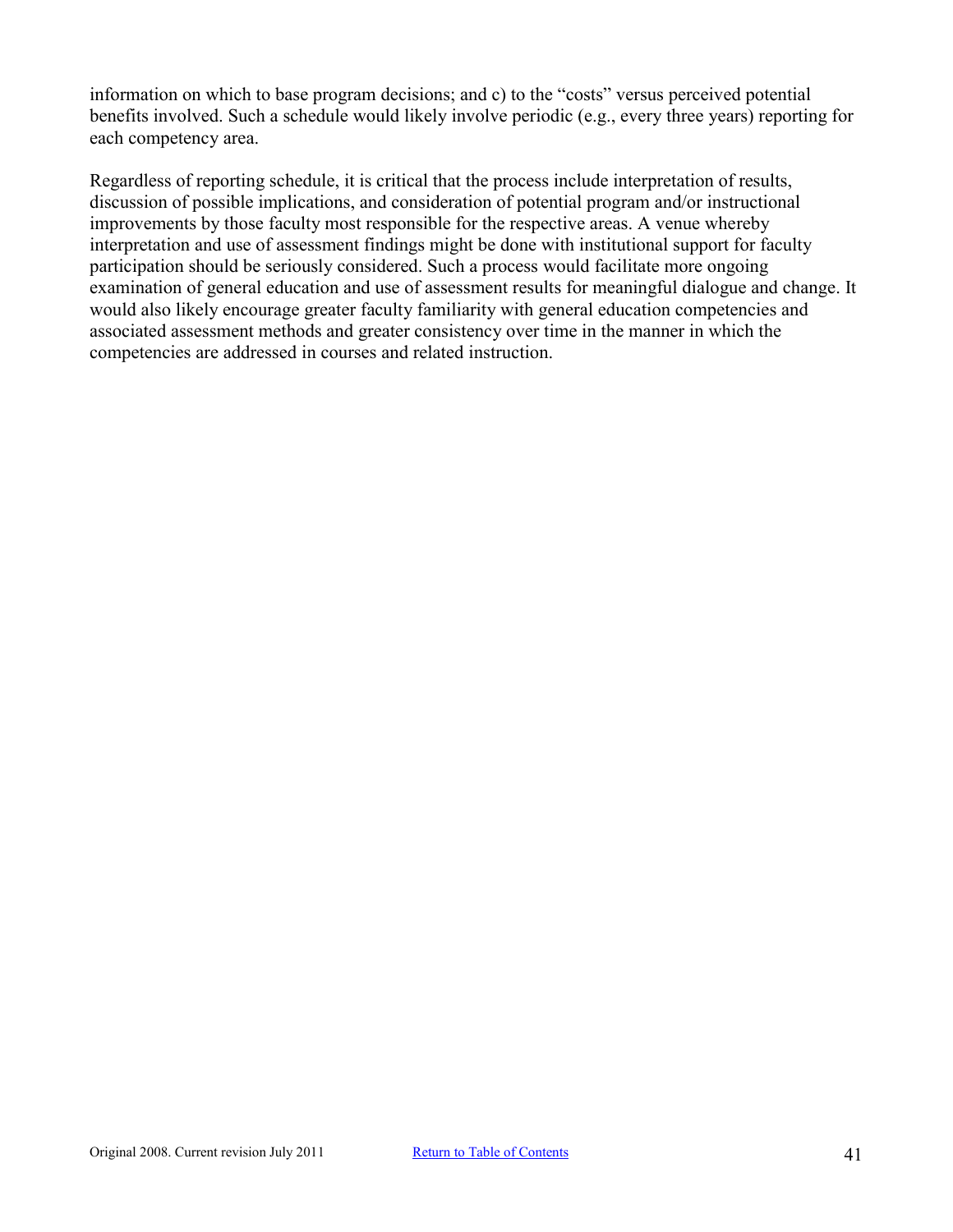## **Appendix E**

## **Guidelines on Faculty Credit for Assessment Activities**

<span id="page-41-0"></span>Faculty "ownership" of assessment of student learning and development, and associated incentives for faculty participation, are clearly keys to much of its success. Faculty involvement is necessary for assessment program development and implementation, from the initial planning of meaningful, valid methods to using assessment results for teaching, curriculum, and program improvement. Winthrop's program to assess student learning and development, with the support of the administration, emphasizes faculty decision-making and participation. The many recognized outside observers and evaluators who have visited Winthrop and reviewed our assessment efforts have consistently praised the spirit of cooperation, degree of involvement, and success of our faculty in assessment planning and implementation. While this suggests success in meeting Winthrop's goal of having a "faculty-driven" program, the University must sustain and expand faculty involvement if its efforts are to have a continuing impact on the processes of student learning and development and on institutional effectiveness. One important way of accomplishing this is to assure that faculty work related to assessment is credited as teaching, service, or scholarship on annual reports and in tenure and promotion reviews. Such credit is consistent with both the growing national trend to recognize work related to the profession of teaching as an important area of scholarship and with the importance that Winthrop places on student learning and its assessment. Each major academic unit at Winthrop has criteria or priorities for scholarship. However, guidelines are needed to assure that assessment related activities are credited in a manner consistent with the rigorous professional demands of traditional disciplines. The following criteria were reviewed and unanimously approved by the Winthrop University Council of Deans in 1990 and were re-affirmed by the Assessment and Institutional Research Advisory Board in 2000. They are recommended for consideration when reviewing assessment activities reported on annual faculty evaluations.

#### **Annual Review Area: Teaching**

#### Sample Activities to be Credited:

- Implementing assessment methods in individual courses and using results to effectively alter teaching and learning within those courses.
- Designing and implementing innovative curricula or teaching methods in individual courses based on prior assessment reported at Winthrop or in the literature.
- Participating in a team approach to assessment within individual courses or disciplines when its purpose is ultimately to improve teaching and learning.
- Developing and/or implementing innovative courses as part of department assessment efforts.

#### **Annual Review Area: Service**

Sample Service Activities to be Credited:

- Participating in an assessment committee, task force, advisory board, program, or network at any  $\bullet$ level within the institution or within agencies or organizations related to one's discipline or higher education in general.
- Developing and/or implementing assessment methods at the program, department, major academic unit, or University level (i.e., beyond the level of one's own courses).
- Planning, writing, and/or conducting reports, presentations, or similar methods of disseminating assessment results to others within the institution, where the purpose of such activity is to improve services, teaching, learning, or other areas of effectiveness.
- Providing consultation to others within or outside the institution on assessment and/or its use for teaching, learning, program, or institutional improvement.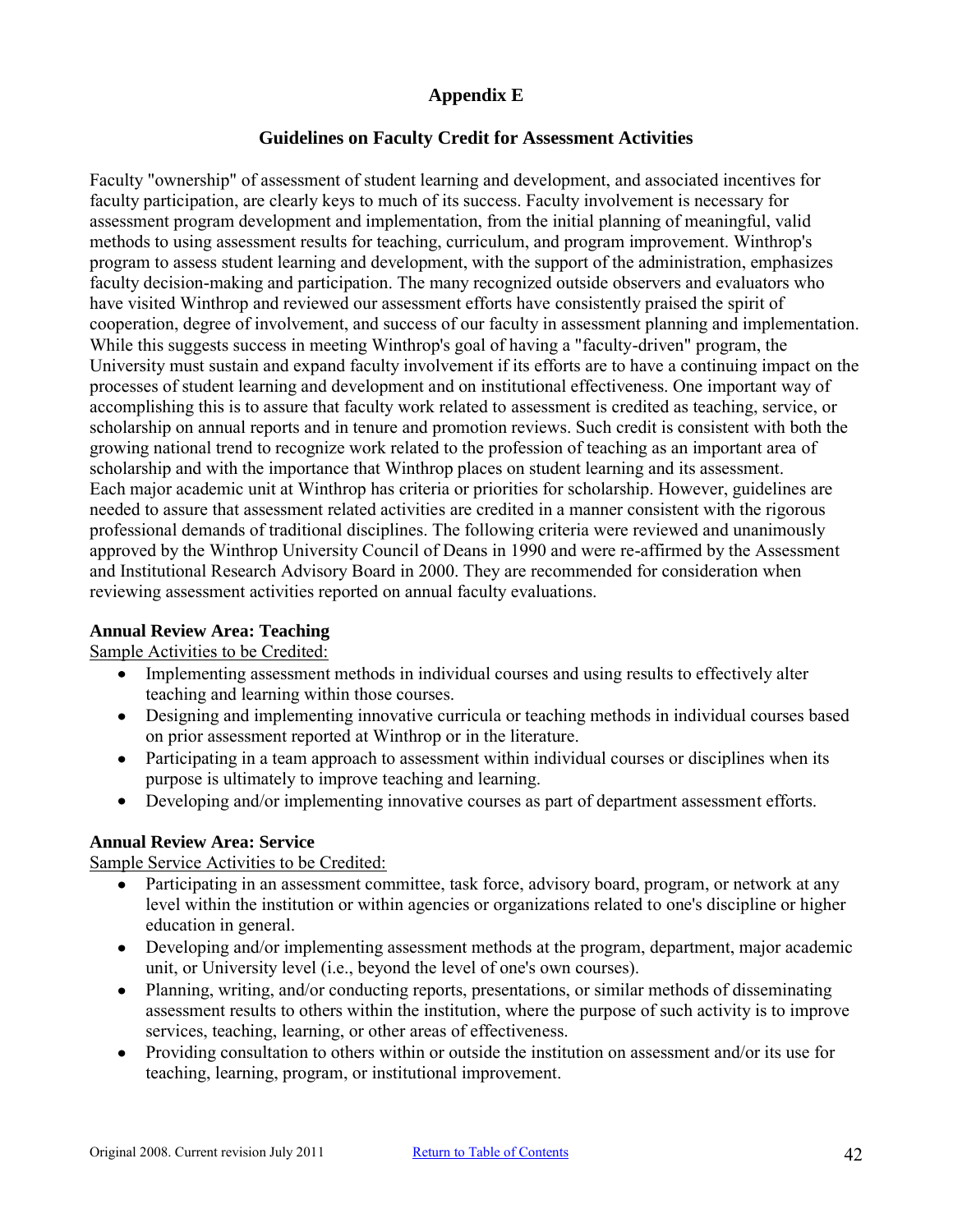#### **Annual Review Area: Scholarship/Professional Development**

Sample Professional Development Activities to be Credited:

- Conducting literature reviews, reading professional literature, or engaging in similar scholarly activity with the purpose of improving one's own familiarity with and/or expertise in assessment, and using assessment results for teaching, learning, or program improvement.
- $\bullet$ Attending conferences, meetings, workshops, or seminars with the purpose of advancing one's own familiarity and/or expertise in assessment and learning how to use assessment results for teaching, learning or program improvement.

#### Sample Scholarship Activities to be Credited

- $\bullet$ Presenting papers, seminars, or workshops on assessment and/or how to utilize assessment results at meetings, conferences, conventions, or similar gatherings of peers. Work that is invited or which involves a system of peer review and selection should be considered more significant than work that does not involve such processes.
- Publishing professional papers related to assessment and/or how assessment results can be utilized for teaching, learning, or program improvement. Papers published in refereed sources should be considered more significant than those that are not published in such sources.
- Publishing chapters or books on assessment-related topics. The significance of the publisher and the manner and degree of professional/peer review should be factors when determining the importance of such works.

Assessment and related research provide important areas of faculty development and scholarship. The provision of continued support, including appropriate credit, for faculty assessment efforts at Winthrop will help assure continued implementation of efforts that enhance student learning and development.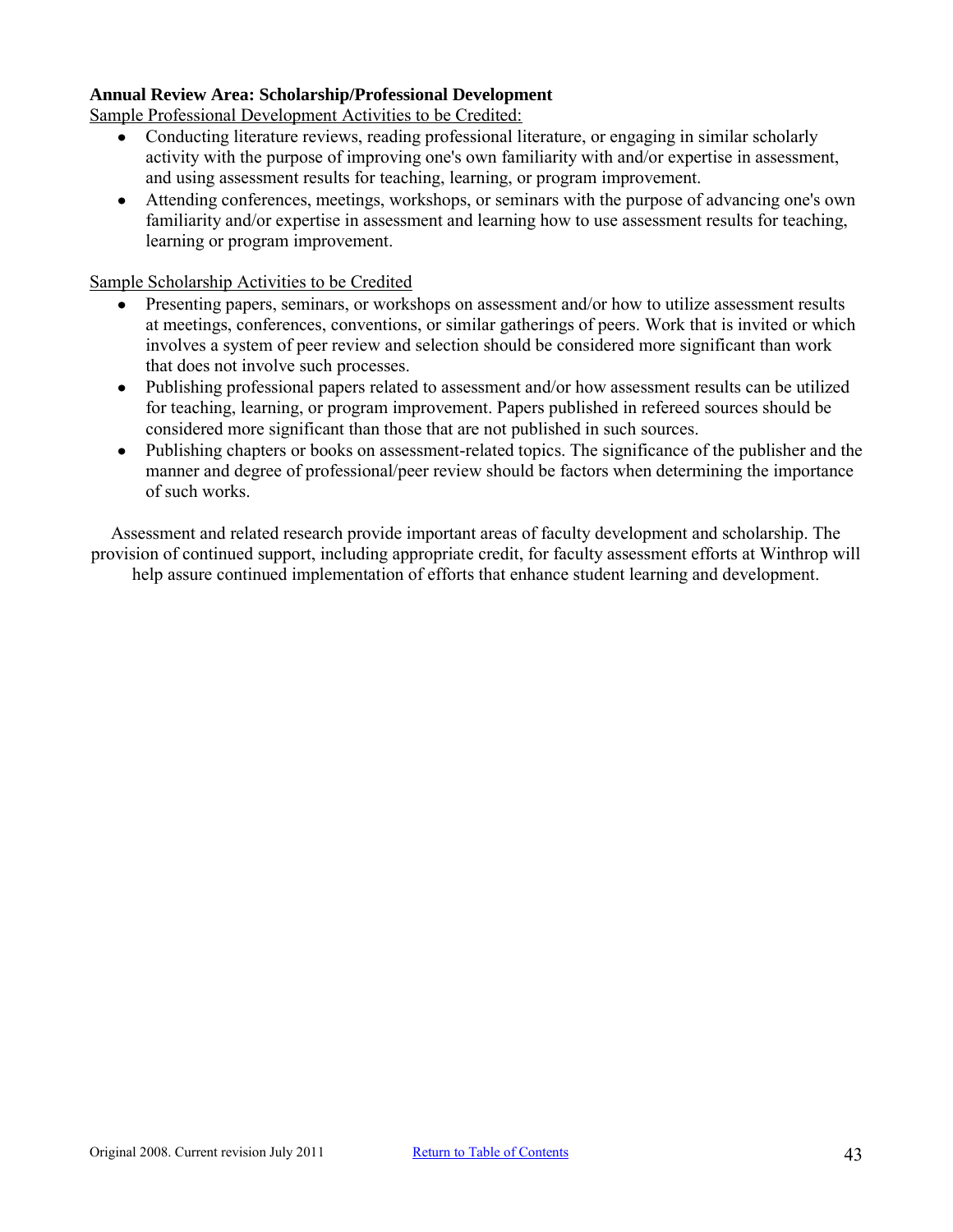## **Appendix F**

# **Winthrop University Budget & Institutional Effectiveness Annual Cycle**

<span id="page-43-0"></span>

| <b>Due No Later Than:</b> | <b>Activity/Submission</b>                                                                                                                                                                                                                    |
|---------------------------|-----------------------------------------------------------------------------------------------------------------------------------------------------------------------------------------------------------------------------------------------|
| July 15 <sup>th</sup>     | Budget Office releases current year departmental budgets.                                                                                                                                                                                     |
|                           |                                                                                                                                                                                                                                               |
| $July - August$           | Prior year Institutional Annual Report is prepared and disseminated.                                                                                                                                                                          |
|                           |                                                                                                                                                                                                                                               |
| October 1 <sup>st</sup>   | Academic program/department annual reports including updated<br>goals and resource needs with justifications due to college deans.                                                                                                            |
|                           | Online update of previous academic year's Program Assessment<br>Reports completed by program coordinators/dean/all department<br>heads.                                                                                                       |
|                           | Current year's Program Assessment Report updated in online system.                                                                                                                                                                            |
|                           | Updated current year personnel base budget to Academic Deans.                                                                                                                                                                                 |
| November 1 <sup>st</sup>  | College annual reports submitted to VPAA and AAAS.                                                                                                                                                                                            |
|                           | Review of previous academic year's Program Assessment Reports by                                                                                                                                                                              |
|                           | unit assessment committee and feedback provided to programs.                                                                                                                                                                                  |
|                           | Deans/Vice Presidents forward copies of reviews to AAAS.                                                                                                                                                                                      |
|                           |                                                                                                                                                                                                                                               |
| November 15 <sup>th</sup> | Board of Trustees adopts current year Vision of Distinction                                                                                                                                                                                   |
|                           |                                                                                                                                                                                                                                               |
| December 1st              | Deans submit updated goals and resource needs (budget and<br>personnel) to VPAA for ALC discussion.                                                                                                                                           |
|                           |                                                                                                                                                                                                                                               |
| February 15 <sup>th</sup> | Budget Office distributes the personnel base budget rosters for the<br>current year.                                                                                                                                                          |
|                           | Functional Area Program Assessment Reports for previous academic<br>year are finalized in the online Assessment Reporting System.                                                                                                             |
|                           | Functional Area updates of the current academic year Program<br>Assessment Reports submitted via online system and plan for the new<br>year entered.                                                                                          |
|                           |                                                                                                                                                                                                                                               |
| March 1st                 | Budget Request and Planning Reports (including suggested<br>institutional, divisional, college and department goals for the Vision<br>of Distinction) for the upcoming year are due to college unit deans<br>and other area department heads. |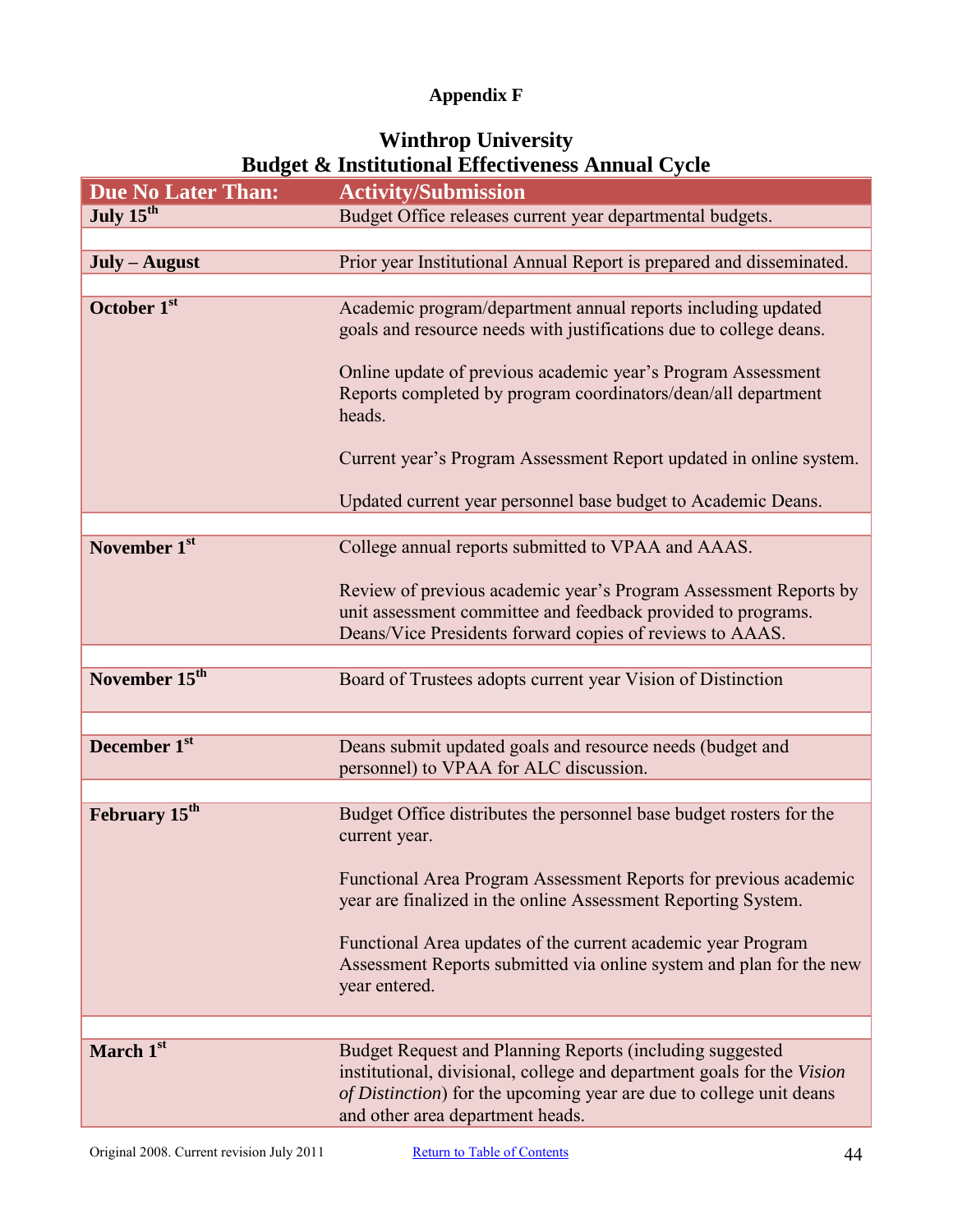| <b>Due No Later Than:</b> | <b>Activity/Submission</b>                                                                                                                                                                                        |
|---------------------------|-------------------------------------------------------------------------------------------------------------------------------------------------------------------------------------------------------------------|
|                           |                                                                                                                                                                                                                   |
| March 15 <sup>th</sup>    | Report internal personnel roster changes (i.e. retirements,<br>resignations, and transfers) not receiving new funding to the Budget<br>Office.<br>Deans and other area department heads submit Budget Request and |
|                           | Planning Reports for the academic year to appropriate division Vice<br>President.                                                                                                                                 |
|                           |                                                                                                                                                                                                                   |
| April 1st                 | VPs meet with and deans/other department heads.                                                                                                                                                                   |
|                           |                                                                                                                                                                                                                   |
| April 10 <sup>th</sup>    | Each Executive Officer forwards to the Budget Office top priority<br>items with justifications. A list is compiled by the Budget Office and                                                                       |
|                           | submitted to the President for consideration at an EO meeting.                                                                                                                                                    |
|                           |                                                                                                                                                                                                                   |
| April 15 <sup>th</sup>    | Budget Office submits the preliminary Allocation Status Report not<br>including next year adjustments.<br>Executive Officers meet to discuss priority list for the next year.                                     |
|                           | Board of Trustees updated on the status of the budget development<br>for the next year.                                                                                                                           |
|                           |                                                                                                                                                                                                                   |
| May 30 <sup>th</sup>      | Preliminary Allocation Status report is updated with adjustments<br>recommended by the Executive Officers.                                                                                                        |
|                           |                                                                                                                                                                                                                   |
| June 10th                 | Executive Staff submit year-end updates on goals and objectives to<br><b>Executive Officers.</b>                                                                                                                  |
|                           |                                                                                                                                                                                                                   |
| June 30 <sup>th</sup>     | Executive Officers and President finalize the Institutional objectives                                                                                                                                            |
|                           | for the next academic year.                                                                                                                                                                                       |
|                           | Board of Trustees at scheduled June meeting is presented with an                                                                                                                                                  |
|                           | update on the current year's institutional objectives.                                                                                                                                                            |
|                           | Board of Trustees approves next year institutional budget based on                                                                                                                                                |
|                           | goals and objectives.                                                                                                                                                                                             |
|                           | http://www.winthrop.edu/uploadedFiles/WU_IE_AnnualReportCycle.pdf                                                                                                                                                 |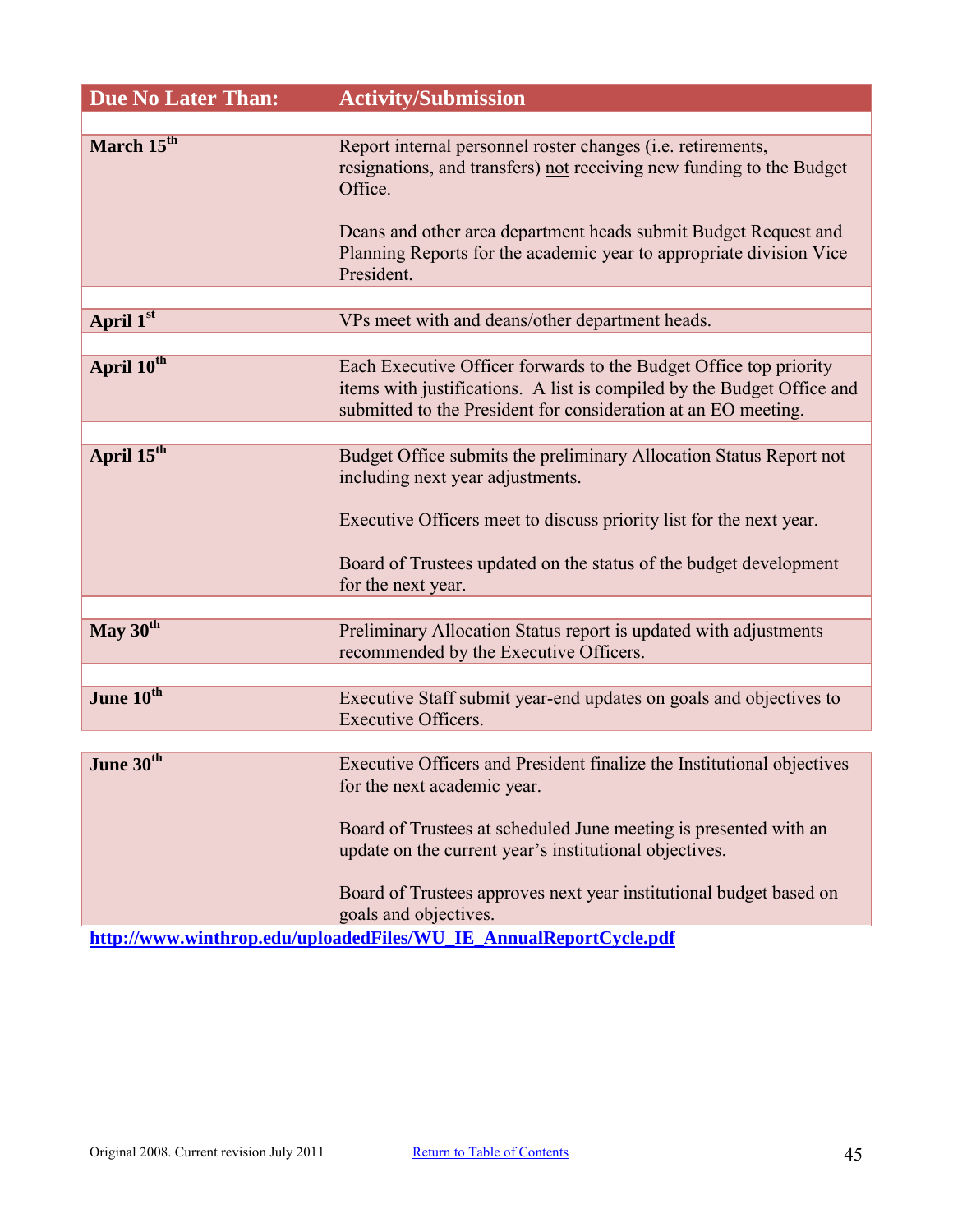# **Appendix G**

## **[Online Assessment Reporting System](http://www2.winthrop.edu/login/aaas/login.aspx?ReturnUrl=%2flogin%2faaas%2fdefault.aspx&s=0)**

<span id="page-45-0"></span>

| WINTHROP<br>U N I V E R S I T Y                                                                                                                                             |  |
|-----------------------------------------------------------------------------------------------------------------------------------------------------------------------------|--|
|                                                                                                                                                                             |  |
| <b>Assessment Reporting System Login</b>                                                                                                                                    |  |
| Please enter your Winthrop username and password to access the requested page.<br>This is the same information you use to login to Winthrop computers or access your email. |  |
| Username:                                                                                                                                                                   |  |
| Password:<br>Login                                                                                                                                                          |  |
| Remember my username                                                                                                                                                        |  |
|                                                                                                                                                                             |  |
| Copyright © Winthrop University<br><b>University Disclaimer Statement</b>                                                                                                   |  |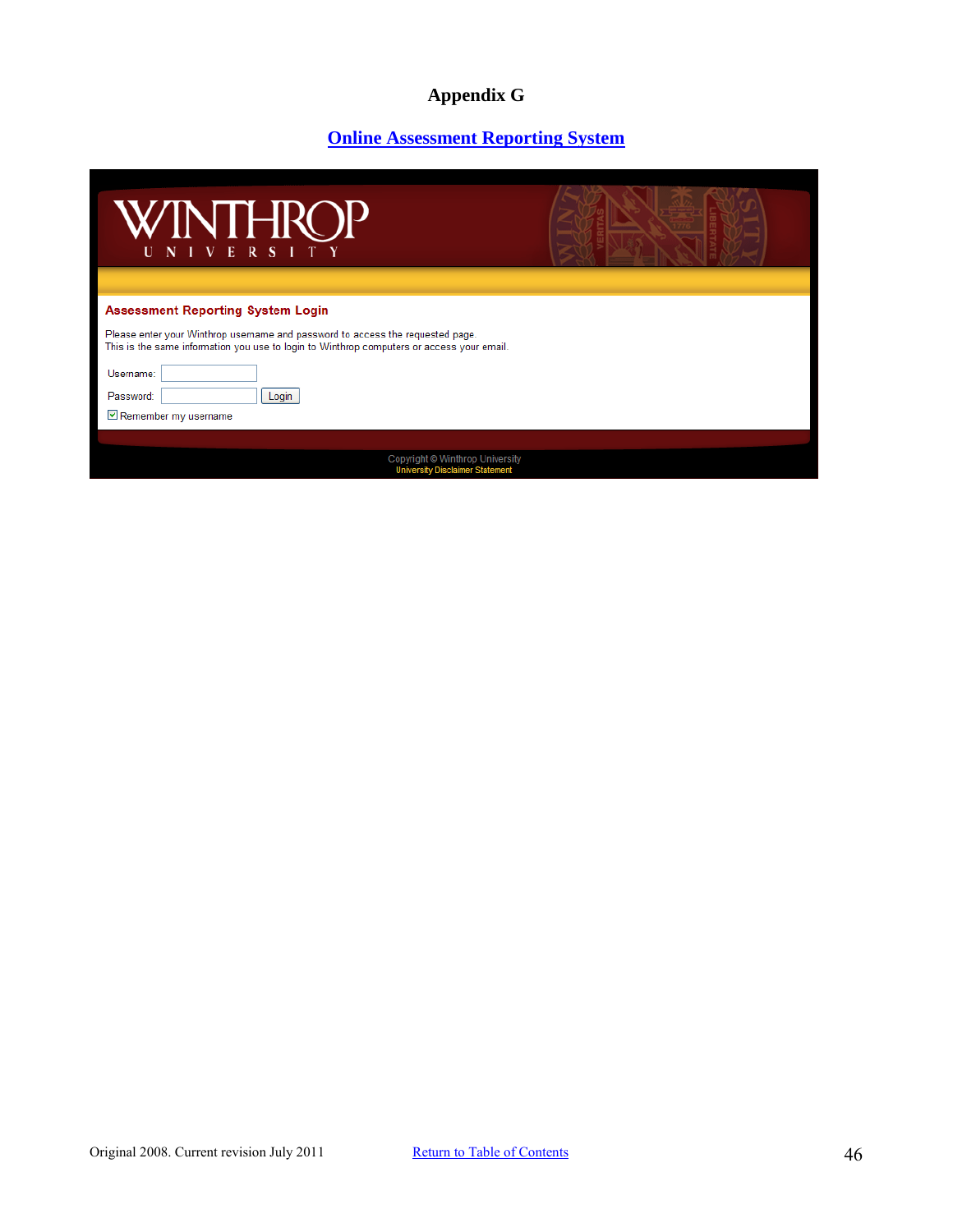## **Appendix H**

#### **Examples of selected Winthrop University program mission statements.**

#### <span id="page-46-0"></span>**B. A. Mass Communications Program Mission**

By the time of graduation, mass communication graduates are expected to be able to gather, organize and process information; conduct interviews; write in professional style to a professional level of competence; and edit and produce, either in printed or broadcast form; all while meeting standards of professional ethics.

#### **B. A. Psychology**

The mission of the Winthrop Department of Psychology is to provide high quality, comprehensive preparation for all students, whether their goals are to attend graduate school and become psychologists, enter graduate or professional school in business, law, medicine, or another field, attain a job in human services or another field at the bachelor's degree level, or study psychology as part of a liberal arts education.

#### **B.A. Environmental Studies**

The Environmental Sciences and Studies Program is an interdisciplinary program that focuses on the state of the environment and serious environmental problems that the world faces. Through a series of academic courses and co-curricular activities, students will learn how human activity impacts the environment and will obtain the critical thinking and problem-solving skills necessary to productively contribute to solutions.

The **BA degree in Environmental Studies will provide students with a broad introduction to the scientific, social, political, cultural, economic, and policy aspects of environmental issues**. BA students will minor in a discipline that compliments their major and will be prepared to pursue careers with environmental groups, policy groups, and consulting firms and to continue studies in graduate programs in environmental studies and law. The environmental studies degree program is a challenging undergraduate program that helps students develop the knowledge, skills, and values which will enrich their lives. In addition, graduates will be prepared to take on the significant environmental challenges of contemporary society.

#### **B.S. Early Childhood Education**

The Bachelor of Science (B.S.) in Early Childhood Education (ECED) program is designed to prepare individuals who are seeking initial certification in grades Pre-K-3. This program is developed specifically to address all National Association for the Education of Young Children (NAEYC) accreditation standards for initial certification programs. The B.S. in ECED program enables Winthrop students to acquire and develop the knowledge, skills, and dispositions that will prepare them to meet the diverse needs and challenges within our global society. Winthrop graduates are well prepared to assume teaching careers, as well as enroll in highly competitive graduate schools or professional schools.

#### **B.A. Dance**

The mission of the dance program is to foster individual students' aesthetic, intellectual, and creative development within the context of a liberal arts education as they pursue a Bachelor of Arts degree.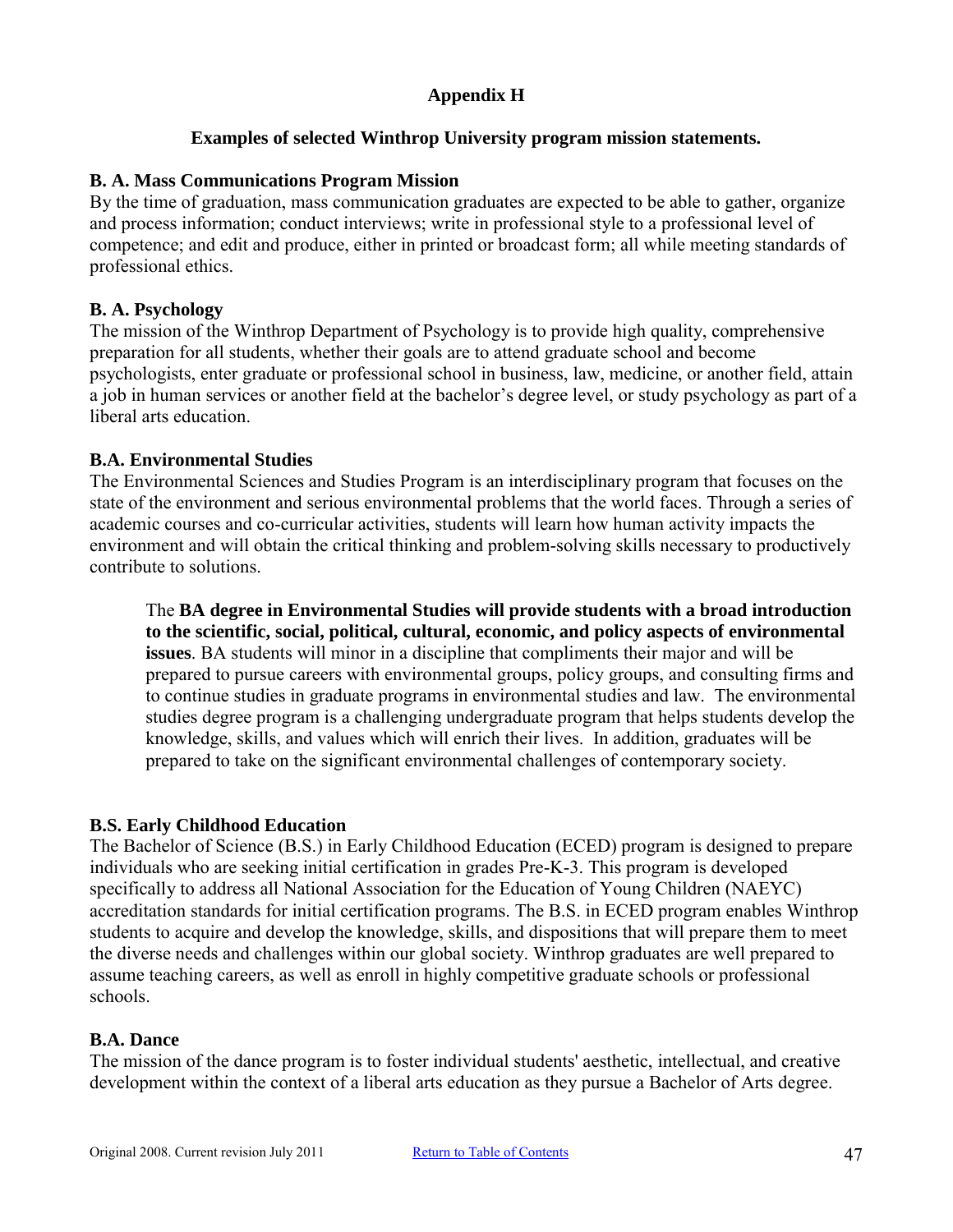## **Appendix I**

#### **Examples of student learning outcomes for a sample of academic programs**

#### <span id="page-47-0"></span>**B.A. English**

English majors are able to read and interpret a wide range of literary texts of average difficulty with comprehension of their content and relevant literary characteristics.

#### **B.S. Business Administration**

Students will be able to demonstrate the use of an ethical framework in recognizing and explaining the consequences of business administration. (Ethics)

#### **Master of Social Work**

(Students will be able to) Apply critical thinking skills within the context of professional social work practice.

#### **B.A. Environmental Studies**

Students will demonstrate familiarity and competence with the major concepts, theoretical perspectives, and historical trends in a variety of subject areas related to the environment.

#### **M.S. Psychology/Specialist in School Psychology**

Students will demonstrate the knowledge and ability needed to conduct and report results of valid problem analyses including psychoeducational assessments using a data-based decision-making process.

#### **B.A. Sociology**

1. Students will develop the analytical tools to understand an ever-expanding body of knowledge about the dynamics of social relationships, the nature of power and influence in complex societies, and the roles of age, class, ethnicity, gender, religion, and other social phenomena that affect viewpoints and life chances.

2. Students will gain access to concrete skills that are relevant to a broad range of rewarding careers. These skills enhance the student's ability to assess new and unfamiliar situations, to select and apply qualitative and /or quantitative techniques in solving practical problems in creative ways, and to communicate effectively, both orally and in writing.

#### **B.S. Elementary Education**

Elementary Education teacher candidates will demonstrate mastery of content knowledge in their profession by achieving acceptable pass rates on Praxis II Elementary, Content Area Exercises and Principles of Learning and Teaching (PLT) assessments.

#### **B.F.A. Visual Communication Design**

Students will develop the ability to describe and respond to the audiences and contexts which communication solutions must address, including recognition of the physical, cognitive, cultural, and social human factors that shape design decisions.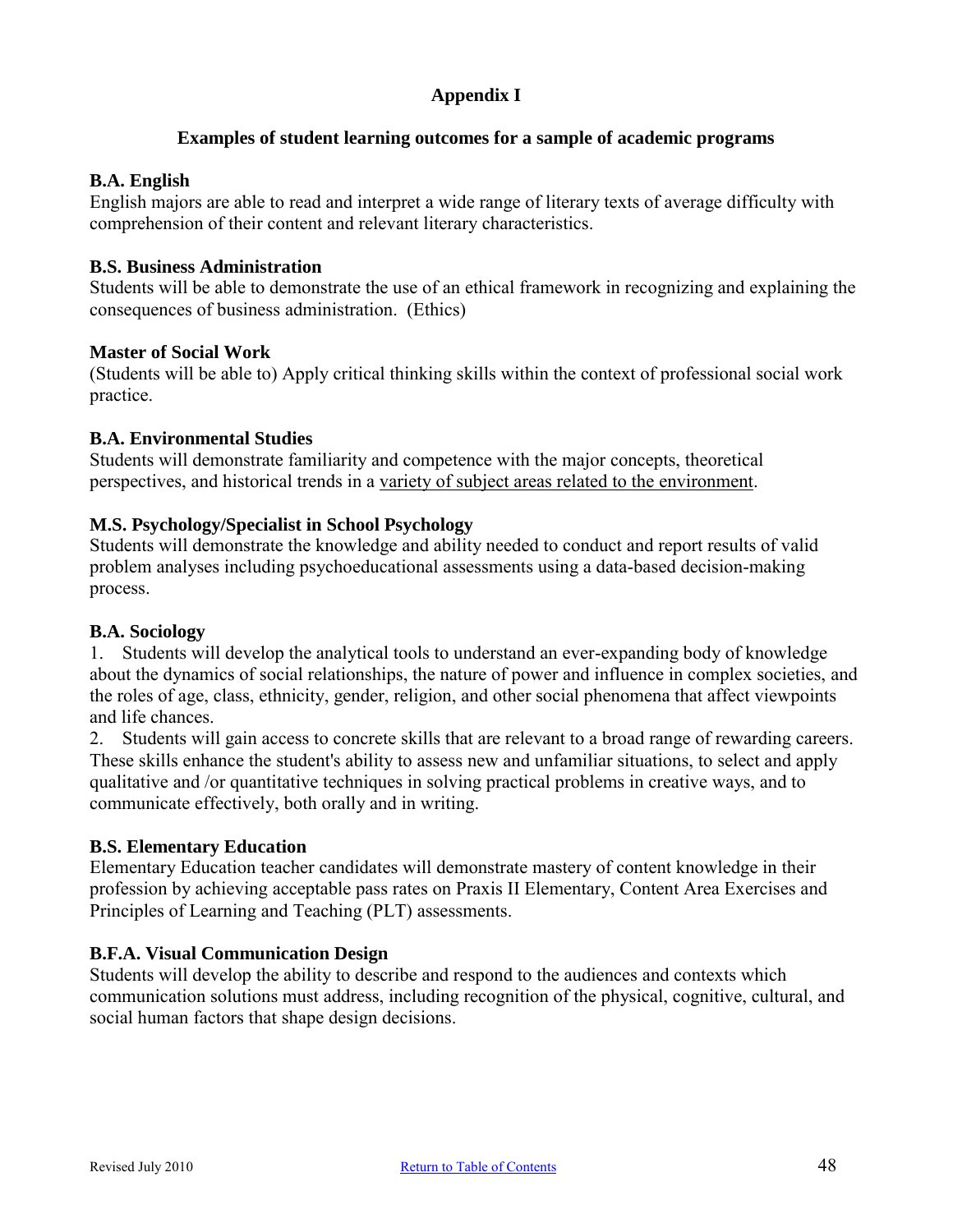## **Appendix J**

#### <span id="page-48-0"></span>**Examples of Course-Embedded Assessment opportunities**

Papers written for course assignments

- provide rubic that operationally defines performance levels (e.g., outstanding, proficient, some evidence of developing proficiency, no evidence of proficiency)
- Demonstrate knowledge of important content,

Demonstrate critical thinking,

Display writing skills, and

May reflect on what, how, and why students learned.

Methodology to include copy of assignment instructions, which faculty members were involved in the assessment, date(s) of the assessment, blinded copies of completed rubrics

#### **Independent research projects can demonstrate**

#### **understanding of**

- fundamental concepts from among the three main areas of natural science, including earth, life, and physical sciences,
- the role of data analysis in sociology (or other social sciences)
- the importance of human diversity (both past and present) as well as the diversity of ideas, institutions, philosophies, moral codes, and ethical principles

#### **ability to**

- use critical thinking, problem-solving skills, and a variety of research methods
- discuss strengths and limitations of science,
- use critical thinking, problem-solving skills, and a variety of research methods

#### **Portfolios of student work** can be used to

- assess student deliverables systematically, using a rubric,
- determine student learning over time
- display culminating skills at degree completion
- encourage student self-reflection, and
- facilitate learning into the process of assessment.

#### **Electronic copies of oral presentations** or performances (e.g., DVD, YouTube) can demonstrate

- Ability to communicate clearly and effectively in standard English,
- Ability to examine values, attitudes, beliefs, and habits which define the nature and quality of life
- openness to new ideas and new ways of working

#### **Senior thesis or "capstone" course experiences** can demonstrate

Ability to understand and apply psychological principles to personal, social, and organizational issues, familiarity and competence with the major concepts, theoretical perspectives, and historical trends in a variety of subject areas related to the environment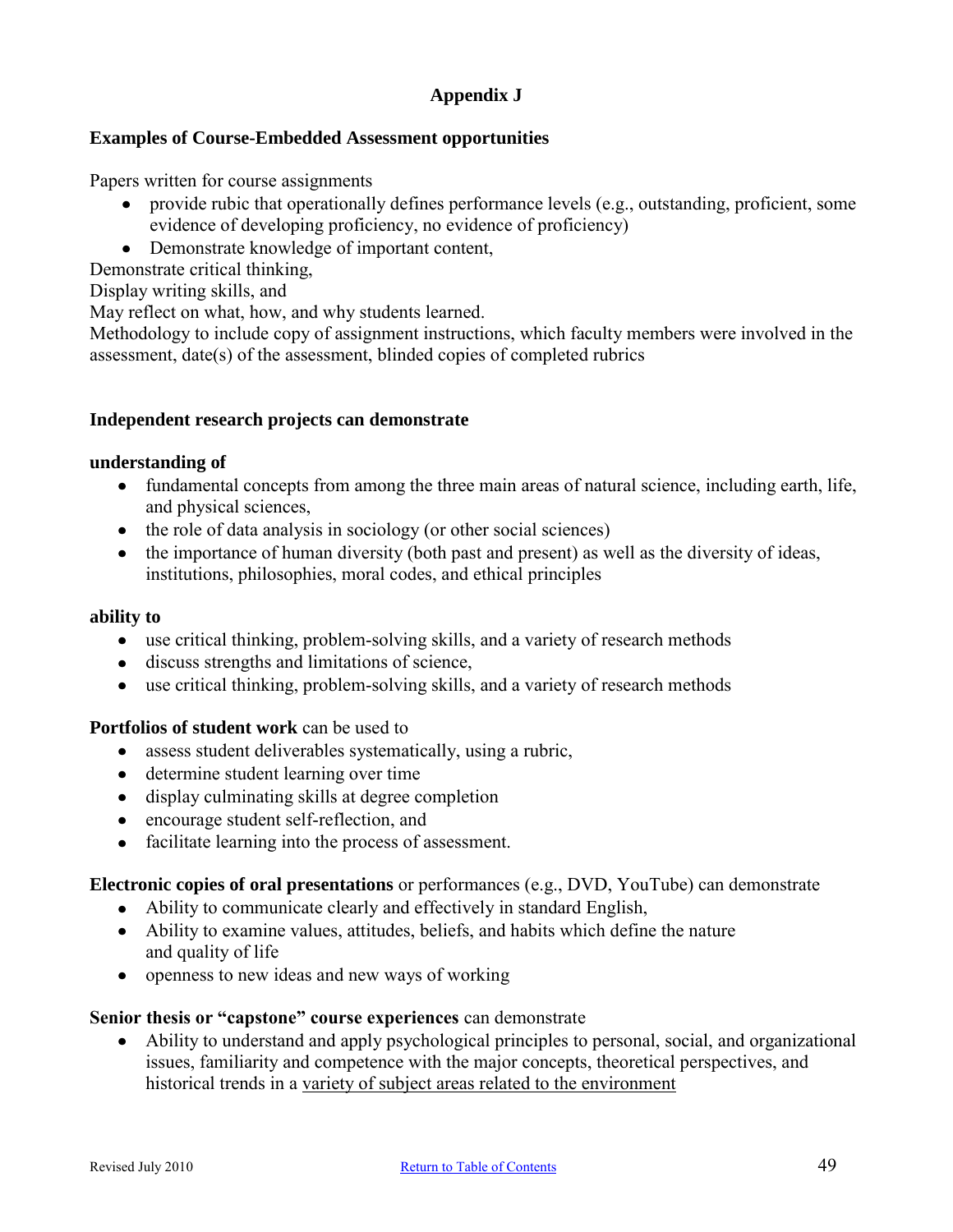**Field or service learning work** can demonstrate ability to

- practice in one's discipline or field of study without discrimination and with respect, knowledge, and skills related to client's age, class, color, culture, disability, ethnicity, family structure, gender, marital status, national origin, race, religion, sex, and sexual orientation
- properly design, conduct, evaluate, and report a scholarly or scientific study in one's discipline or field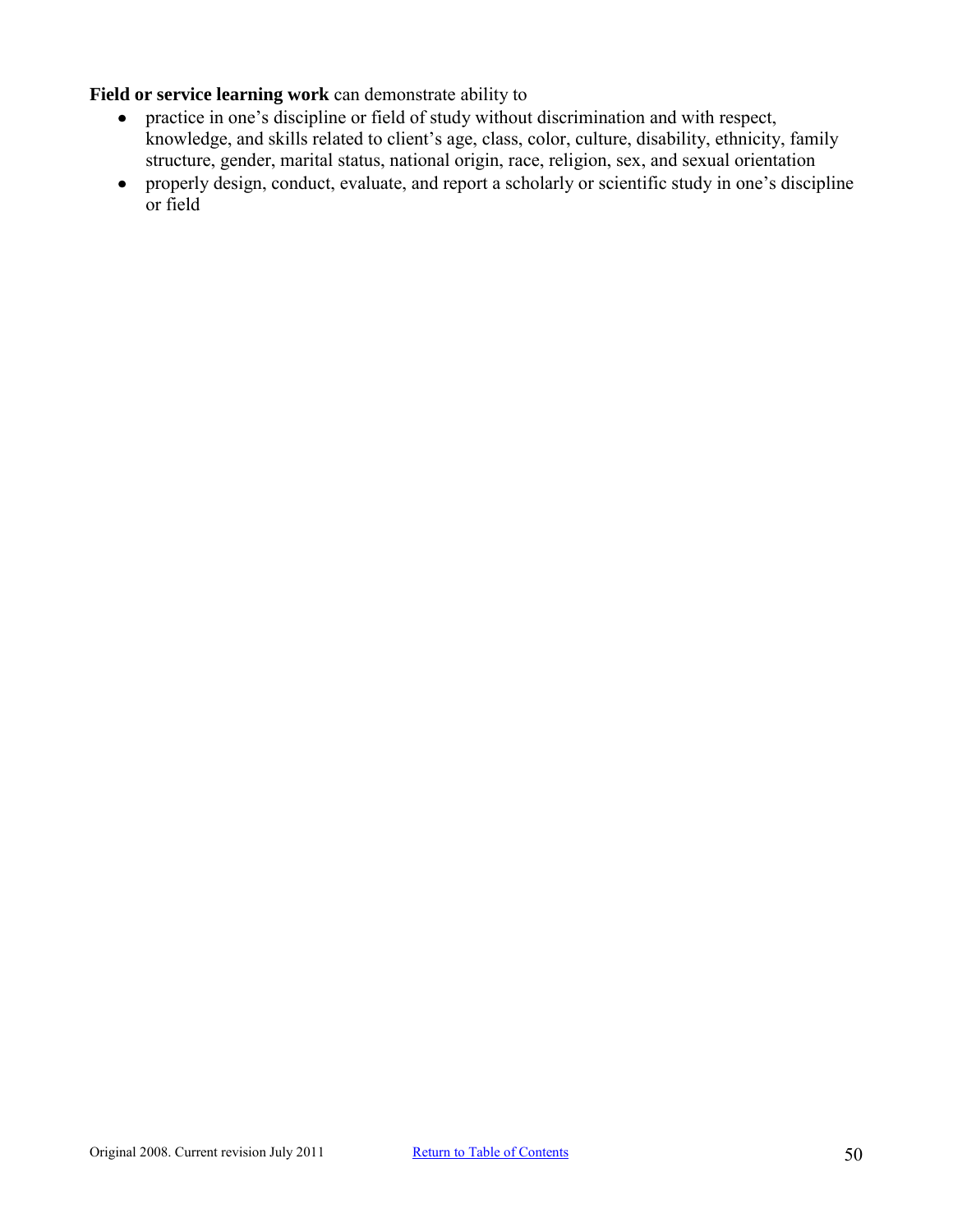## **Glossary of Terms**

<span id="page-50-0"></span>The Glossary of Terms contains a number of definitions adapted from assessment resources developed by other institutions and entities. The major resources listed below were used to compile the present glossary. The resources listed below are neither comprehensive nor exhaustive.

- Commission on Colleges of the Southern Association of Colleges and Schools. 2007. The Principles of Accreditation: Foundations for Quality Enhancement. Ed. College Delegate Assembly. Decatur: Commission on Colleges of the Southern Association of Colleges and Schools.
- Eaton, Judith S. 2009. An Overview of U.S. Accreditation. Washington DC: Council for Higher Education Accreditation.
- Office of Institutional Assessment and Compliance. Assessment Glossary. University of South Carolina, <http://www.ipr.sc.edu/effectiveness/toolbox/glossary.htm>
- College of Charleston, Office of Accountability, Accreditation, Planning and Assessment. [Glossary of Terms and Links to More Information.](http://www.cofc.edu/studentaffairs/pdf/Glossary_of_Assessment_Terms.pdf)

**Accreditation** – A certification awarded by an external, recognized organization, that the institution or program meets certain requirements overall, or in a particular discipline. The SACS accreditation process assumes that all programs and services wherever offered within the context of the institution's activity are reviewed as part of the institutional effectiveness process.

**Aggregated Data –** Statistics which relate to broad classes, groups, or categories, so that it is not possible to distinguish the properties of individuals within those classes, groups, or categories. Aggregated data should be collected for program or unit level assessment.

**Assessment –** The ongoing process aimed at understanding and improving student learning and institutional effectiveness; the systematic collection, review and use of information about educational programs and administrative units undertaken for the purpose of improving student learning, development, and institutional effectiveness. While SACS does not imply that all elements of the system must be undertaken simultaneously or even annually, the various activities of the institution's planning and evaluation system are scheduled at periodic intervals that make sense for the institution and its mission. The results of diverse assessment efforts can be integrated to provide a sound basis for plans aimed at institutional improvement.

**Assessment Plan Template** – The initial plan and reporting document conveyed to campus units in AY 2008-09 to standardize assessment plans and reports in preparation for the university's inaugural Online Assessment Reporting System implemented in AY 2009-10. See Online Assessment Reporting System (OARS).

**Assessment Report** – The portion of the Online Assessment Reporting System in which respondents present data and discusses how assessment results were used to improve learning or programs.

**Backload** (ed, ing) – Amount of effort after the data collection.

Original 2008. Current revision July 2011 [Return to Table of Contents](#page-1-0) 51 **Benchmark** – A criterion-referenced objective. Performance data (from a department/college's own past reviews, other department/college, or institution) can be utilized to create a baseline of acceptable performance or to create a standard to strive for when setting target levels of performance.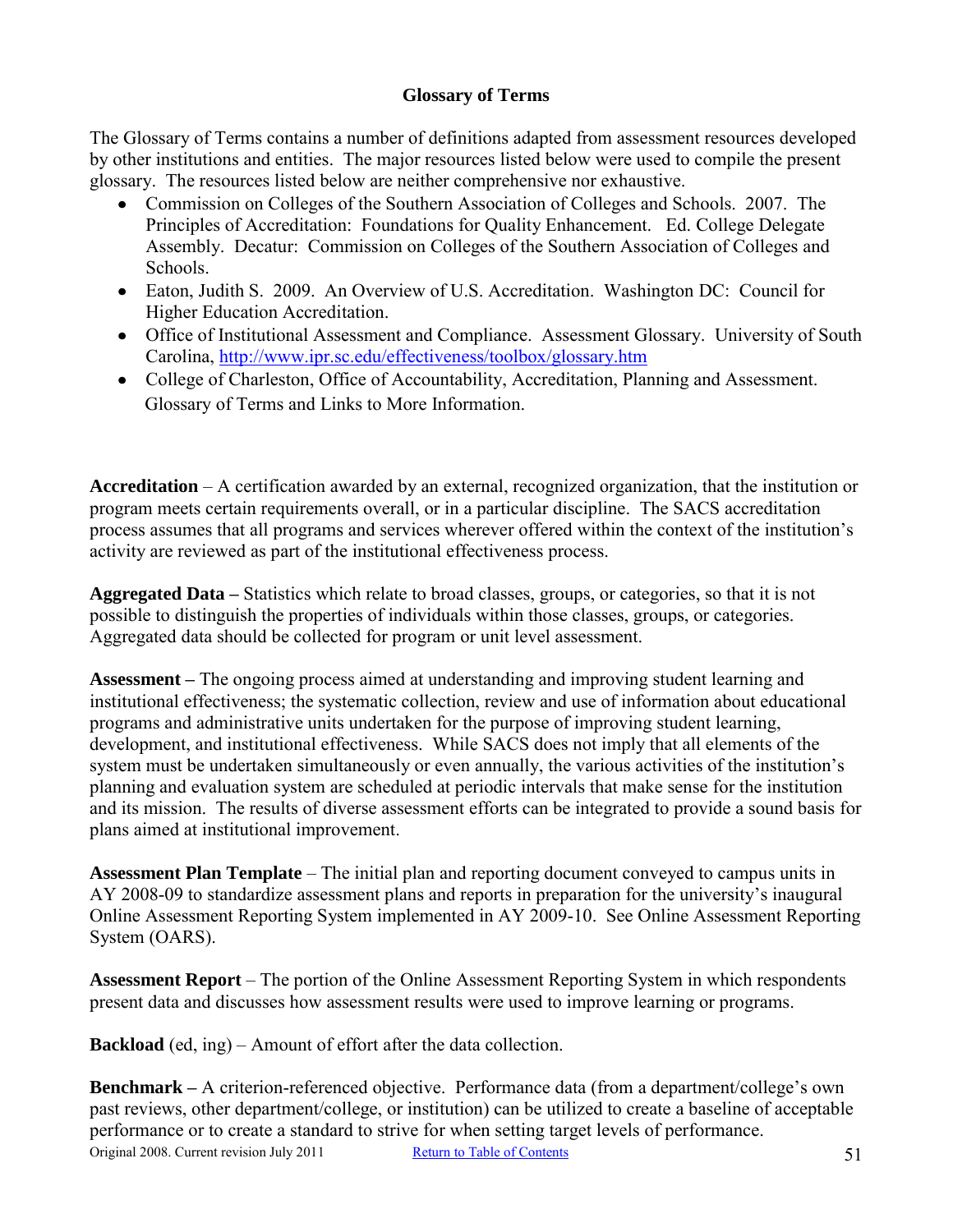**Best Practice –** Compares your results against the best of your peers.

**Bloom's Taxonomy –** Six levels in which cognitively related objects can be categorized by levels of increasing complexity; the revised levels are Remember, Understand, Apply, Analyze, Evaluate, and Create.

**Closing the Loop –** Using assessment results for academic program/administrative unit change and improvement.

**Coherence –** A critical component of a program which should demonstrate an appropriate sequencing of courses, not a mere bundling of credits, so that the student learning is progressively more advanced in terms of assignments and scholarship required and demonstrates progressive advancement in a field of study that allows students to integrate knowledge and grow in critical skills.

**Cohort –** A group whose progress is followed by means of measurements at different points in time. A group of persons sharing a particular statistical or demographic characteristic.

**Competency –** Level at which performance is acceptable.

**Course Assessment –** Using direct and indirect measures to determine if the student outcomes at the course level have been met and using this data to enhance student learning.

**Course Embedded Assessment –** Assessment methods designed to be a part of the curricular structure and take place in the normal operation of the class e.g., tests, portfolios, papers, etc.

**Criteria –** Describes relevant measures that will be used; states precisely what student or support unit will be doing; explains the conditions under which student learning outcomes and program goals should be accomplished; states an acceptable level of aggregate performance.

**Criterion-referenced –** A test or other type of assessment designed to provide a measure of performance that is interpretable in terms of a clearly defined and delimited domain of learning tasks. Criterion-referenced assessments report how well academic programs and administrative support units are doing relative to a pre-determined performance level on a specified set of program goals or student learning outcomes. Criterion-referenced assessments determine what test takers can do and what they know, not how they compare to others.

**Curriculum Mapping –** Curriculum maps demonstrate where in the program's curriculum learning outcomes are being addressed. In essence, a curriculum map consists of a table with two axes, one pertaining to program learning outcomes, the other to courses in the major. Mapping program outcomes to course outcomes shows how students develop skills and knowledge in courses that are required for their programs of study.

**Direct Assessment Measures –** Examination or observation of student knowledge or skills against measurable student learning outcomes. Require students to display their knowledge and skills as they respond to the instrument itself.

**Effectiveness –** How well an approach, a process, or a measure addresses its intended purpose. Extent to which an institution/division/department meets its unique mission.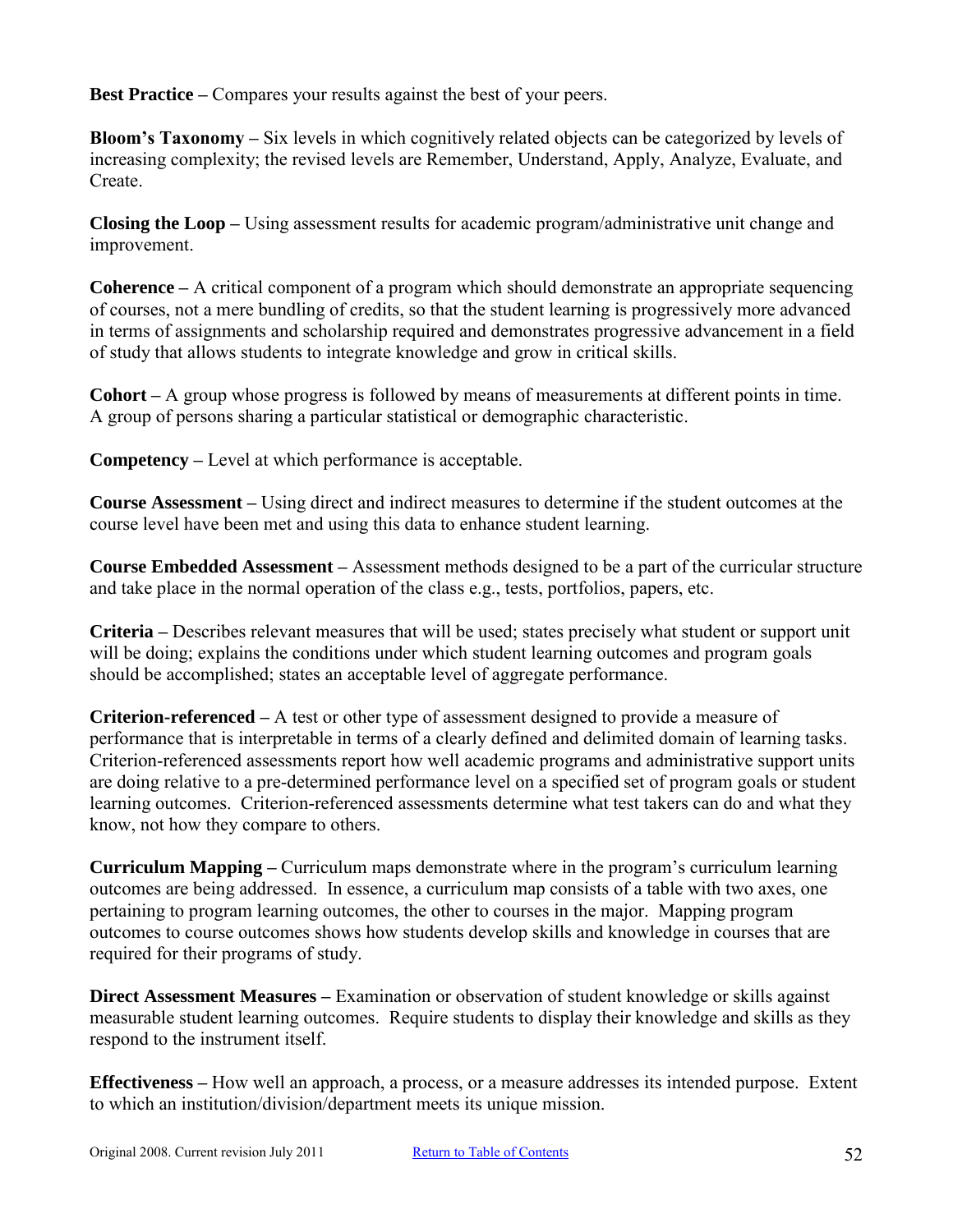**Externally-developed Assessment –** Commercially available assessment instruments; instruments developed by consortia or organization. Compare to internally-developed assessment.

**Focus Group –** A carefully planned discussion to obtain perceptions on a defined area of interest in a permissive, nonthreatening environment. It is conducted with approximately 7-12 people by a skilled interviewer.

**Formative Assessment –** Intended to assess ongoing program/project activity and provide information to improve the project. Assessment feedback is short term in duration.

**Frontload (ed, ing) –** Amount of effort required in the early stage of assessment method development of data collection.

**General Education –** Winthrop's Touchstone Program - A collegiate level general education program should 1) be a substantial component of each undergraduate degree, 2) ensure breadth of knowledge, and 3) be based on a coherent rationale. It is essential to understand the general education component of the degree program within the context of the institution's mission and within the expectations of a college-level institution. Through general education, students encounter the basic content and methodology of the principal areas of knowledge: humanities and fine arts, social and behavioral sciences, and natural sciences and mathematics.

**Goal** - Measurable outcomes that define how the institution/division/unit expects to fulfill its mission.

**High-stakes Testing -** A [test](http://en.wikipedia.org/wiki/Test_%28student_assessment%29) which has important consequences for the test taker. A high-stakes test can have a major impact a student's academic career. The outcome of the test can mean the difference of receiving or not receiving a passing grade, a scholarship, a degree, an internship, etc. Compare to low-stakes testing.

**Indirect Assessment Measures –** Assessment methods that involve perceptions of learning rather than actual demonstrations of learning outcome achievement. For example, a student survey about whether a course helped develop a greater sensitivity to diversity or an employer survey asking for feedback on graduate's skills. Compare with direct measures.

**Institutional Assessment** – Evaluation of the extent to which the university is achieving its strategic [values, strategic initiatives](http://www.winthrop.edu/uploadedFiles/president/2010-11_VoD_color.pdf) and [annual objectives.](http://www.winthrop.edu/uploadedFiles/president/09-10VODupdates_June2010.pdf)

**Institutional Effectiveness –** The systematic, explicit, and documented process of measuring performance against mission in all aspects of an institution. It includes all programs, services, and constituencies and is strongly linked to the decision making process at all levels, including the institution's budgeting process.

**Inter-rater reliability** – the extent to which multiple raters consistently implement/apply a rating system.

**SACS Comprehensive Standard 3.3.1** The institution identifies expected outcomes, assesses the extent to which it achieves these outcomes, and provides evidence of improvement based on analysis of the results in each of the following areas: (Institutional Effectiveness)

**3.3.1.1** educational programs, to include student learning outcomes

**3.3.1.2** administrative support services

Original 2008. Current revision July 2011 [Return to Table of Contents](#page-1-0) 53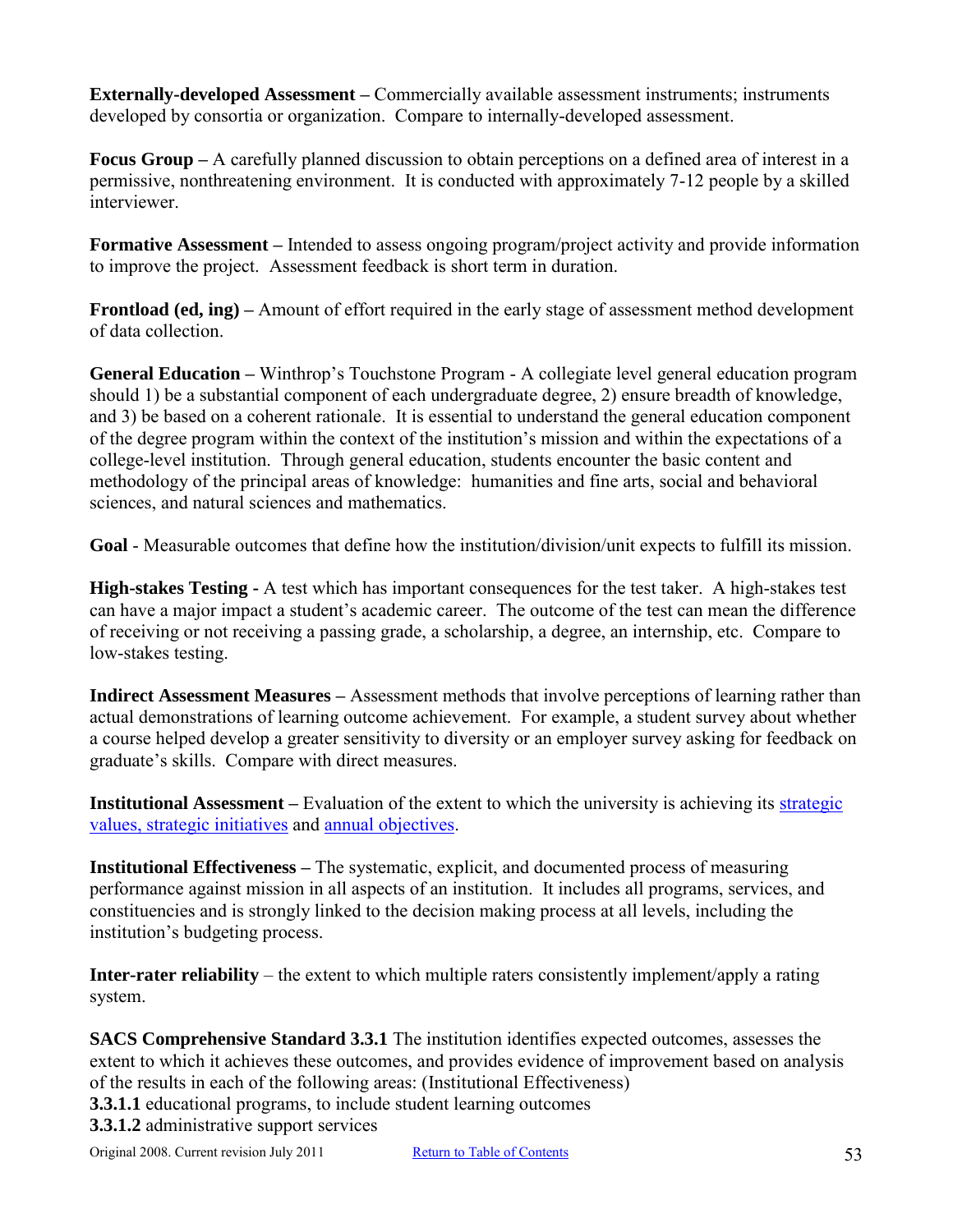- **3.3.1.3** educational support services
- **3.3.1.4** research within its educational mission, if appropriate
- **3.3.1.5** community/public service within its educational mission, if appropriate

**Internally-developed Assessment –** Assessment instruments developed by Winthrop University faculty, staff, and/or administrators. Compare to externally-developed assessment.

**Judgment by Accrediting Organization –** Accrediting organizations have decision-making bodies (commissions) made up of administrators and faculty from institutions and programs as well as public members. These commissions may affirm accreditation for new institutions and programs, reaffirm accreditation for ongoing institutions and programs, and deny accreditation to institutions and programs.

**Learning Outcomes –** A statement that describes the measurable skills, knowledge, and attitudes that students should be able to do or demonstrate as a result of the course or program. Learning outcomes should be specific, measureable, agreed upon, realistic, and time framed.

**Longitudinal Assessment** – Assessments that collect data from the same population at different points in time.

**Low-stakes Testing** – A test which has little to no impact on a student. A low-stakes test is typically used to assess the progress of students or the effectiveness of teaching methodologies, resources, etc. but is not used in figuring a student's grade in a course. Students may not take a test seriously if they believe the outcome of the test has little or no impact on them. Compare to high stakes testing.

**Methods –** Describes how and when the outcomes will be assessed, and who will conduct the assessment; describes how assessment data will be disseminated to faculty and staff as appropriate.

**Mission Statement** – The mission statement is usually a short, one paragraph general explanation of what the program is, and why the program exists. Program and unit missions should demonstrate alignment with both the institutional mission and the Vision of Distinction [\(VOD\) strategic values.](http://www.winthrop.edu/uploadedFiles/president/2010-11_VoD_color.pdf)

**Norm-Reference** – A test or other type of assessment designed to provide a measure of performance that is interpretable in terms of a student or support unit's relative standing in some known group. A norm-referenced test is designed to highlight achievement differences between and among students or administrative support units to produce a dependable rank order across a continuum of achievement from high achievers to low achievers.

**Online Assessment Reporting System (OARS)** is Winthrop's standardized and centralized application to aggregate program assessment plans and reports. The OAR application includes: program contact information, space to link program mission with the University mission and strategic values articulated in the Vision of Distinction, program and student learning outcomes, assessment strategies, targeted levels of performance, assessment results, and evidence of assessment-based improvements and accomplishments associated with the program and learning outcomes.

**Peer Review** – Accreditation review is conducted primarily by faculty and administrative peers in the profession. These colleagues review the self-study and serve on visiting teams that review institutions and programs after the self-study is completed. Peers constitute the majority of members of the accrediting commissions or boards that make judgments about accrediting status.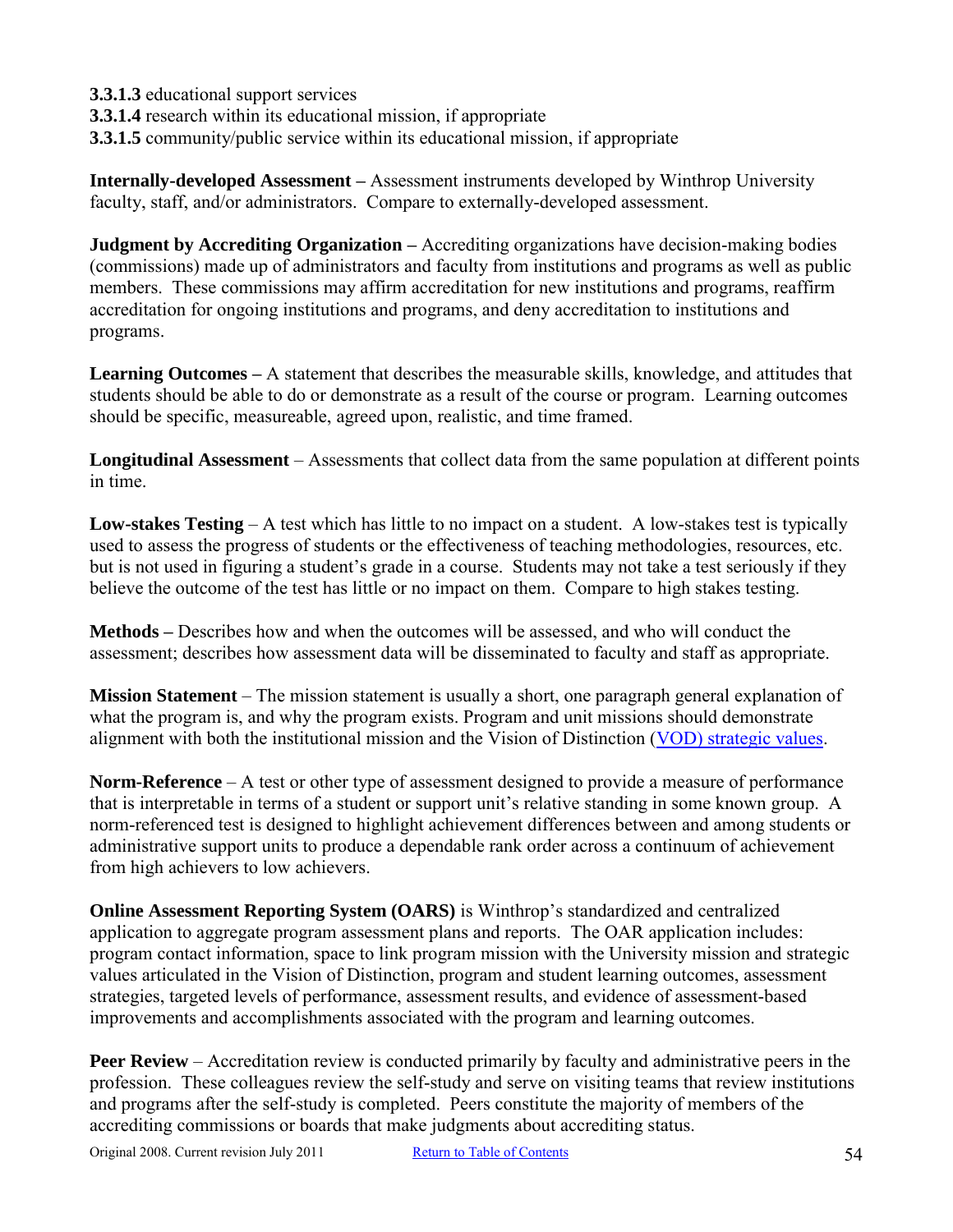**Periodic External Review** – Institutions and programs continue to be reviewed over time. They normally prepare a self-study and undergo a site visit each time.

**Portfolio** – Collections of multiple student work samples usually compiled over time and rated using rubrics. The design of the portfolio is dependent upon how the scoring results are going to be used.

**Performance/Plan Evaluation** – A systematic technique for gathering data through observation of behavior or process and evaluating the data based on a clearly articulated set of performance criteria; can be used for both students and personnel.

**Program Outcomes** – SACS-required for administrative, academic and educational support units. Program outcomes may also be described by some units as program goals. For SACS reporting in the Online Assessment Reporting System, Winthrop uses the label, *program outcomes.*

**Program Review** – Evaluation of the effectiveness of an institution/division/department based on a variety of indicators, e.g., student satisfaction, objectives, program and learning outcomes. All academic programs are required to complete periodic program reviews. Academic programs with specialized program accreditations may use the specialized program review process to meet their obligation for periodic academic program review. Academic programs without specialized program accreditation work with their academic deans and AAAS to meet their obligations for periodic academic program review. AAAS is the university's repository for all academic program review documents including self-studies, external review reports, and follow up reports.

**Qualitative Assessment** – Assessment that relies on description rather than numerical scores or ratings. The emphasis is on the measurement of opinions, reflections and/or judgments. Examples include interview, focus groups, and observations.

**Quantitative Assessment** – Assessment that relies on numerical scores or ratings. The emphasis is on the use of statistics, cumulative numbers, aggregated data, and numerical measurements.

**Random Sample** – A sample drawn from the population such that every member of the population has an equal opportunity to be included in the sample.

**Reliability** – Reliability is the extent to which an experiment, test, or any measuring procedure yields the same result on repeated trials.

**Rubrics** – A set of categories that define and describe the important components of the work being completed, critiqued, and assessed. Each category contains graduated levels of proficiency with a score assigned to each level and a clear description of what criteria need to be met to attain the score at each level. Evaluates performance and quality of work in attaining learning outcomes; assists in identifying strengths and weaknesses in performance based on department expectations or standards.

**Self-study** – Institutions and programs prepare a written summary of performance, based on accrediting organizations' standards.

**Site visit** – Accrediting organizations normally send a visiting team to review an institution or program. The self-study provides the foundation for the team visit. Teams, in addition to the peers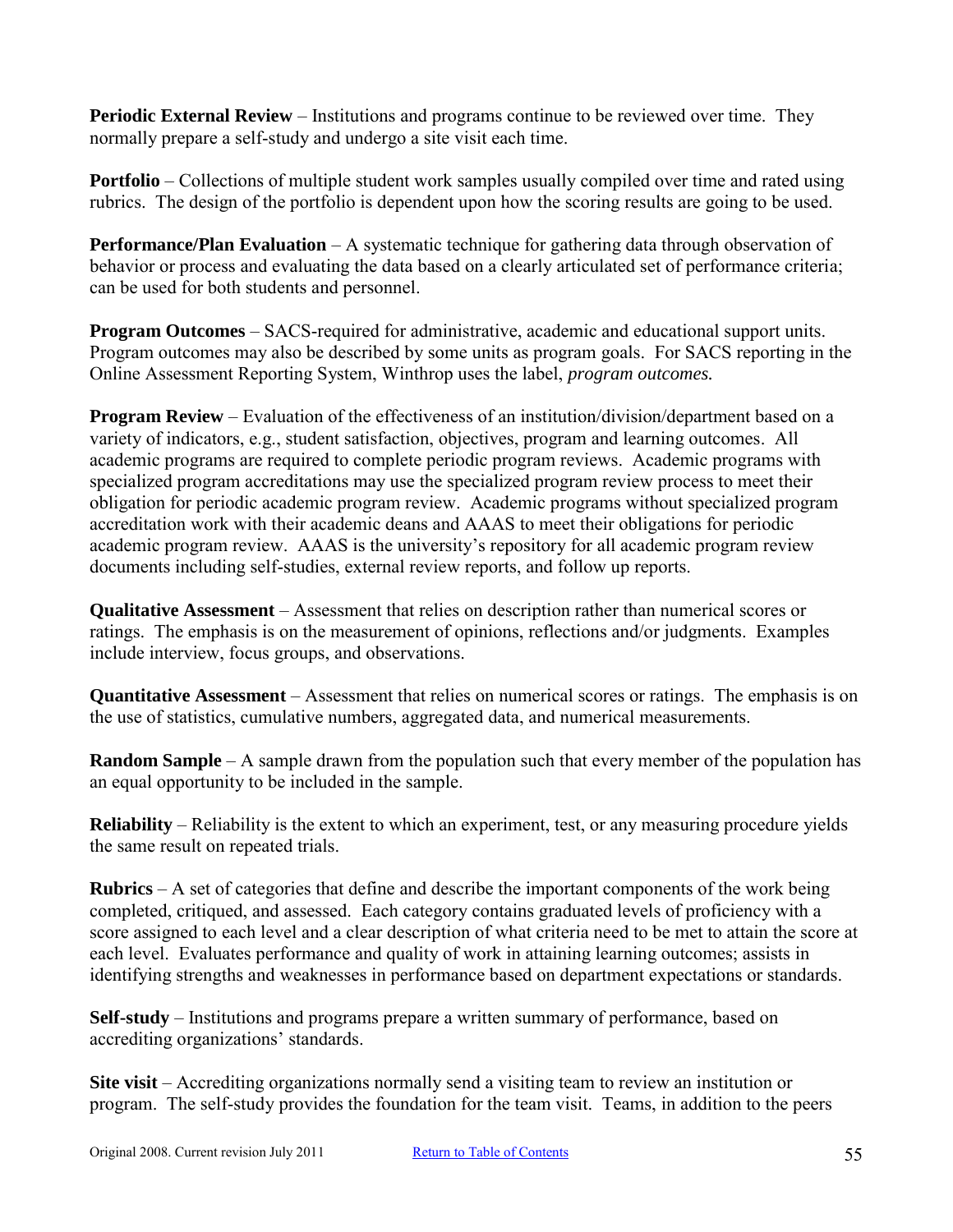described above, may also include public members (non-academics who have an interest in higher education). Team members are volunteers and are generally not compensated.

**Strategic Values –** Six Winthrop goals documented in the [Vision of Distinction](http://www.winthrop.edu/uploadedFiles/president/2010-11_VoD_color.pdf) and whose nature and character are described more fully in [The Winthrop Plan.](http://www.winthrop.edu/uploadedFiles/WinthropPlanbyNatureandCharacterTask%20Force%20FINAL%2002-4-06_2.pdf)

**Summative Assessment** – An assessment that is done at the conclusion of a course or some larger instructional period (e.g., at the end of the program). The purpose is to determine success or to what extent the program/project/course met its goals and learning outcomes.

**Tracking/Reporting** – Quantitative method for evaluating program effectiveness and for systematic direct comparison.

**Third Party** – Person(s) other than those directly involved in the educational process (e.g., employers, parents, consultants).

**Touchstone Program** – Winthrop's distinctive foundational academic experience. Four courses form the Touchstone Core. [Winthrop's Touchstone Program](http://www2.winthrop.edu/universitycollege/Touchstone/TouchstoneProgram.htm) consists of the University's general education requirements.

**Triangulation** – The use of a combination of assessment methods to measure an outcome. An example of triangulation would be an assessment that incorporated surveys, interview, and observations.

**Use of Results** – How specific results from completed assessment activities **were** used for decisionmaking, strategic planning, program evaluation and improvement; assists in documenting changes and the reasons for the changes. **Plans to use results in the future do not demonstrate compliance with SACS standard (C.S. 3.3.1) to provide evidence that assessment results were used and are linked to improvements and accomplishments (sometimes described as** *closing the loop).*

**Validity** – Degree to which a method or study accurately reflects or assesses the specific outcome that the institution/division/department is attempting to measure.

**Value-added (growth or pre-post) –** Compares results against student scores when they started or entered the program to the end of the program or course of study; student learning is demonstrated by determining how much students have gained through participation in the program.

**Variable** – Observable characteristics that vary among individual responses.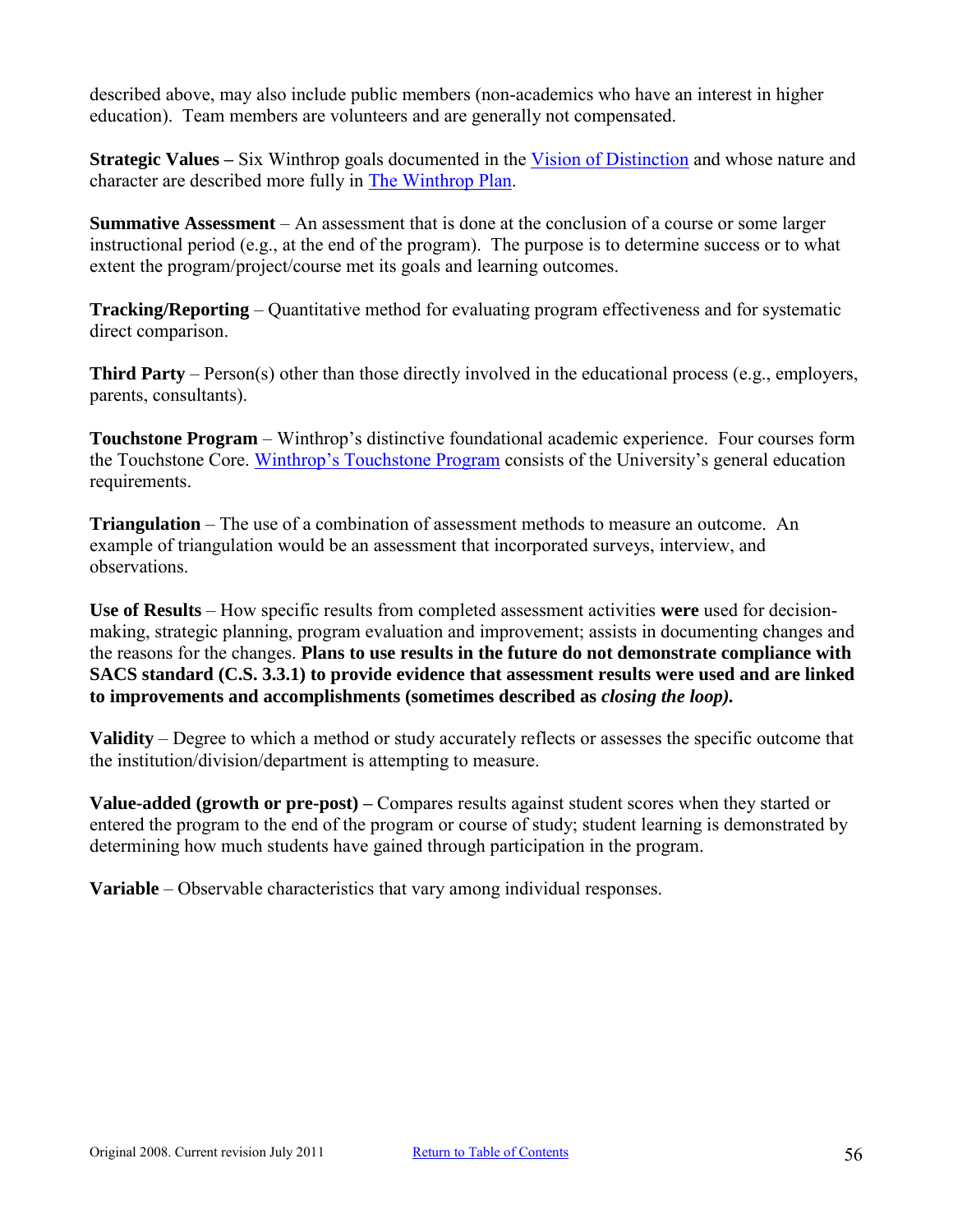## **Electronic Resource List**

## <span id="page-56-0"></span>**Administrative and Educational Support Unit Assessment Examples**

- [Administrative and educational support unit assessment plans and reports](http://www.aucegypt.edu/research/IR/assess/Pages/AssessmentinSupportingUnits.aspx) examples from The  $\bullet$ American University in Cairo (AUC)
- American Library Association [\(ALA\)](http://www.ala.org/ala/educationcareers/education/accreditedprograms/resourcesforprogramadministrators/outcomesassessment.cfm) assessment
- Florida Atlantic University, Resources for Administrative and Support Units <http://www.fau.edu/iea/assessment/units.php>
- Florida Gulf Coast University [\(FGCU\)](http://www.fgcu.edu/planning/assessment/Plans/Administrative.asp) Administrative Assessment Plans
- NCSU
	- o [Enrollment Management](http://www.ncsu.edu/emas/assessment/index.php)
	- o Office of International Affairs [\(OIA\)](http://oia.ncsu.edu/webfm_send/56) assessment plan 2009-10
	- o NCSU [OIA Annual Report Major Achievements](http://oia.ncsu.edu/webfm_send/525) (p.2)
- University of Central Florida, [Administrative Unit Assessment Handbook](http://oeas.ucf.edu/doc/adm_assess_handbook.pdf)
- University of Wisconsin Platteville (UWP) [Ancillary Assessment Plans](http://www.uwplatt.edu/committees/aoc/AAAP.html) e.g., study abroad and honors program
- Western Carolina, [Assessment Handbook for Administrative/Educational Support Units](http://www.wcu.edu/WebFiles/PDFs/AssessmentHandbook_AES.pdf)
- **North Carolina State University**, Examples of [Administrative Unit's Outcomes-based](http://www2.acs.ncsu.edu/UPA/assmt/admin_examples_others.htm)  [Assessment](http://www2.acs.ncsu.edu/UPA/assmt/admin_examples_others.htm) Plans NOTES: examples below were aggregated by NCSU and are posted on the NCSU assessment website. Readers are advised to take the age of the reports/examples into consideration.
	- Admissions & Enrollment Planning  $\bullet$ 
		- o [Florida Golf Coast University](http://www.fgcu.edu/planning/AnnualReport/2006_2007/Admissions.pdf)
		- o [Georgia State University](http://www2.gsu.edu/~wwwotc/AdmissionsPlan.doc)
		- o [University of North Texas](http://www.unt.edu/SACS/ie_nonacademic/Admissions.pdf)
	- Athletics  $\bullet$ 
		- o [Georgia State University](http://www2.gsu.edu/~wwwotc/Athletics%20INSTITUTIONAL%20EFFECTIVENESS%20ASSESSMENT%20PLAN.doc)
		- o [Old Dominion University](http://www.odu.edu/ao/ira/assessment/plans/admin/2003-2004/plans/2003_2004athletics.pdf)
	- Audit
		- o [Georgia State University](http://www2.gsu.edu/~wwwotc/completedplans.htm)
	- Computer Resources/Information Technology
		- o [Georgia State University](http://www2.gsu.edu/~wwwotc/is&t.htm)
		- o [St. Ambrose University](http://web.sau.edu/assessment/Assessment%20Plan_IT_matrix2_Fall2006.pdf)
		- o [University of Texas-Pan American](http://www.ie.utpa.edu/IT.htm)
	- **Diversity**  $\bullet$ 
		- o [North Carolina State University](http://www.ncsu.edu/diversity/outcomes/pdf/AssessmentOutcomes_000.doc)
		- o [University of Colorado](https://www.cu.edu/diversity/brc/purpose.html)
		- o [University of North Texas](http://www.unt.edu/SACS/ie_nonacademic/Equity%20and%20Diversity.pdf)
	- Equal Opportunity Office  $\bullet$ 
		- o [Old Dominion University](http://www.odu.edu/ao/ira/assessment/plans/admin/2003-2004/plans/2003_2004eo_aa.pdf)
	- Facilities Planning, Development, Renovations  $\bullet$ 
		- o [Georgia State University](http://www2.gsu.edu/~wwwotc/facilities.htm)
	- Faculty Center: Teaching/Learning Resources  $\bullet$ 
		- o [Georgia State University](http://www2.gsu.edu/~wwwotc/CTL-TLTC%20Assessment%20Plan-28-05-04.doc)
	- Financial or Business
		- o [Brenau University](http://intranet.brenau.edu/assessment/plans/admin/busFin/busOps/busOps.pdf)
		- o [University of North Texas](http://www.unt.edu/SACS/ie_nonacademic/Business%20Services.pdf)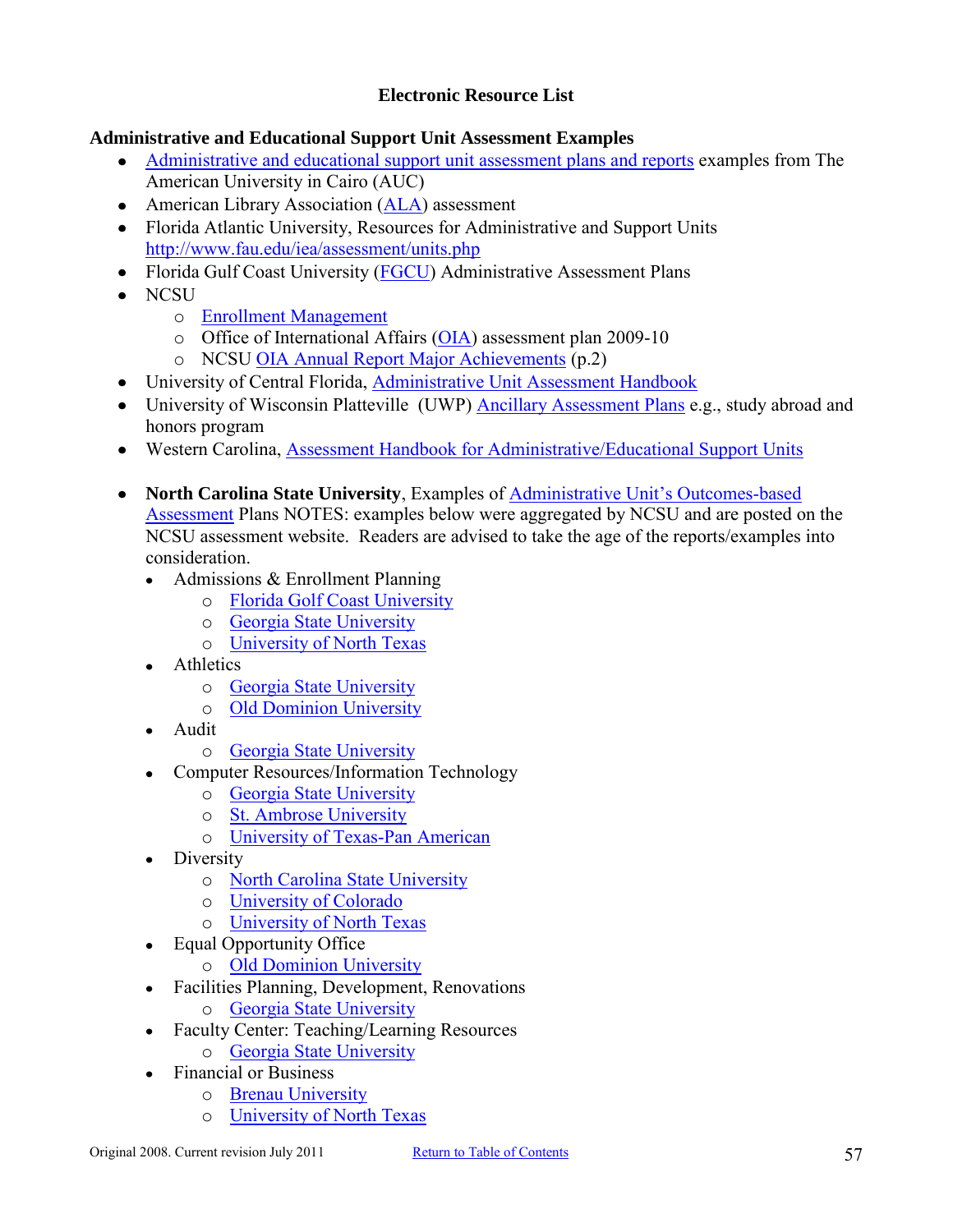- o [Georgia State University](http://www2.gsu.edu/~wwwotc/comptroller.htm)
- Human Resources  $\bullet$ 
	- o [University of North Texas](http://www.unt.edu/SACS/ie_nonacademic/Human%20Resources.pdf)
- International Affairs
	- o [Georgia State University](http://www2.gsu.edu/~wwwotc/International%20Affairs.rtf)
- Legal Affairs  $\bullet$ 
	- o [Georgia State University](http://www2.gsu.edu/~wwwotc/Legal%20Institutional%20EffectivenessPlan.doc)
	- o [North Carolina State University](http://www.ncsu.edu/legal/compact_plan/assessment_plan.php)
- Library  $\bullet$ 
	- o [Georgia State University](http://www2.gsu.edu/~wwwotc/PullenLibraryOutcomes%20Assessment.doc)
	- o [Gustavus Adolphas College](http://gustavus.edu/academics/library/Pubs/AssessmentPlan.html)
	- o [Suffolk: Mildred Sawyer Library](http://www.suffolk.edu/files/SawLib/faculty-support-outcomes-assessment-plan.pdf)
- Public Safety  $\bullet$ 
	- o [University of Texas-Pan American](http://www.ie.utpa.edu/AAP&R/07/BA/PoliceDept07.pdf)
	- o [Georgia State University](http://www2.gsu.edu/~wwwotc/financeandadmin.htm)
- Registrar  $\bullet$ 
	- o [University of North Texas](http://www.unt.edu/SACS/ie_nonacademic/Registrar%27s%20Office.pdf)
- Research/Sponsored Programs  $\bullet$ 
	- o [University of Texas-Pan American](http://www.ie.utpa.edu/ResearchAdmin_AAPAAR.htm)
- Study Abroad or Education Abroad  $\bullet$ 
	- o [Bowling Green State University](http://www.bgsu.edu/offices/assessment/page31638.html)
- University Advancement.  $\bullet$ 
	- o [University of North Texas](http://www.unt.edu/SACS/ie_nonacademic/Development.pdf)
- Association of American Colleges and Universities assessment resources [\(AAC&U\)](http://www.aacu.org/resources/assessment/index.cfm)
	- 20011 [Engaging Departments Summer Institute resources](http://www.aacu.org/meetings/engaging_depts/2011Resources.cfm)
	- [2011 Podcasts on Global Positioning:](http://www.aacu.org/Podcast/podcasts.cfm?id=153) Essential learning and student success
		- o [Diversity and Inclusive Excellence](http://www.aacu.org/resources/diversity/index.cfm)
		- o [Global Learning](http://www.aacu.org/resources/globallearning/index.cfm)
	- [Educating for Personal and Social Responsibility](http://www.aacu.org/meetings/psr11/index.cfm)
		- o [Inventory for PSRI](http://www.aacu.org/core_commitments/Assessment.cfm)
		- o Technical Guide for Personal and Social Responsibility Inventory [\(PSRI\)](http://www.aacu.org/core_commitments/documents/TechnicalandAdministrativeGuide2010.pdf)
		- o [Peer Education Rubric Rollins College \(PSR 2009 conference\)](http://www.aacu.org/meetings/psr09/documents/CS10rubric.pdf)
		- o Should Colleges Focus more on personal and social responsibility [\(2008\)](http://www.aacu.org/core_commitments/documents/PSRII_Findings_April2008.pdf)
		- o [Civic Learning](http://www.aacu.org/resources/civicengagement/index.cfm)
	- Valid Assessment of Undergraduate Education [\(VALUE\)](http://www.aacu.org/value/index.cfm)  $\bullet$ 
		- o Peer Review Winter 2009 [Lessons Learned from VALUE project](http://www.aacu.org/peerreview/pr-wi09/documents/Peer_Review_Winter_2009.pdf)
	- Liberal Education and America's Promise [\(LEAP\)](http://www.aacu.org/leap/index.cfm)
		- o [You Tube LEAP](http://www.youtube.com/aacu) videos
	- *Peer Review* Winter 2010 [Engaging Departments Assessing Student Learning](http://www.aacu.org/peerreview/pr-wi10/pr-wi10_index.cfm)

## College level competencies

- [ETS Proficiency Profile Abbreviated Form](http://www.ets.org/s/proficiencyprofile/pdf/Users_Guide_Abbreviated_Reports.pdf)
- Winthrop's University-Level Competencies [\(ULCs\)](http://www.winthrop.edu/academic-affairs/secondary.aspx?id=15731)
- University of Missouri's College Basic Academic Subjects Examination [\(College BASE\)](http://arc.missouri.edu/index.php?p=/CB/CBhome.htm)
- SACS Comprehensive Standard 3.5.1

Commission on Colleges of the Southern Association of Colleges and School[s \(COC SACs\)](http://www.sacscoc.org/) 

C.S. 3.3.1 [Relevant Questions for consideration to demonstrate compliance,](http://www.sacscoc.org/pdf/handbooks/Exhibit%2031.Resource%20Manual.pdf) p. 35.